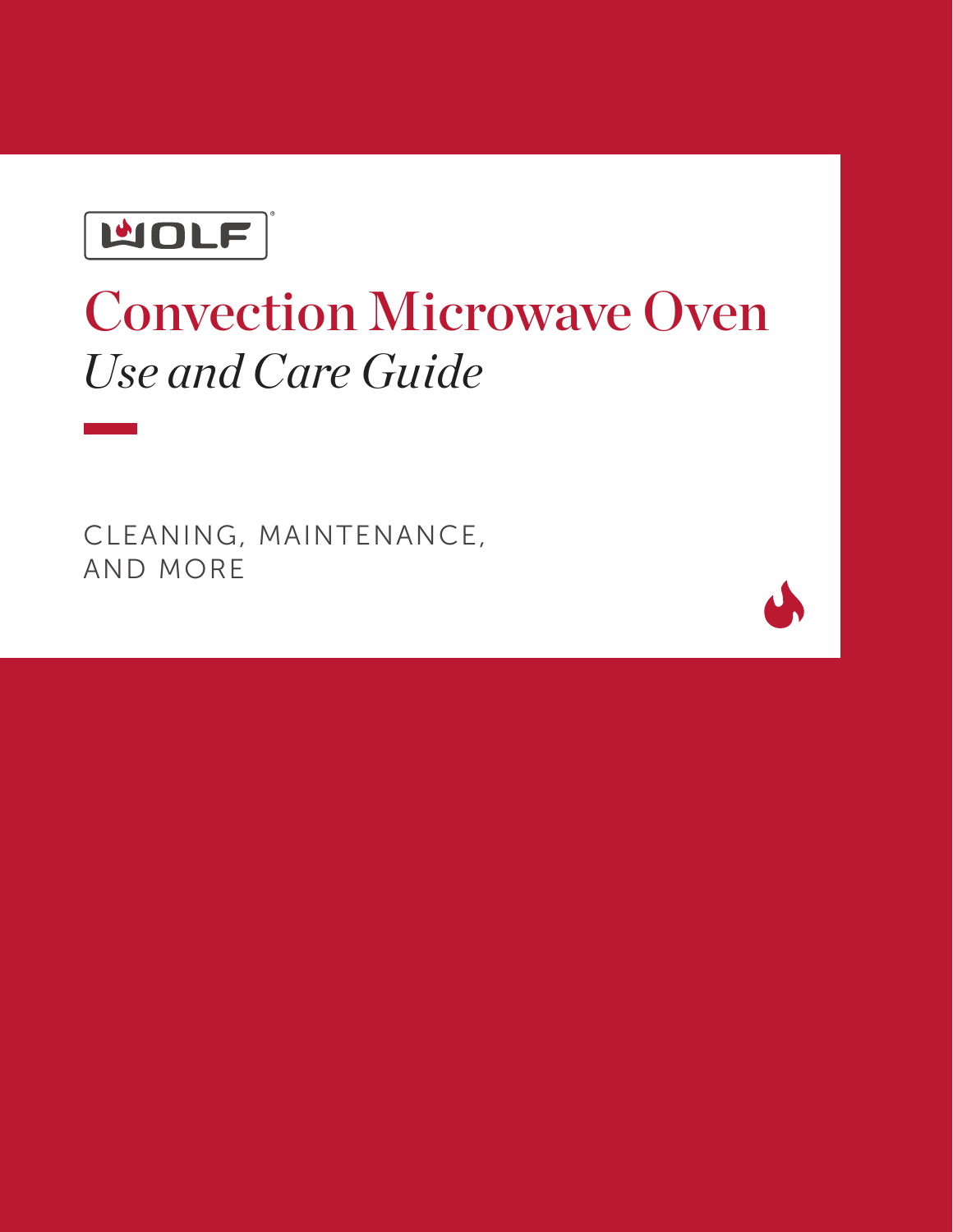# **Contents**

- Safety Precautions
- Installation
- Convection Microwave Oven Features
- 8 Microwave Oven Operation
- Care Recommendations
- Troubleshooting
- Wolf Warranty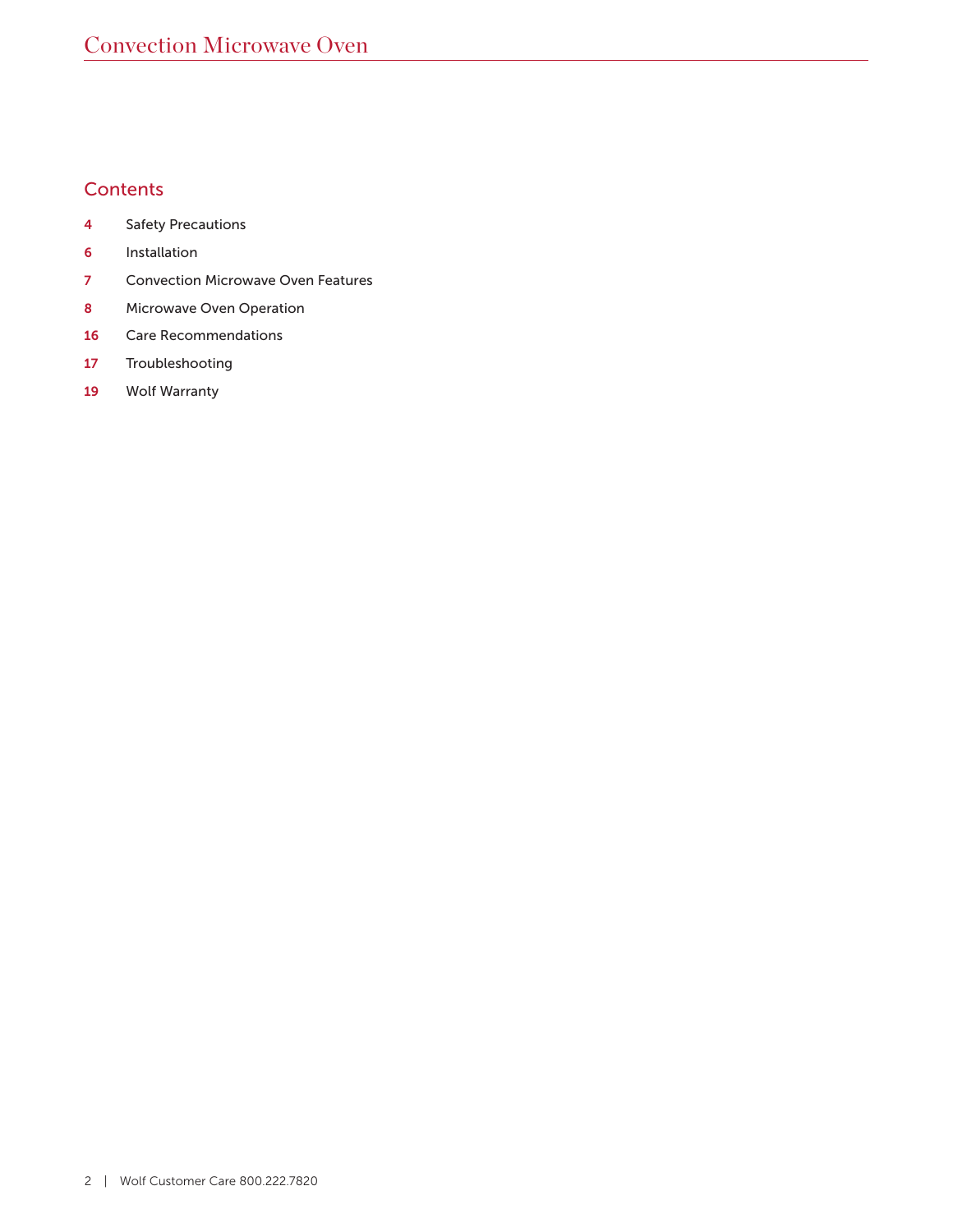# Customer Care

The model and serial number are printed on the enclosed product registration card. Both numbers are also listed on the product rating plate. Refer to page 7 for rating plate location. For warranty purposes, you will also need the date of installation and name of your authorized Wolf dealer. Record this information below for future reference.

#### SERVICE INFORMATION

| Model Number             |  |
|--------------------------|--|
| Serial Number            |  |
| Date of Installation     |  |
| Certified Service Name   |  |
| Certified Service Number |  |
| <b>Authorized Dealer</b> |  |
| Dealer Number            |  |

If your product ever needs attention, be sure to use a Wolf Factory Certified Service provider recommended by our Customer Care Center, or select one from our list of providers available at wolfappliance.com/locator. All Factory Certified Service providers are carefully selected and thoroughly trained by us.

## Important Note

To ensure this product is installed and operated as safely and efficiently as possible, take note of the following types of highlighted information throughout this guide:

IMPORTANT NOTE highlights information that is especially important.

CAUTION indicates a situation where minor injury or product damage may occur if instructions are not followed.

WARNING states a hazard that may cause serious injury or death if precautions are not followed.

IMPORTANT NOTE: Throughout this guide, dimensions in parentheses are millimeters unless otherwise specified.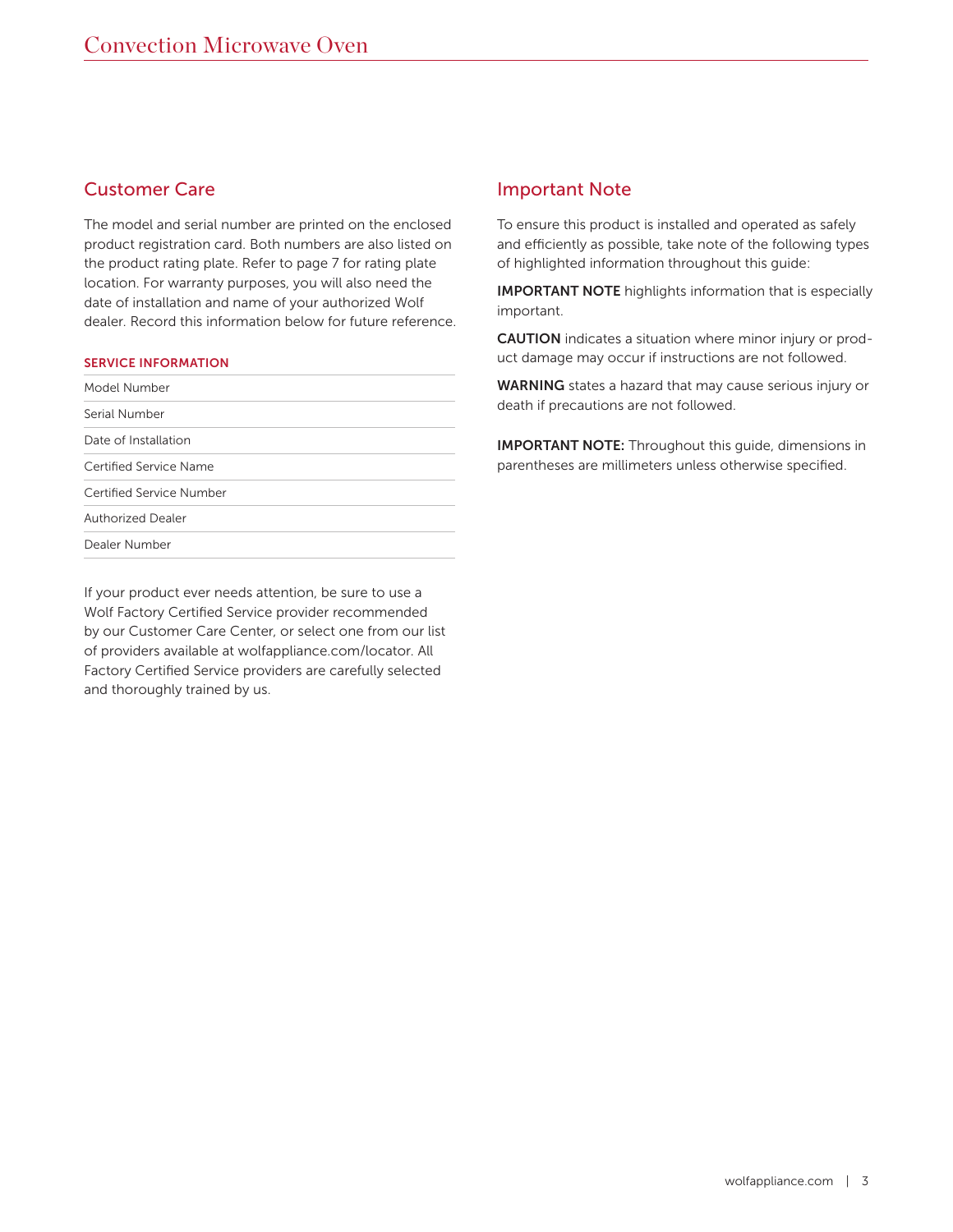# IMPORTANT INSTRUCTIONS

# PRECAUTIONS TO AVOID POSSIBLE EXPOSURE TO EXCESSIVE MICROWAVE **ENERGY**

- Do not attempt to operate this microwave oven with the door open since open-door operation can result in harmful exposure to microwave energy. It is important not to defeat or tamper with the safety interlocks.
- Do not place any object between the microwave oven front face and the door or allow soil or cleaner residue to accumulate on the sealing surfaces.
- Do not operate the microwave oven if it is damaged. It is particularly important that the oven door close properly and that there is no damage to the: (1) door (bent), (2) hinges and latches (broken or loosened), (3) door seals and sealing surfaces.
- The microwave oven should not be adjusted or repaired by anyone except properly qualified service personnel.

When using electrical appliances, basic safety precautions should be followed, including the following:

# **A WARNING**

To reduce the risk of burns, electric shock, fire, injury to persons, or exposure to excessive microwave energy, observe the following:

- Read all instructions before using the appliance.
- Read and follow the specific PRECAUTIONS TO AVOID POSSIBLE EXPOSURE TO EXCESSIVE MICROWAVE ENERGY.
- This appliance must be properly grounded. See GROUNDING INSTRUCTIONS on page 6.
- Install or locate this appliance only in accordance with installation instructions on page 6.
- Some products such as whole eggs and sealed containers (e.g. closed glass jars) are able to explode and should not be heated in this oven.
- Do not operate this appliance if it has a damaged cord or plug, if it is not working properly, or if it has been damaged or dropped.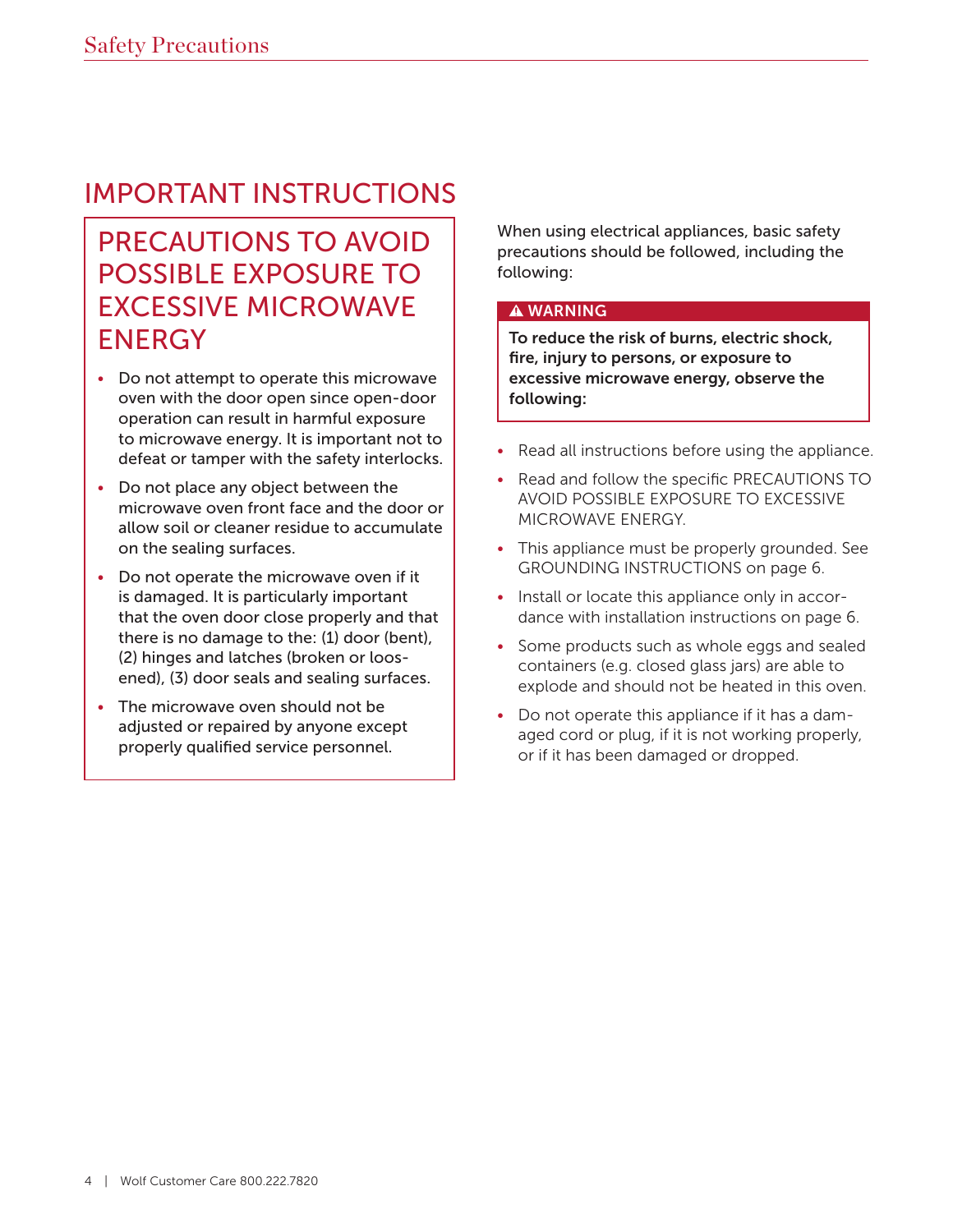# IMPORTANT INSTRUCTIONS

- Use this appliance only for its intended use as described in this guide. Do not use corrosive chemicals or vapors in this appliance. This type of oven is specifically designed to heat, cook, or dry food. It is not designed for industrial or laboratory use.
- This appliance should be serviced only by qualified service personnel. Contact Wolf Factory Certified Service for examination, repair, or adjustment.
- As with any appliance, close supervision is necessary when used by children.
- Do not cover or block any openings on the appliance.
- Do not store this appliance outdoors. Do not use this product near water (e.g. near a kitchen sink, in a wet basement, or near a swimming pool, or similar locations).
- Do not immerse the cord or plug in water.
- Keep the cord away from heated surfaces.
- Do not let the cord hang over edge of table or counter.
- When cleaning the appliance sealing surfaces that come together on closing the door, use only mild, nonabrasive soaps or detergents applied with a sponge or soft cloth. Refer to Care Recommendations on page 16.
- Liquids, such as water, coffee, or tea are able to be overheated beyond the boiling point without appearing to be boiling. Visible bubbling or boiling when the container is removed from the microwave oven is not always present. THIS COULD RESULT IN VERY HOT LIQUIDS SUD-DENLY BOILING OVER WHEN THE CONTAINER IS DISTURBED OR A UTENSIL IS INSERTED INTO THE LIQUID.

# TO REDUCE THE RISK OF FIRE IN THE OVEN

- Do not overcook food. Carefully attend the appliance when paper, plastic, or other combustible materials are placed inside the oven to facilitate cooking.
- Remove wire twist ties from paper or plastic bags before placing bag in the oven.
- If materials inside the oven ignite, keep the oven door closed, turn the oven off and disconnect the power cord, or shut off power at the fuse or circuit breaker panel.
- Do not use the cavity for storage purposes. Do not leave paper products, cooking utensils, or food in the cavity when not in use.

## **A WARNING**

PROPOSITION 65 FOR CALIFORNIA **RESIDENTS** 

Cancer and Reproductive Harm www.P65Warnings.ca.gov

# SAVE THESE INSTRUCTIONS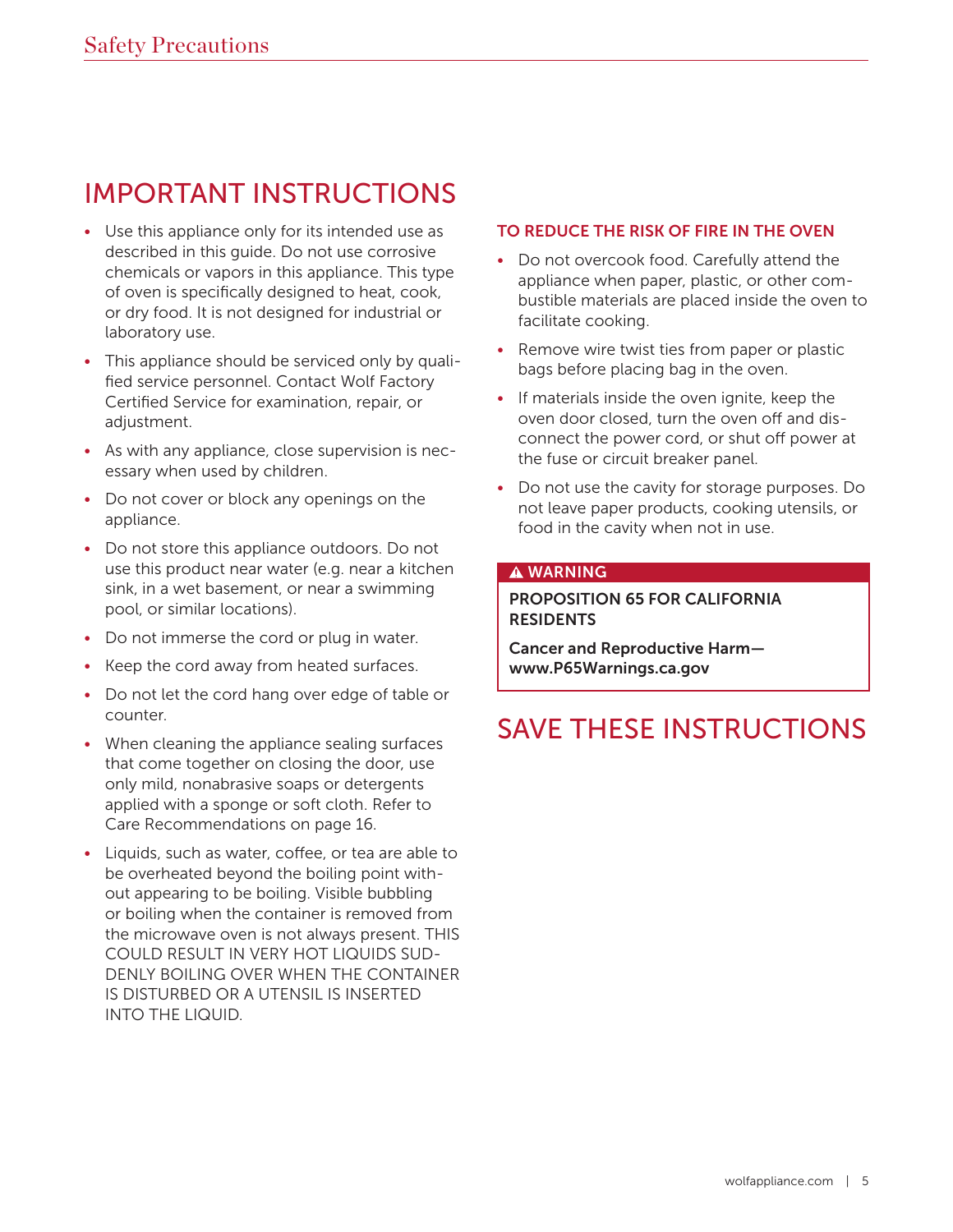# Installation

The convection microwave oven can be installed in a standard or flush inset application using accessory trim to match Wolf E Series or L Series Ovens. Trim kits are available through an authorized Wolf dealer. For local dealer information, visit the find a showroom section of our website, wolfappliance.com. Installation instructions are provided with the trim kit.

The convection microwave oven can also be used freestanding. For freestanding applications, a minimum 2" (51) space is required at the top, rear, and sides of the microwave oven for air circulation.

# **Electrical**

Installation must comply with all applicable electrical codes.

Locate the electrical supply within reach of the power cord. For built-in applications, refer to installation instructions provided with the trim kit for electrical location.

#### ELECTRICAL REQUIREMENTS

| <b>Electrical Supply</b> | grounded, 120 VAC, 60 Hz |
|--------------------------|--------------------------|
| Service                  | 15 amp dedicated circuit |
| Receptacle               | 3-prong grounding-type   |
| Power Cord               | $4'$ (1.2 m)             |

#### GROUNDING INSTRUCTIONS

This appliance must be grounded. The microwave oven is equipped with a cord having a grounding wire with a grounding plug. It must be plugged into a wall receptacle that is properly installed and grounded in accordance with the National Electrical Code and local codes and ordinances. In the event of an electrical short circuit, grounding reduces risk of electric shock by providing an escape wire for the electric current.

#### **A WARNING**

Improper use of the grounding plug can result in a risk of electric shock. Do not use an extension cord. If the power cord is too short, have a qualified electrician or service technician install an outlet near the appliance.



Rating plate location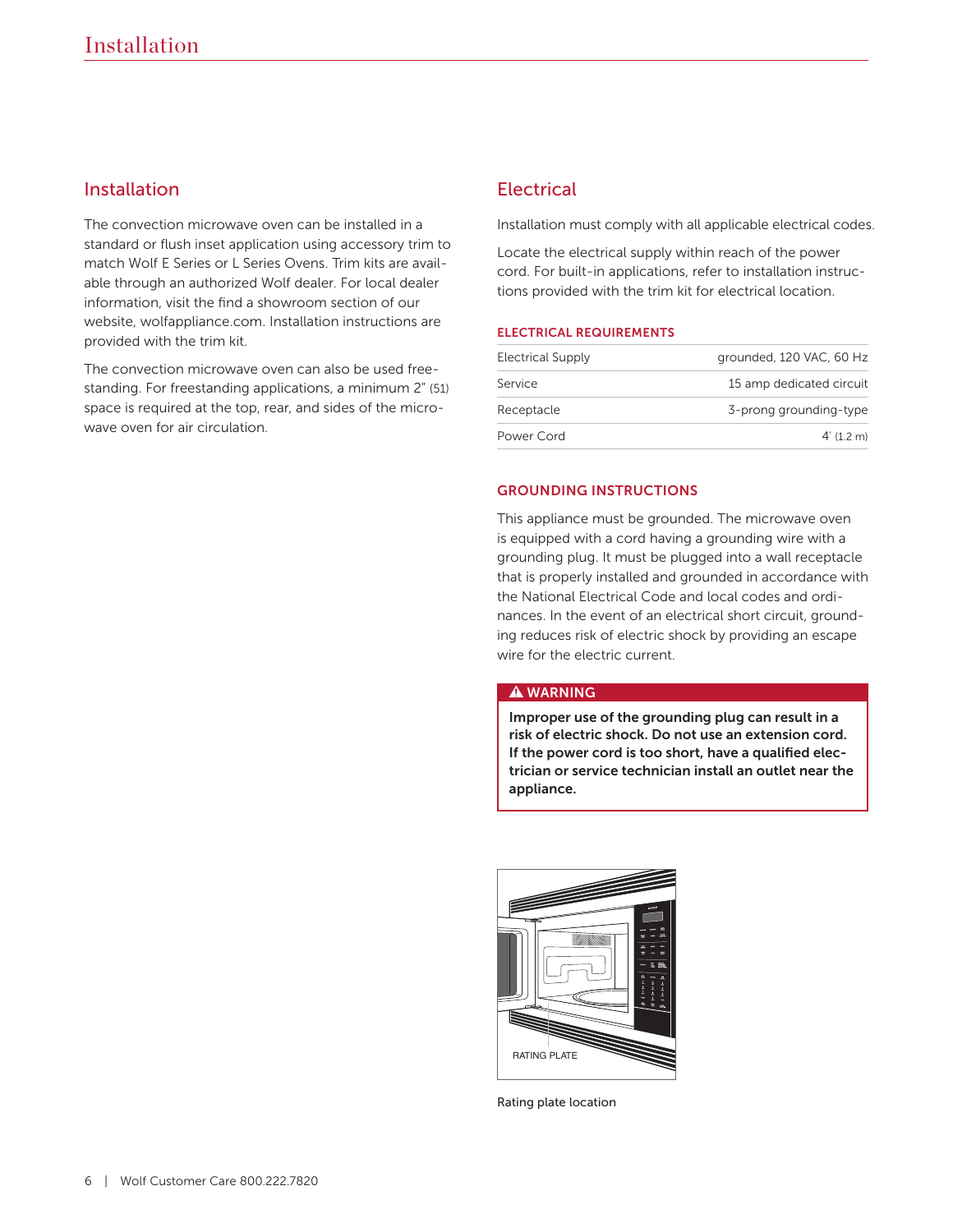# Convection Microwave Oven Features

#### FEATURES

| 1 | <b>Product Rating Plate</b> |
|---|-----------------------------|
| 2 | Control Panel               |
| 3 | Interactive Visual Display  |
| 4 | One-Touch Door Opening      |
| 5 | Convection Fan              |
| 6 | Removable Turntable         |
| 7 | Interior Lighting           |
| 8 | <b>Wavequide Cover</b>      |
| 9 | Oven Riser (2)*             |

*\*Not used for microwave only cooking.*

# Getting Started

We know you are eager to start cooking, but before you do, please take some time to read this use and care guide. Whether you are an occasional cook or an expert chef, it will be to your benefit to familiarize yourself with the safety practices, features, operation, and care recommendations of your Wolf Convection Microwave Oven.

Clean the oven thoroughly with hot water and mild detergent. Rinse and dry with a soft cloth to remove any residual oil and grease left from the manufacturing process. Refer to Care Recommendations on page 16.

IMPORTANT NOTE: The microwave oven cannot be used for cooking without the turntable in place. Never restrict movement of the turntable.



Convection Microwave Oven with E Series Trim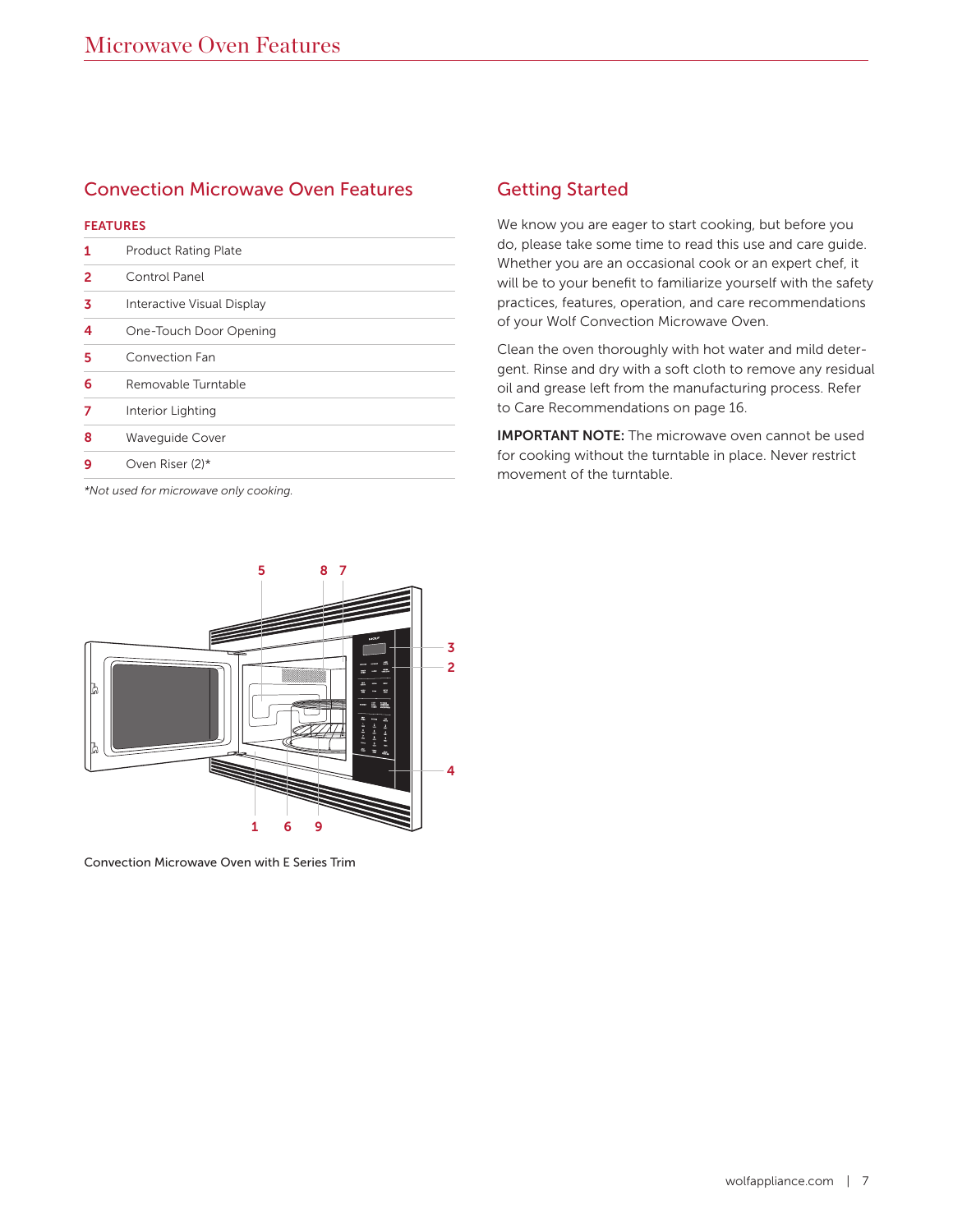# Control Panel

The control panel features touch controls and an interactive visual display. Refer to the illustration below.

| <b>NOLF</b>                    |                                        |                                                                     |  |
|--------------------------------|----------------------------------------|---------------------------------------------------------------------|--|
|                                | 88:88888                               |                                                                     |  |
| <b>POPCORN</b>                 | <b>BEVERAGE</b>                        | <b>BAKED</b><br><b>POTATO</b>                                       |  |
| <b>FROZEN</b><br><b>ENTREE</b> | <b>BACON</b>                           | <b>FROZEN</b><br><b>VEGETABLES</b>                                  |  |
| <b>AUTO</b><br><b>DEFROST</b>  | <b>SOFTEN</b>                          | <b>REHEAT</b>                                                       |  |
| <b>MICRO</b><br><b>BAKE</b>    | <b>CONV</b>                            | <b>MICRO</b><br><b>ROAST</b>                                        |  |
| <b>GOURMET</b>                 | 1 BEEF<br>2 FISH<br>3 Pork<br>4 Turkey | <b>5 CHICKEN<br/>6 VEGETABLES<br/>7 SLOW COOK<br/>8 BAKED GOODS</b> |  |
| <b>KEEP</b><br><b>WARM</b>     | <b>SETT NGS</b>                        | <b>ADD</b><br><b>MINUTE</b>                                         |  |
| 1<br>100°F                     | $\frac{2}{150F}$                       | 3<br>275F                                                           |  |
| Д<br>300°F                     | 5<br>325 <sup>°</sup> F                | 6<br>350F                                                           |  |
| 7<br>$375$ <sup>'</sup>        | 8<br>400 <sup>'</sup> F                | 9<br>425 <sup>'</sup> F                                             |  |
| <b>CLOCK</b>                   | O<br>450F                              | <b>TMER</b>                                                         |  |
| <b>STOP</b><br><b>CLEAR</b>    | <b>POWER</b><br><b>LEVEL</b>           | <b>START</b><br>QUCK ON                                             |  |

Control panel

# Oven Operation

#### PRIOR TO USE

To ensure all residual oil from the manufacturing process has been removed, each oven must go through the following procedure:

- **1** Clean the oven thoroughly with hot water and a mild detergent. Rinse and dry with a soft cloth.
- 2 Turn on ventilation. Some smoke and odor is normal.
- **3** Set the microwave to Conv at 450°F (230°C) and allow the oven to heat for 30 minutes.
- 4 Turn the oven off and allow it to cool with the door closed.

#### OPEN DOOR

To open the door, depress the area directly below the number pads on the control panel.

#### **CLOCK**

The time of day is illuminated on the control panel display unless the timer or other display functions are active. The clock must be set or turned off prior to use and after a power outage.

#### Set clock:

- 1 Touch Clock.
- 2 Touch 1.
- **3** Use the number pads to enter the time of day.
- 4 Touch Start.

#### Turn off clock:

- 1 Touch Clock.
- 2 Touch 2.
- **3** Touch Start.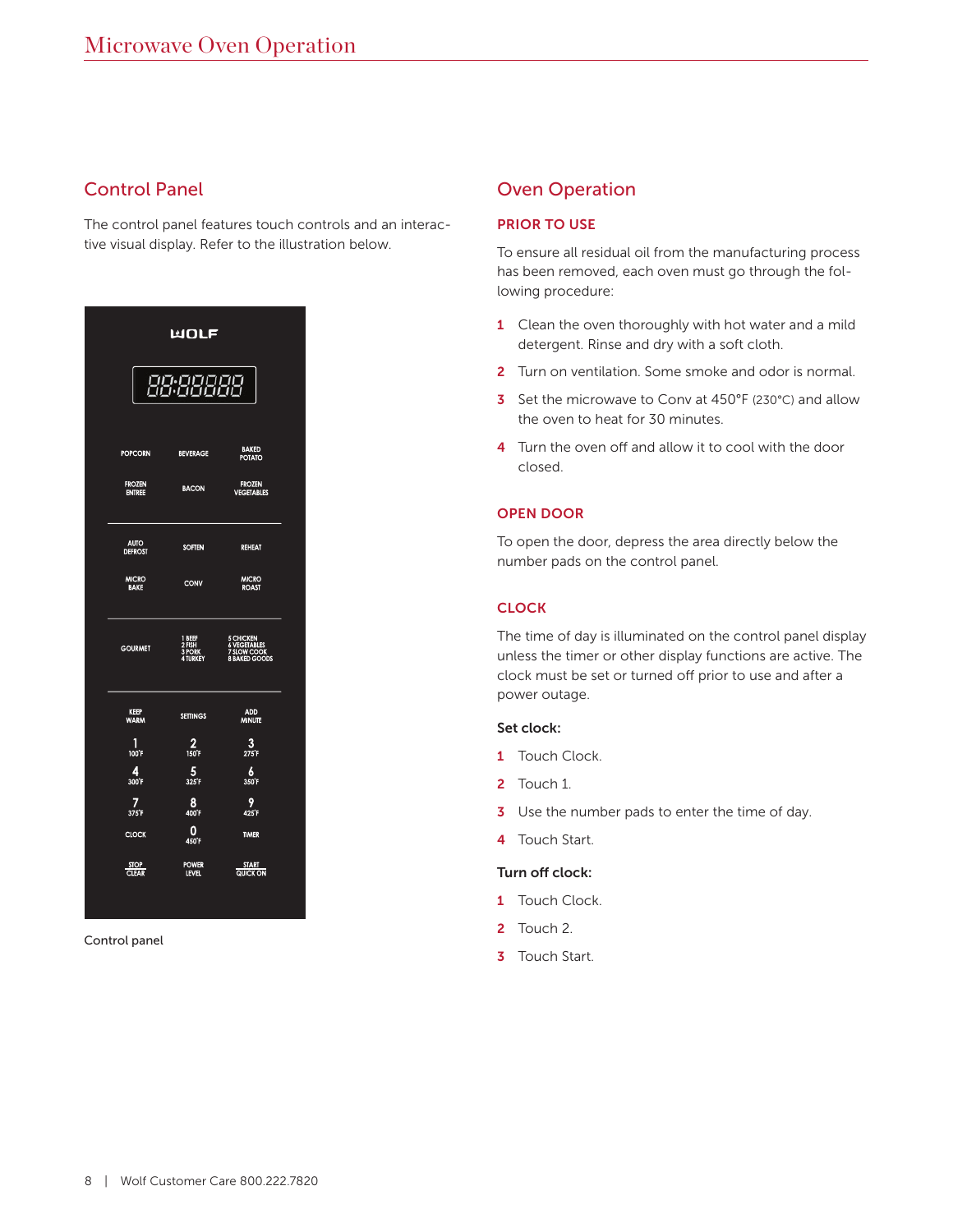# Oven Operation

#### TIMER

The timer can be set for a maximum of 99 minutes and 99 seconds. Once a time is set, the countdown appears on the control panel display. The oven chimes, and "End" appears on the display when complete.

#### Setting the Timer:

- 1 Touch Timer.
- 2 Use the number pads to enter the timer duration.
- **3** Touch Timer to begin.

Touch Stop/Clear to cancel.

#### TIME ADJUSTMENT

The time adjustment feature increases or decreases the cook time for sensor cooking modes.

#### To Adjust the Time:

1 Select the desired sensor cooking mode, then touch Power Level once for "More" or twice for "Less" time before touching Start/Quick On.

#### HELP INDICATOR

Gourmet, Auto Defrost, and Sensor Cooking settings offer a helpful cooking hint. To check the hint, touch Settings whenever the Help indicator appears on the control panel display.

#### QUICK ON

The Quick On feature cooks continuously at 100% power by touching and holding Start/Quick On (e.g. melting cheese). The maximum cook time is 30 seconds and can be repeated up to 10 times.

# **Settings**

The Settings feature allows the user to select individual preferences. Preferences must be reset after a power outage.

#### CONTROL PANEL LOCK

The control panel lock feature prevents unwanted microwave oven operation.

#### To Lock:

1 Touch Settings, touch 1, then touch Start/Quick On. "Lock On" appears on the control panel display.

#### To Unlock:

1 Touch Settings, then touch Start/Quick On. "Child Lock Off" appears on the control panel display.

#### AUDIBLE SIGNAL

An audible signal chimes with every touch and upon cook time and timer completion.

#### To Eliminate the Signal:

1 Touch Settings, touch 2, then touch Stop/Clear. "Sound Off" appears on the control panel display.

#### To Restore the Signal:

1 Touch Settings, touch 2, then touch Start/Quick On. "Sound On" appears on the control panel display.

#### LANGUAGE/WEIGHT SELECTION

This feature allows the user to choose language and weight preferences. Language options include English, Spanish, and French. Weight measurements can be displayed in imperial (lb) or metric (kg).

#### To Select Language/Weight:

- 1 Touch Settings, then touch 4.
- 2 Continue to touch until the desired language/weight is displayed, then touch Start/Quick On.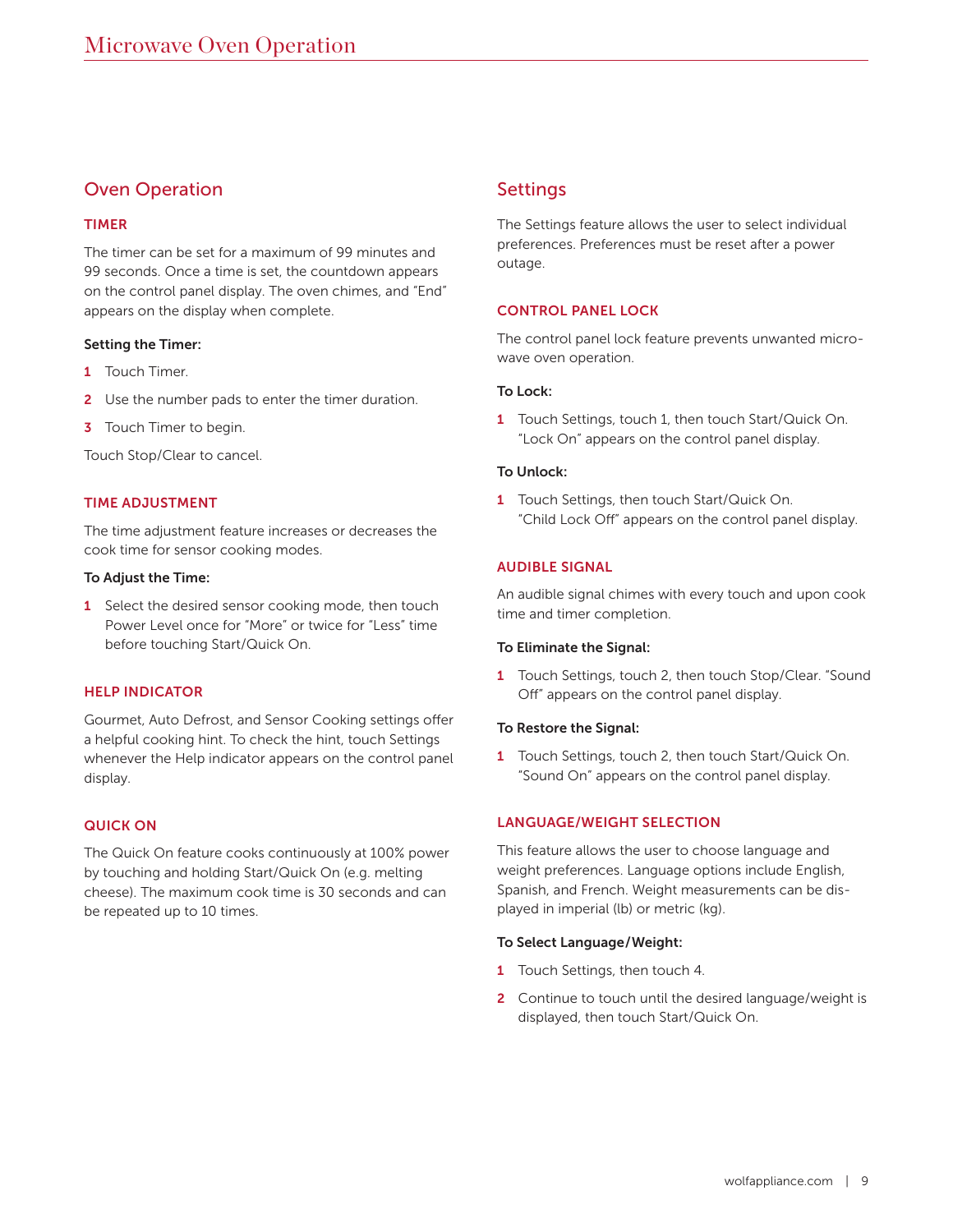# Manual Cooking

#### POWER LEVEL

The microwave oven has ten preset power levels.

#### To Cook Manually at 100% Power:

- 1 Use the number pads to enter the desired cook time.
- 2 Touch Start/Quick On.
- **3** The oven chimes, and "End" appears on the control panel display when complete.

To cook manually at a power level less than 100%, touch Power Level, then touch the number pad to select the desired power level (e.g. 7 for 70% power). To defrost manually, adjust the power level to 30%.

#### MULTIPLE SEQUENCE COOKING

The microwave oven can be programmed for up to four automatic cooking sequences for microwave modes and two for Convection, Micro Bake, and Micro Roast modes (e.g. start at 100%, then switch to 50% power).

#### To Use Multiple Sequence Cooking:

- 1 Touch Power Level twice (100% power). Use the number pads to enter the desired cook time.
- 2 Touch Power Level, then touch 5 (50% power). Use the number pads to enter the desired cook time.
- **3** Touch Start/Quick On.

#### AUTO START

The microwave oven can be programmed to begin cooking automatically at a designated time of day. The clock must be set to the correct time for Auto Start to function properly.

#### To Use Auto Start:

- 1 Touch Settings, then touch 3 for Auto Start.
- 2 Use the number pads to enter the start time.
- **3** Touch Clock.
- 4 Use the number pads to enter the cook time. Adjust the power level if necessary.
- 5 Touch Start/Quick On. The auto start time appears on the control panel display. Touch Clock to view the time of day.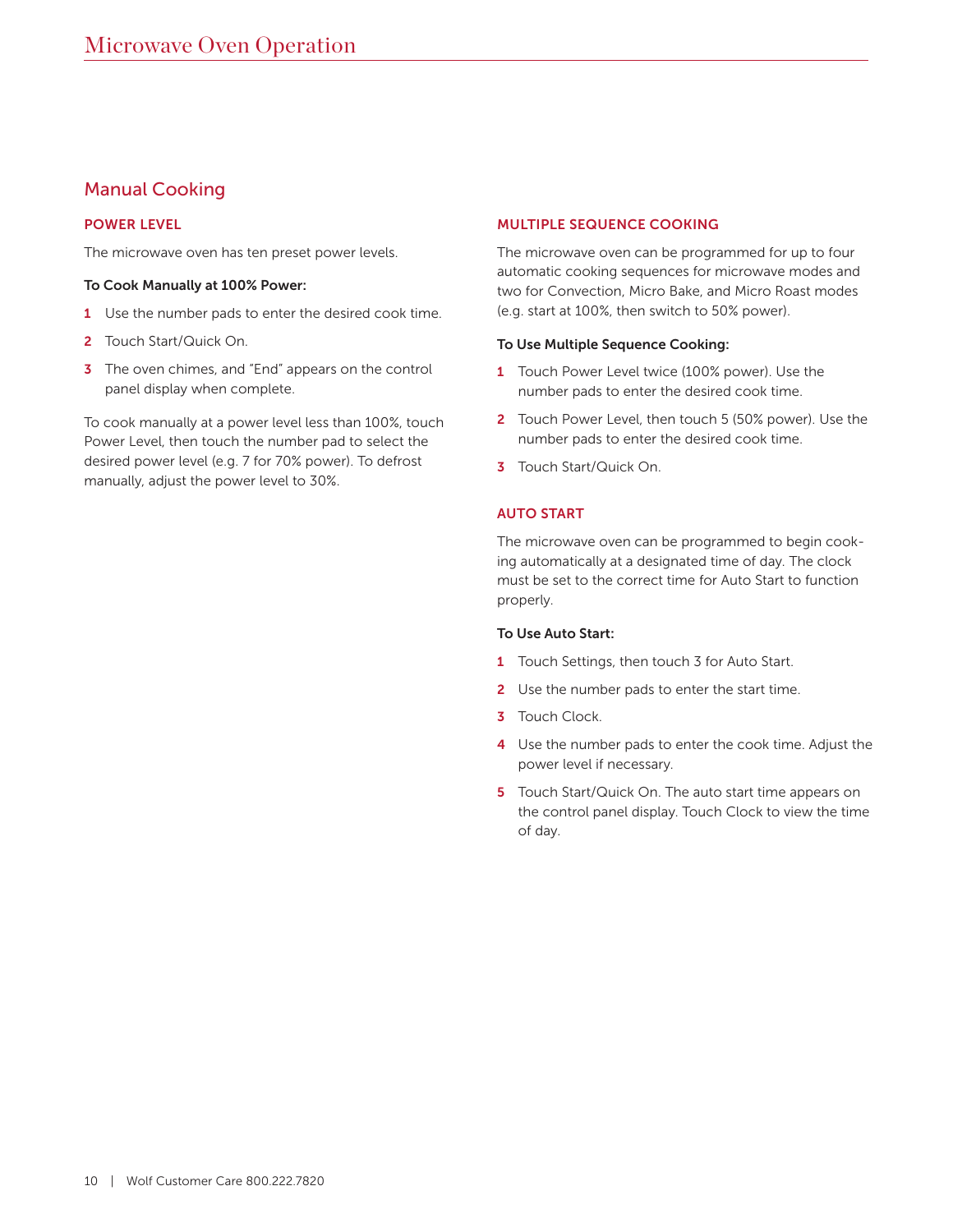# Cooking Modes

#### POPCORN

The sensor Popcorn feature prepares microwave popcorn. Use only popcorn packaged for microwave ovens.

#### To Use Popcorn:

1 Touch Popcorn once for standard size packages or twice for snack size packages.

#### BEVERAGE

The Beverage feature will reheat a beverage or prepare hot water for coffee or tea.

#### To Use Beverage:

- 1 Touch Beverage.
- 2 To reheat beverage: Touch 1 multiple times to select the amount in  $\frac{1}{2}$  cup increments, up to 2 cups. For hot water: Touch 2 multiple times to select the amount in 1 cup increments, up to 6 cups.
- **3** Touch Start/Quick On.

#### BAKED POTATO

The sensor Baked Potato feature will prepare a baked potato.

#### To Use Baked Potato:

- 1 Touch Baked Potato.
- 2 Touch Start/Quick On.

#### FROZEN ENTREE

The sensor Frozen Entree feature will prepare a frozen entree.

#### To Use Frozen Entree:

- 1 Touch Frozen Entree.
- 2 Touch Start/Quick On.

#### **BACON**

The Bacon feature will prepare up to 6 slices of bacon.

#### To Use Bacon:

- 1 Touch Bacon, then select the number of slices.
- 2 Touch Start/Quick On.

#### FROZEN VEGETABLES

The sensor Frozen Vegetables feature will prepare frozen vegetables.

#### To Use Frozen Vegetables:

- 1 Touch Frozen Vegetables.
- 2 Touch Start/Quick On.

#### **SOFTEN**

The Soften feature will soften ice cream or cream cheese.

#### To Use Soften:

- 1 Touch Soften.
- 2 For ice cream: Touch 1 once for 1 pint or twice for  $\frac{1}{2}$ gallon. For cream cheese: Touch 2 once for 3 ounces or twice for 8 ounces.
- 3 Touch Start/Quick On.

#### REHEAT

The sensor Reheat feature detects moisture and humidity from food as it reheats, and automatically adjusts the cook time and power level.

#### To Use Reheat:

- 1 Touch Reheat.
- 2 Touch Start/Quick On.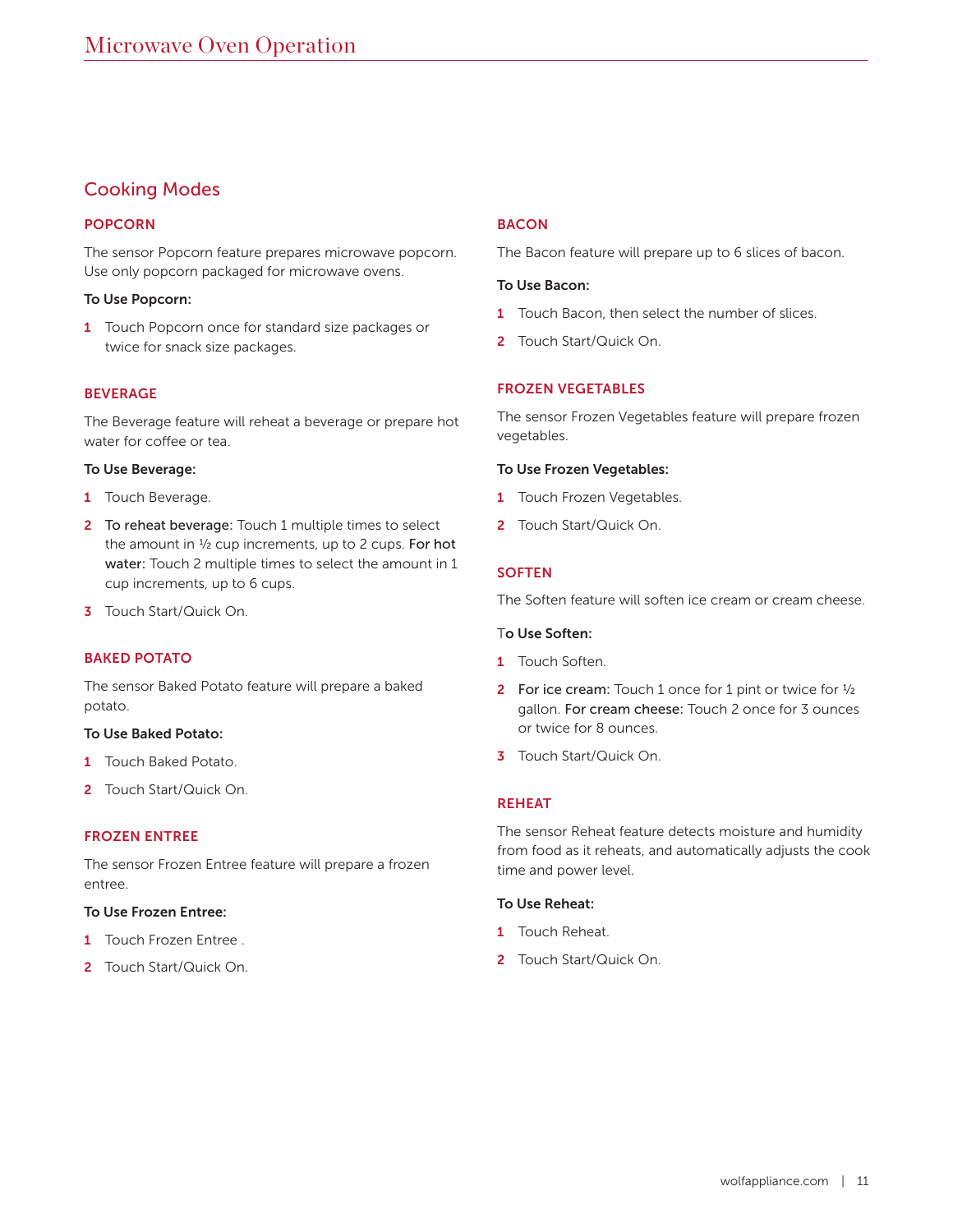# Cooking Modes

#### MICRO BAKE/MICRO ROAST

The convection microwave oven has two preset settings that make it easy to cook with both convection heat and microwave automatically. Microwave-safe or oven-safe bakeware may be used. With the exception of those foods that cook best by convection cooking alone, most foods are well suited to combination cooking using either Micro Bake or Micro Roast. Refer to the chart below.

The temperatures, which range from 100°F (40°C) to 450°F (230°C), can be changed; however, the power level cannot.

#### COMBINATION COOKING

| <b>SETTING</b> | <b>TEMPERATURE</b>      | <b>POWER</b> |
|----------------|-------------------------|--------------|
| Micro Bake     | $325^{\circ}$ F (165°C) | 10%          |
| Micro Roast    | 300°F (150°C)           | 30%          |

#### To Select Combination Cooking:

- 1 Touch Micro Bake or Micro Roast. If a temperature other than the preset is desired, touch Micro Bake or Micro Roast again, then use the number pads to enter the temperature (e.g. 6 for 350°F (175°C)).
- 2 Touch Start/Quick On to begin preheat.
- **3** When preheat is complete, add food, enter the desired cook time, then touch Start/Quick On.

#### MANUAL CONVECTION

During convection cooking, hot air is circulated throughout the oven to brown and crisp foods quickly and evenly. To view the set temperature during cooking, touch Conv.

#### To Select Manual Convection:

- 1 Touch Conv. If a temperature other than preset is desired, touch Conv again, then use the number pads to enter the temperature (e.g. 6 for 350°F (175°C)).
- 2 Touch Start/Quick On to begin preheat.
- **3** When preheat is complete, add food, enter the desired cook time, then touch Start/Quick On.

#### AUTO DEFROST

The Auto Defrost feature uses preset settings to defrost select food items. Refer to the Auto Defrost Guide on page 15. For foods not listed, defrost manually. Refer to Power Level on page 10.

#### To Select Auto Defrost:

- 1 Touch Auto Defrost, then use the number pads to select the desired food (e.g. 3 for Chicken Pieces).
- 2 Use the number pads to enter weight.
- **3** Touch Start/Quick On. After a period of time, the microwave oven will stop so food can be checked.
- 4 Open the door and turn food over.
- **5** Repeat until defrost is complete.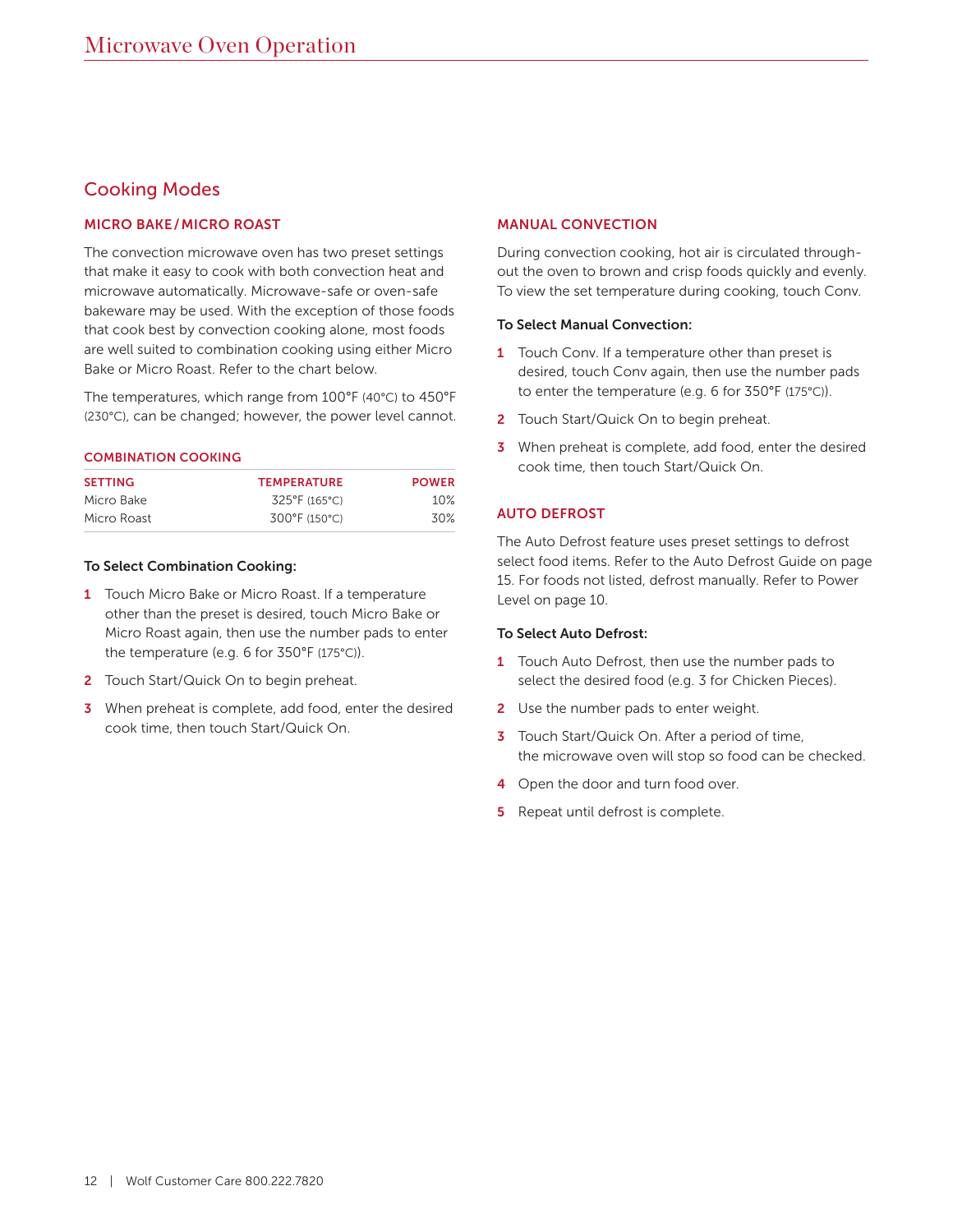# Cooking Modes

#### KEEP WARM

The Keep Warm feature will keep food warm for up to 90 minutes.

#### To Use Keep Warm:

- 1 Touch Keep Warm.
- 2 Use the number pads to enter the desired keep warm time.
- **3** Touch Start/Quick On.

#### ADD MINUTE

The Add Minute feature cooks for one minute at 100% by touching Add Minute. Touch multiple times to increase the cook time. Each touch increases the cook time by one minute. This feature cannot be used with Defrost, Keep Warm, or Gourmet.

# Gourmet

The Gourmet feature removes the guesswork from selecting a temperature and cooking mode. Select a food from the Gourmet Guide on the control panel and the microwave oven does the rest. Some foods may require additional control panel interaction to select the desired doneness. Follow directions on the control panel display to select the desired options. Refer to the Gourmet Guide on page 14.

#### To Select Gourmet:

- 1 Touch Gourmet, then use the number pads to select the desired food and doneness.
- 2 Touch Start/Quick On.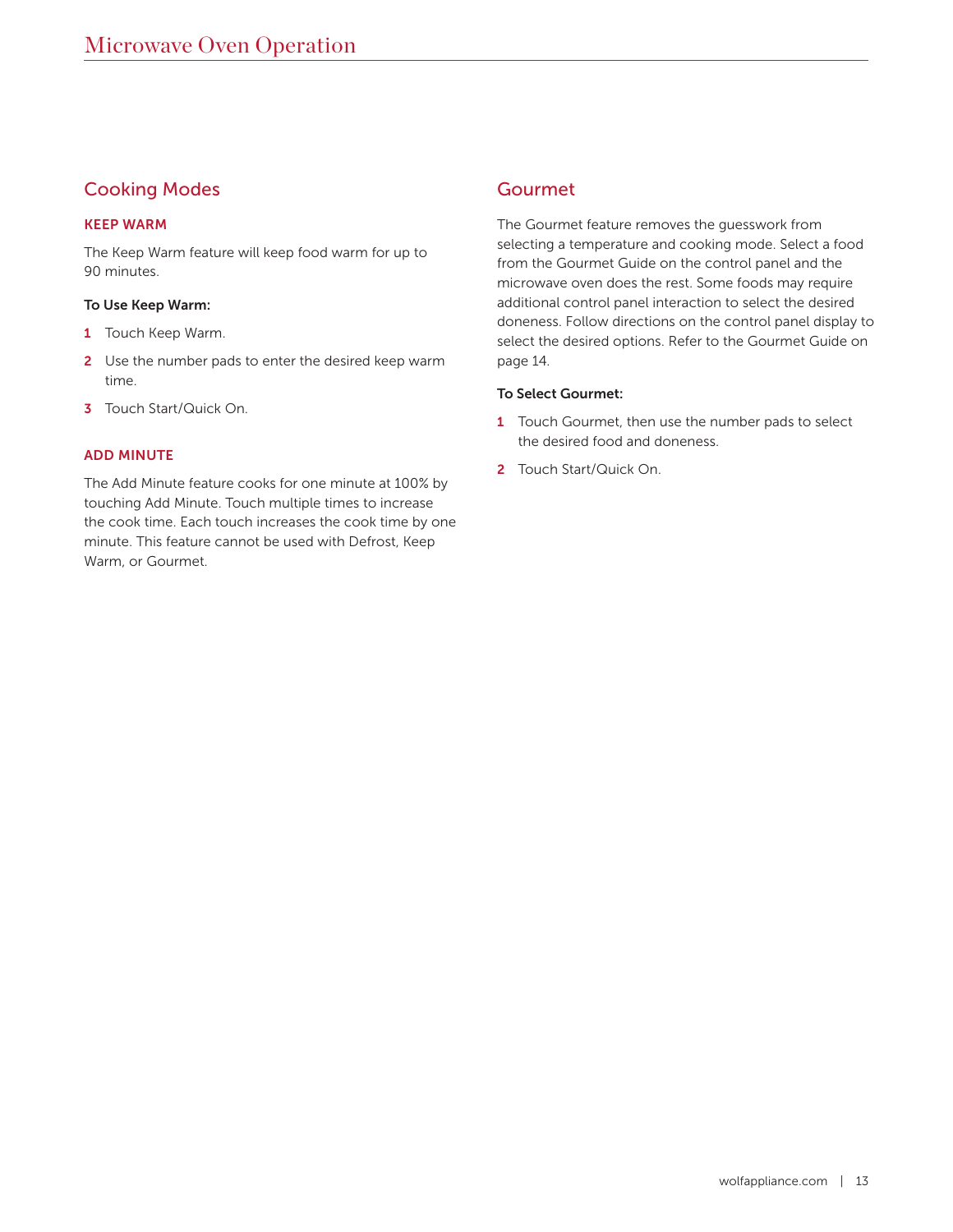# Gourmet Guide

| <b>FOOD</b>        |                  | <b>AMOUNT</b>                                                            | <b>POSITION</b>            | <b>METHOD</b>                                                                                                                               |
|--------------------|------------------|--------------------------------------------------------------------------|----------------------------|---------------------------------------------------------------------------------------------------------------------------------------------|
| <b>BEEF</b>        | 1 Hamburgers     | $1-8$ patties<br>$\frac{1}{4}$ lb (115 g) each                           | Low rack                   | For desired doneness, touch Power Level.                                                                                                    |
|                    | 2 Steak          | $\frac{3}{4}$ "-1" (19-25) thick<br>$\frac{1}{2}$ - 2 lb (230 g - .9 kg) | Low rack                   | For desired doneness, touch Power Level.                                                                                                    |
|                    | 3 Roast Beef     | $2 - 4$ lb (.9-1.8 kg)                                                   | Low rack                   | For desired doneness, touch Power Level.                                                                                                    |
| <b>FISH</b>        |                  | $\frac{3}{4}$ "-1" (19-25) thick<br>$1/4 - 2$ lb (115 g-.9 kg)           | Turntable                  | Place fish in a microwave-safe container and cover<br>with plastic wrap. After cooking, let stand for 3 minutes,<br>covered.                |
| <b>PORK</b>        |                  | $2 - 3\frac{1}{2}$ lb (.9-1.6 kg)                                        | Low rack                   | After cooking, cover with foil and let stand for 5-10<br>minutes. Internal temperature 160°F (70°C).                                        |
| <b>TURKEY</b>      | 1 Turkey         | $6\frac{1}{2} - 16$ lb (2.9 - 7.3 kg)                                    | Low rack                   | After cooking, cover with foil and let stand for 10 minutes.<br>Internal temperature of white meat 170°F (75°C), dark meat<br>180°F (80°C). |
|                    | 2 Turkey Breast  | $3-6$ lb $(1.4-2.7$ kg)                                                  | Low rack                   | After cooking, cover with foil and let stand for 10 minutes.<br>Internal temperature 170°F (75°C).                                          |
| <b>CHICKEN</b>     | 1 Chicken        | $2^{1/2} - 7^{1/2}$ lb<br>$(1.1 - 3.4 \text{ kg})$                       | Low rack                   | After cooking, cover with foil and let stand for 5-10<br>minutes.                                                                           |
|                    | 2 Chicken Pieces | $\frac{1}{2} - \frac{31}{2}$ lb<br>$(230 g - 1.6 kg)$                    | Low rack                   | After cooking, let stand for 3-5 minutes. Internal tempera-<br>ture of white meat 170°F (75°C), dark meat 180°F (80°C).                     |
| VEGETABLES         | 1 Frozen (soft)  | $\frac{1}{4}$ - 2 lb (115 g - 9 kg)                                      | Turntable                  | Place in a microwave-safe container. Add 1-4 tsp (5-20 ml)<br>water. After cooking, stir, then let stand for 2-5 minutes,<br>covered.       |
|                    | 2 Frozen (hard)  | $\frac{1}{4}$ - 2 lb (115 g - 9 kg)                                      | Turntable                  | Place in a microwave-safe container. Add 1-4 tsp (5-20 ml)<br>water. After cooking, stir, then let stand for 2-5 minutes,<br>covered.       |
| <b>SLOW COOK</b>   |                  |                                                                          | Low rack                   | Place food in an oven-safe dish for up to 4 hours.                                                                                          |
| <b>BAKED GOODS</b> | 1 Bundt Cake     | 1 cake                                                                   | Turntable                  | Prepare according to package or recipe directions and<br>place in a greased and floured Bundt pan.                                          |
|                    | 2 Cookies        | 1 pan                                                                    | Turntable                  | Prepare according to package or recipe directions and                                                                                       |
|                    |                  | 2 pans                                                                   | Turntable<br>and high rack | place on 12" (305) pizza pan(s). Cookies should be approxi-<br>mately 2" (51) diameter for best results.                                    |
|                    | 3 Muffins        | 1 pan                                                                    | Turntable                  | Prepare according to package or recipe directions and                                                                                       |
|                    |                  | 2 pans                                                                   | Turntable<br>and high rack | place in muffin pan(s). 6-12 medium size muffins.                                                                                           |
|                    | 4 French Fries   | 1 pan                                                                    | Low rack                   | Use frozen French fries. No preheat is required. Place on                                                                                   |
|                    |                  | 2 pans                                                                   | Turntable<br>and high rack | 12" (305) pizza pan(s). For shoestring potatoes, touch Power<br>Level twice to enter less time.                                             |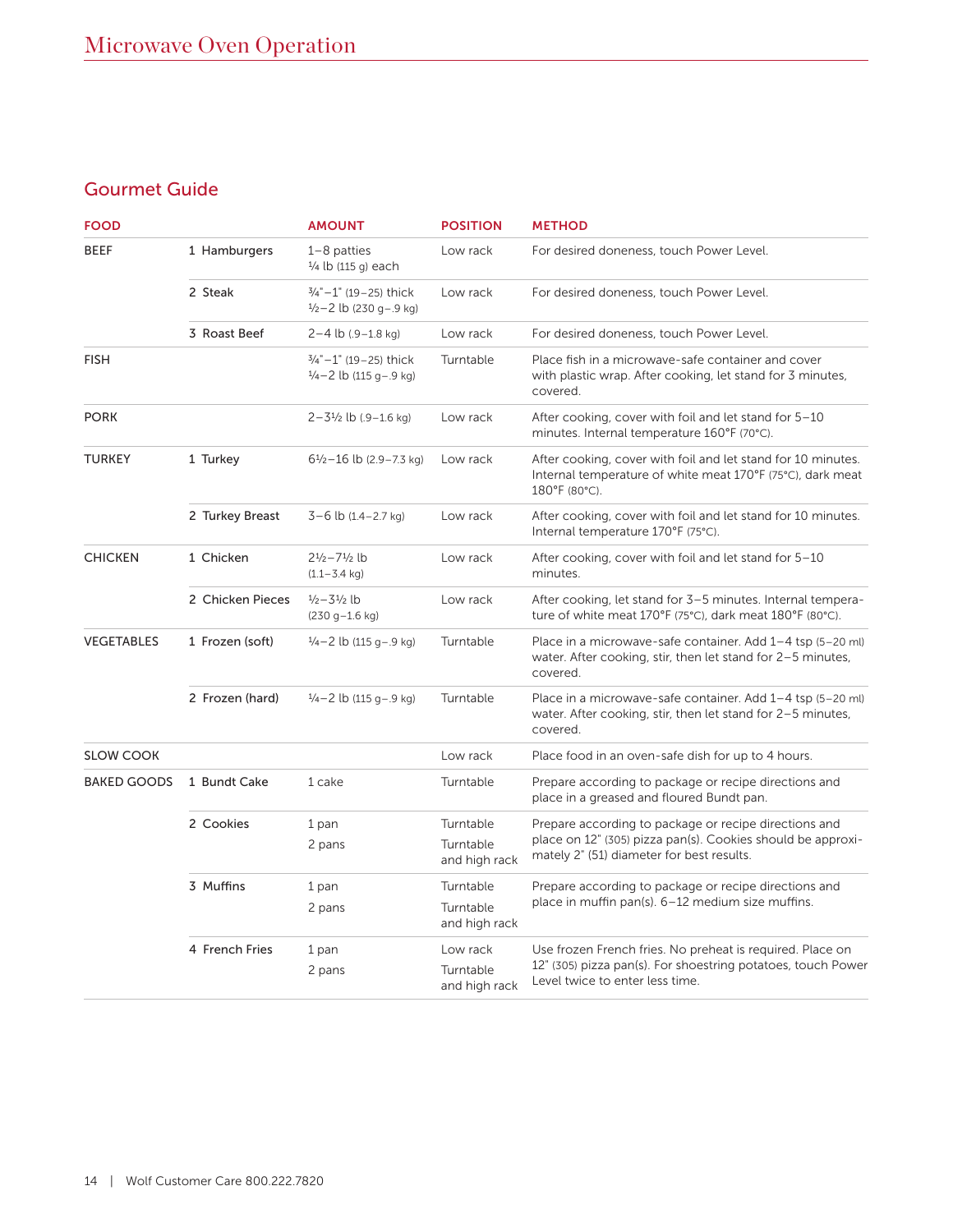# Auto Defrost Guide

| <b>NUMBER</b> | <b>FOOD</b>    | <b>AMOUNT</b>                       | <b>METHOD</b>                                                                                                                                                                                                       |
|---------------|----------------|-------------------------------------|---------------------------------------------------------------------------------------------------------------------------------------------------------------------------------------------------------------------|
|               | Ground Meat    | $\frac{1}{2}$ -3 lb (230 g-1.4 kg)  | Remove any thawed pieces after each audible signal. Let stand for 5–10<br>minutes, covered.                                                                                                                         |
| 2             | Steaks, Chops  | $\frac{1}{2} - 4$ lb (230 g-1.8 kg) | After each audible signal, rearrange. If there are warm or thawed por-<br>tions, shield with small flat pieces of aluminum foil. Remove any meat<br>that is almost defrosted. Let stand for 10-20 minutes, covered. |
| 3             | Chicken Pieces | $\frac{1}{2}$ –3 lb (230 g–1.4 kg)  | After each audible signal, rearrange the pieces or remove should they<br>become warm or thawed. Let stand for 10-20 minutes, covered.                                                                               |

# Cooking Mode Guide

| <b>MODE</b>          | <b>DESCRIPTION</b>                                                           | <b>METHOD</b>               | <b>COOKWARE*</b>                                                                         |
|----------------------|------------------------------------------------------------------------------|-----------------------------|------------------------------------------------------------------------------------------|
| Keep Warm            | For keeping food warm for up to 90 minutes.                                  | Convection                  | Place oven-safe cookware on riser(s). No paper<br>or plastic.                            |
| Popcorn              | For snack- or regular-size microwave<br>popcorn.                             | Microwave                   | Place the package on the turntable.                                                      |
| Beverage             | For reheating beverages or preparing up to<br>6 cups of hot water.           | Microwave                   | Place microwave-safe, non-metallic cookware<br>on the turntable.                         |
| Soften               | For softening ice cream or cream cheese.                                     | Microwave                   | Place microwave-safe, non-metallic cookware<br>on the turntable.                         |
| Convection           | For browning and crisping foods.                                             | Convection                  | Place oven-safe cookware on riser(s) or rack(s).<br>No paper or plastic.                 |
| Bacon                | For preparing up to six slices of bacon.                                     | Microwave                   | Place in a paper-towel-lined microwave-safe,<br>non-metallic container on the turntable. |
| <b>Baked Potato</b>  | For preparing up to six baked potatoes.                                      | Microwave                   | Place on the turntable.                                                                  |
| <b>Frozen Entree</b> | For preparing a frozen entree.                                               | Microwave                   | Place microwave-safe, non-metallic cookware<br>on the turntable.                         |
|                      | Frozen Vegetables For preparing frozen vegetables.                           | Microwave                   | Place microwave-safe, non-metallic cookware<br>on the turntable.                         |
| Micro Bake           | Uses convection with 10% microwave power<br>to expedite the cooking process. | Convection<br>and Microwave | Place oven-safe, non-metallic cookware on<br>riser(s).                                   |
| Micro Roast          | Uses convection with 30% microwave power<br>to expedite the cooking process. | Convection<br>and Microwave | Place oven-safe, non-metallic cookware on<br>riser(s) or rack(s).                        |
| Gourmet              | Refer to the Gourmet Guide.                                                  |                             |                                                                                          |
| Reheat               | For reheating leftovers.                                                     | Microwave                   | Place microwave-safe, non-metallic cookware<br>on the turntable.                         |
| <b>Auto Defrost</b>  | Refer to the Auto Defrost Guide.                                             | Microwave                   | Place microwave-safe, non-metallic cookware<br>on the turntable.                         |

*\*The turntable should remain installed for all cooking modes.*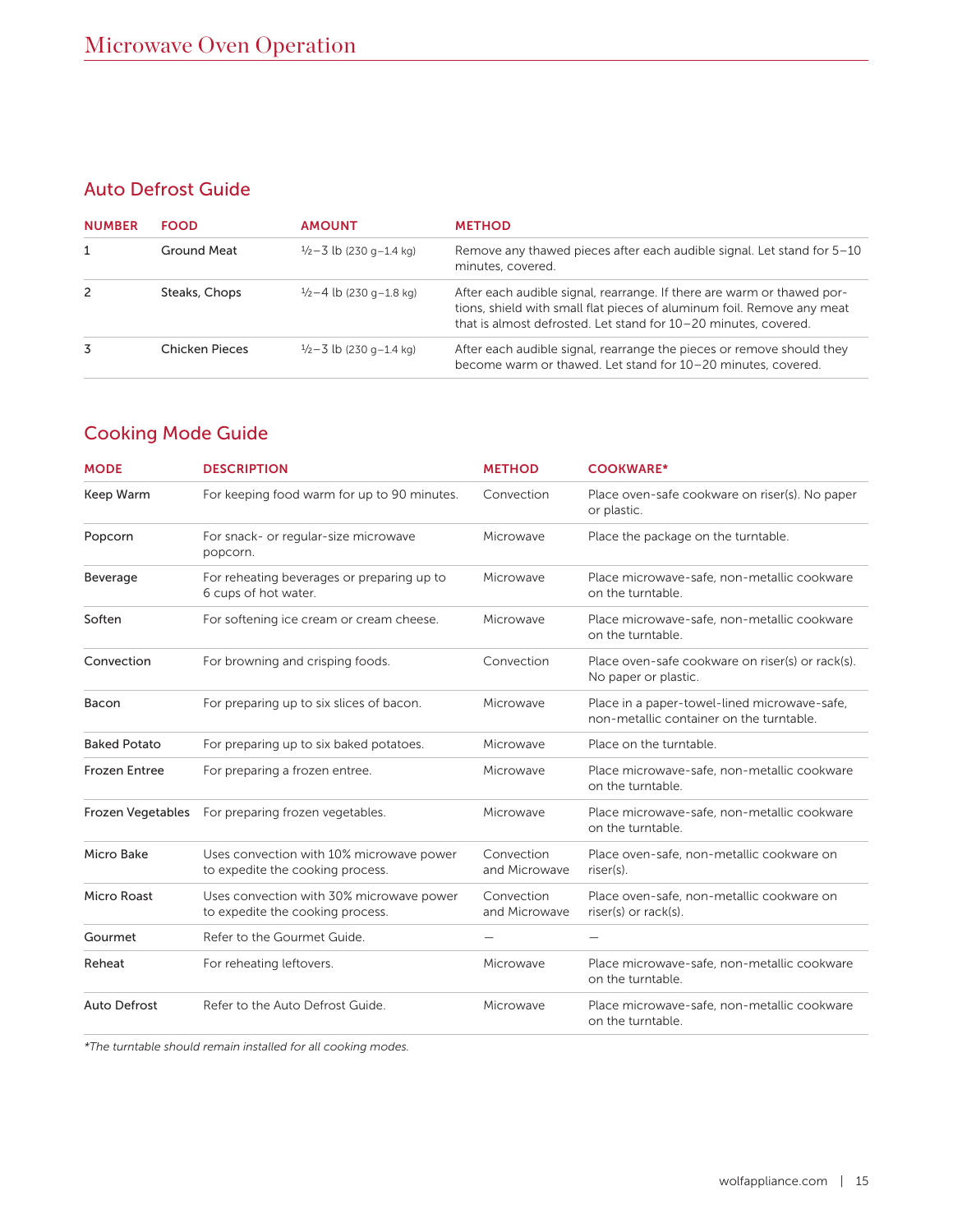# Care Recommendations

# CLEANING Stainless steel **Stainless steel** Use a nonabrasive stainless steel cleaner and apply with a soft lint-free cloth. To bring out the natural luster, lightly wipe the surface with a water-dampened microfiber cloth followed by a dry polishing chamois. Always follow the grain of stainless steel. Door front Spray glass cleaner on a cloth to clean. Control panel Use a spray degreaser to remove fingerprints and food soil. Spray on a cloth before wiping the control panel. IMPORTANT NOTE: Do not spray cleaners directly on the control panel. To lock the control panel before cleaning, refer to page 9. Interior Wipe with a soft damp cloth. Do not use abrasive or harsh cleaners or scouring pads. For heavier soil, use baking soda or a mild soap; rinse thoroughly with hot water. Do not use chemical oven cleaners. Turntable Remove for cleaning. Wash in water with mild soap. For stubborn stains, use a mild cleanser and non-abrasive scouring sponge. The turntable is dishwasher-safe. Waveguide cover **Located on the inside top of the microwave interior**. Carefully wipe with a soft damp cloth. Do not remove the waveguide cover.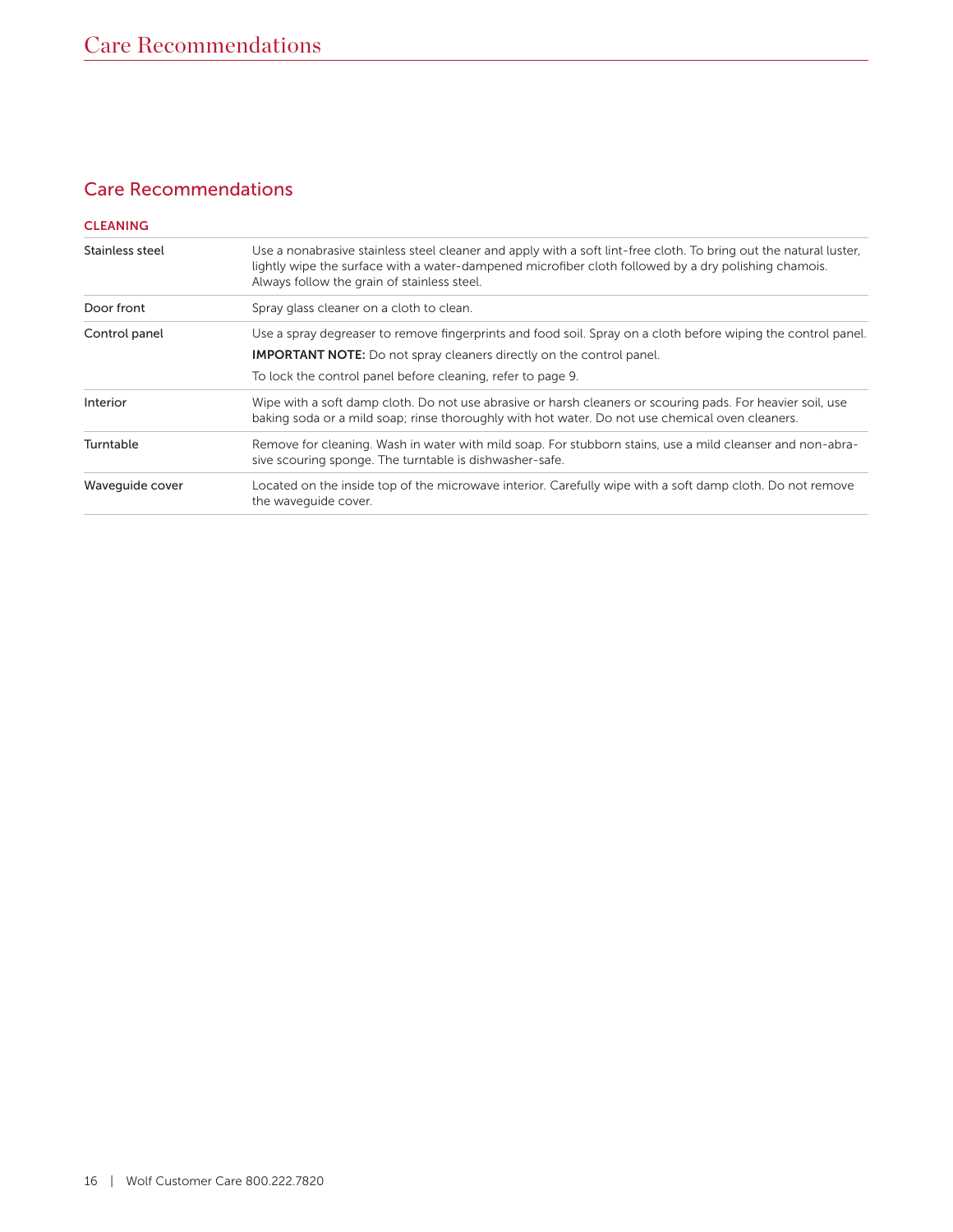# Troubleshooting

#### Microwave oven does not operate.

- Verify power is on.
- Verify electrical power to the microwave oven and home circuit breaker is on.

#### Food in the microwave oven is not heating.

• Check controls to verify the proper setting.

#### The interior light does not work.

• The light bulb is loose or burned out. Contact Wolf Factory Certified Service.

#### The touch controls will not operate.

• The control panel lock is on. Refer to page 9 to unlock.

#### The display flashes.

• Power outage. Touch Stop/Clear and reset the clock. If the microwave oven was in use, reset the cooking function.

#### Radio or TV interference caused by microwave oven.

• Verify the microwave oven is on a different electrical circuit, relocate the radio or TV as far away from the microwave oven as possible, or check the position and signal of antenna.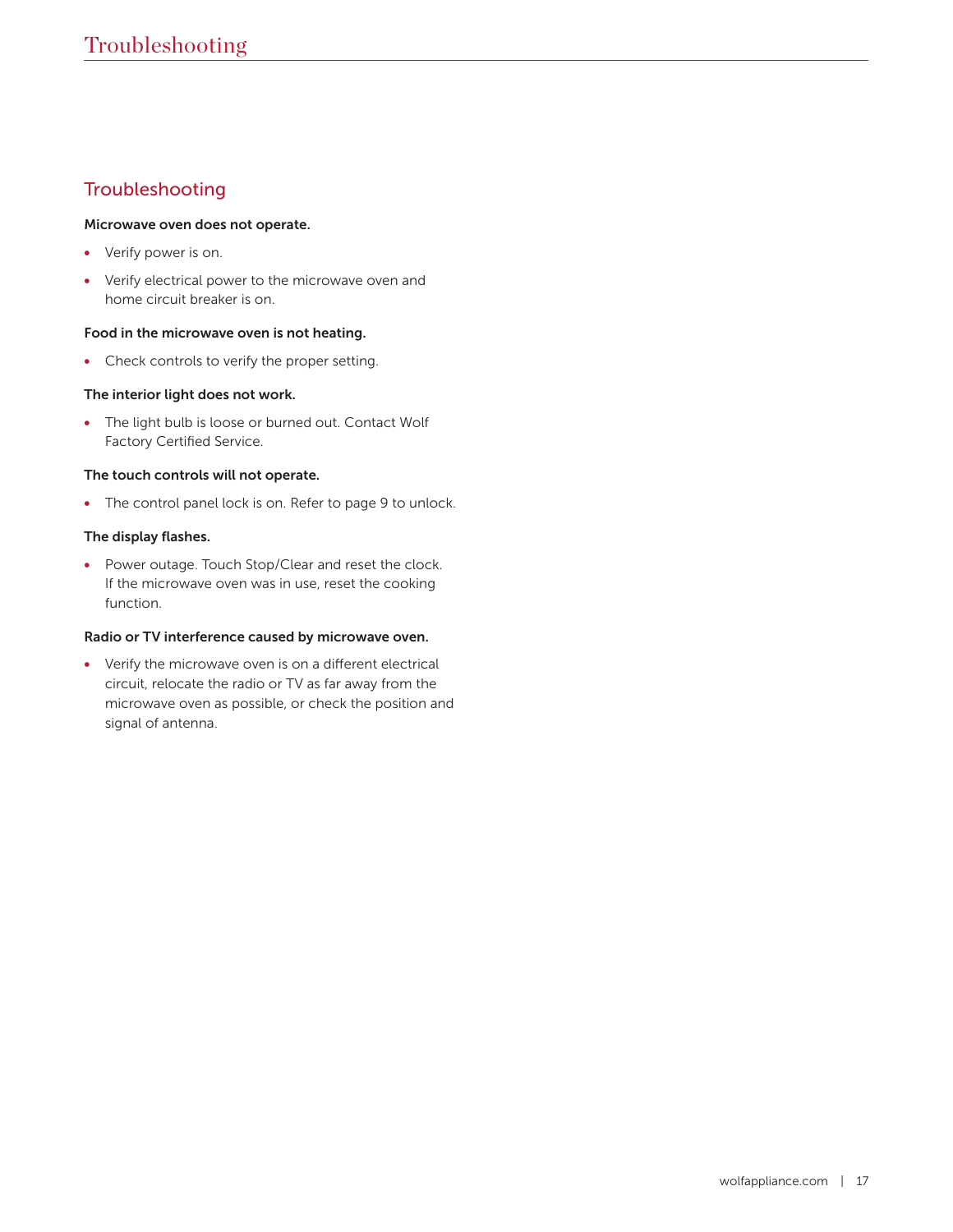# Troubleshooting

#### **SERVICE**

- Maintain the quality built into your product by contacting Wolf Factory Certified Service. For the name of the nearest Wolf Factory Certified Service, check the Product Support section of our website, wolfappliance.com, or call Wolf Customer Care at 800-222-7820.
- When contacting service, you will need the model and serial number of your product. Both numbers are listed on the product rating plate. Refer to page 7 for rating plate location.
- For warranty purposes, you will also need the date of installation and name of your authorized Wolf dealer. This information should be recorded on page 3 of this guide.

Sub-Zero, Sub-Zero & Design, Sub-Zero & Snowflake Design, Dual Refrigeration, The Living Kitchen, Great American Kitchens The Fine Art of Kitchen Design, Wolf, Wolf & Design, Wolf Gourmet, W & Design, red colored knobs, Cove, and Cove & Design are registered trademarks and service marks of Sub-Zero Group, Inc. and its subsidiaries. All other trademarks are property of their respective owners in the United States and other countries.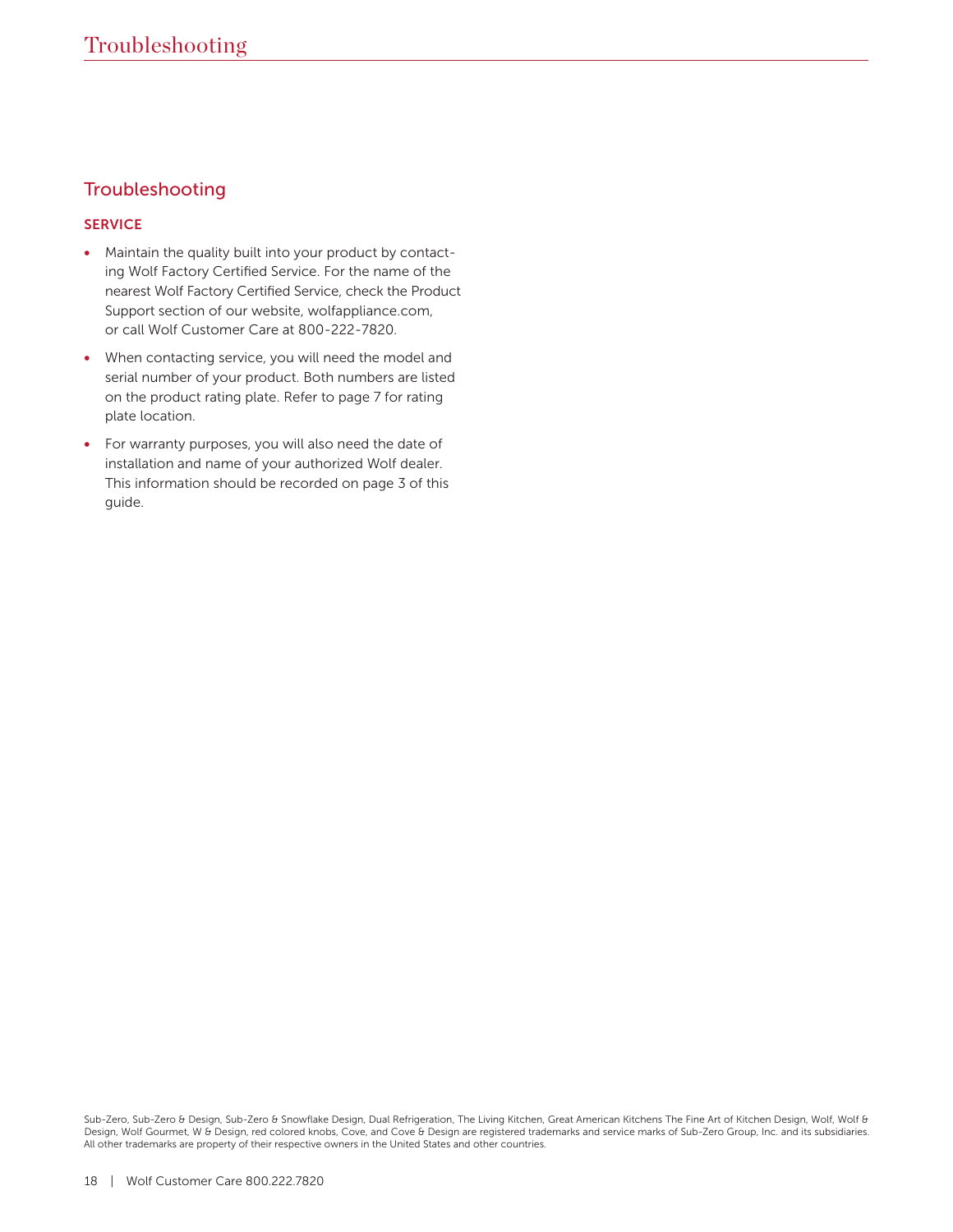# Wolf Appliance Residential Limited Warranty

#### FOR RESIDENTIAL USE

#### FULL TWO YEAR WARRANTY\*

For two years from the date of original installation, this Wolf Appliance product warranty covers all parts and labor to repair or replace, under normal residential use, any part of the product that proves to be defective in materials or workmanship. All service provided by Wolf Appliance under the above warranty must be performed by Wolf Factory Certified Service, unless otherwise specified by Wolf Appliance, Inc. Service will be provided during normal business hours.

#### LIMITED FIVE YEAR WARRANTY

For five years from the date of original installation, Wolf Appliance will repair or replace the following parts that prove to be defective in materials or workmanship: gas burners (excludes appearance), electric heating elements, blower motors (ventilation hoods), electronic control boards, magnetron tubes and induction generators. If the owner uses Wolf Factory Certified Service, the service provider will repair or replace these parts with the owner paying for all other costs, including labor. If the owner uses non-certified service, the owner must contact Wolf Appliance, Inc. (using the information below) to receive repaired or replacement parts. Wolf Appliance will not reimburse the owner for parts purchased from non-certified service or other sources.

#### TERMS APPLICABLE TO EACH WARRANTY

The warranty applies only to products installed for normal residential use. The warranty applies only to products installed in any one of the fifty states of the United States, the District of Columbia or the ten provinces of Canada. This warranty does not cover any parts or labor to correct any defect caused by negligence, accident or improper use, maintenance, installation, service or repair.

THE REMEDIES DESCRIBED ABOVE FOR EACH WARRANTY ARE THE ONLY ONES THAT WOLF APPLIANCE, INC. WILL PROVIDE, EITHER UNDER THIS WARRANTY OR UNDER ANY WARRANTY ARISING BY OPERATION OF LAW. WOLF APPLIANCE, INC. WILL NOT BE RESPONSIBLE FOR ANY CONSEQUENTIAL OR INCIDENTAL DAMAGES ARISING FROM THE BREACH OF THIS WARRANTY OR ANY OTHER WARRANTY, WHETHER EXPRESS, IMPLIED OR STATUTORY.

Some states do not allow the exclusion or limitation of incidental or consequential damages, so the above limitation or exclusion may not apply to you. This warranty gives you specific legal rights and you may also have other legal rights that vary from state to state.

To receive parts and/or service and the name of Wolf Factory Certified Service nearest you, contact Wolf Appliance, Inc., P.O. Box 44848, Madison, WI 53744; check the Product Support section of our website, wolfappliance.com, email us at customerservice@ subzero.com or call 800-222-7820.

\*Stainless steel (doors, panels, handles, product frames and interior surfaces) are covered by a limited 60-day parts and labor warranty for cosmetic defects.

\*Replacement filters for ventilation hood recirculating kits are not covered by the product warranty.

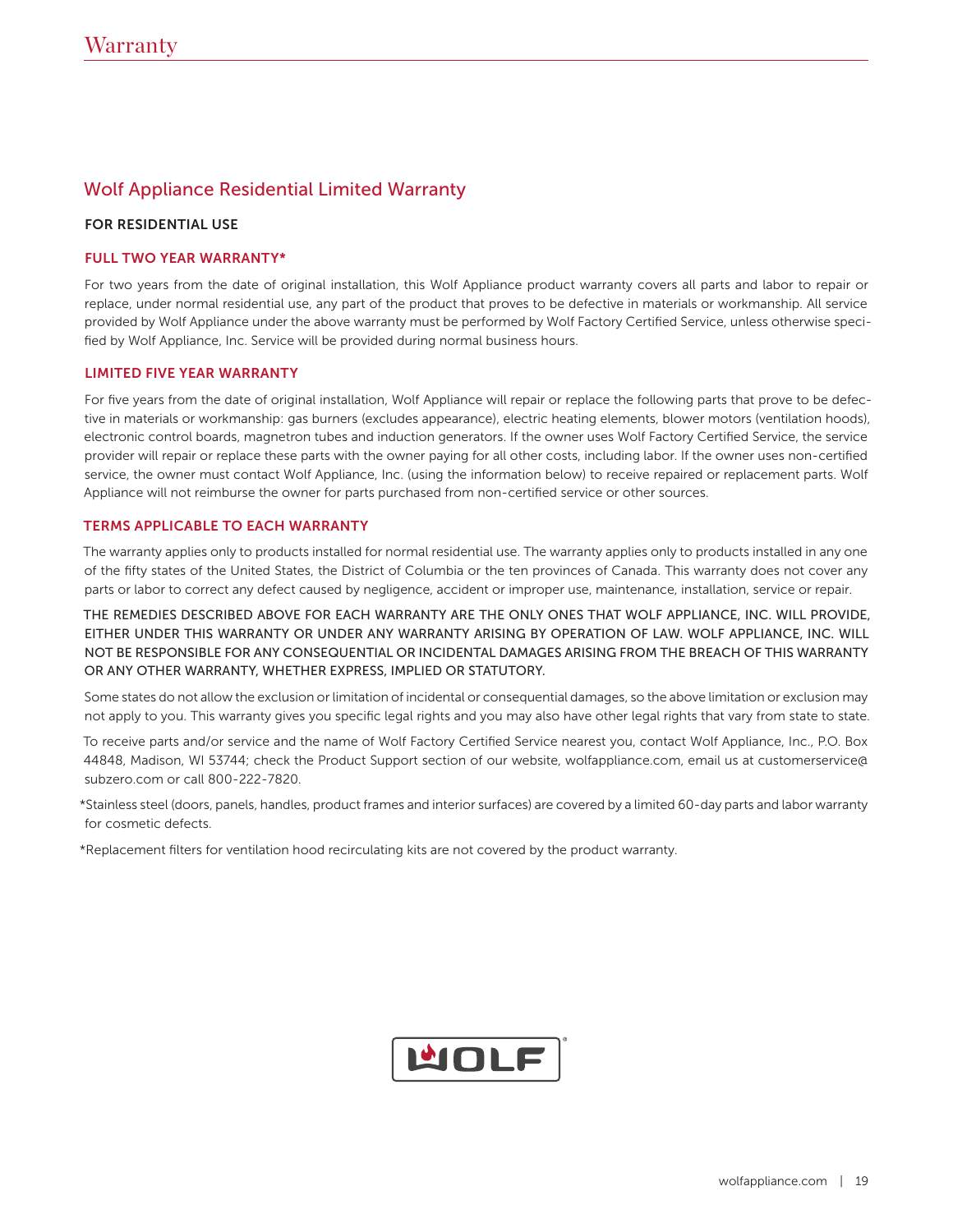# Contenido

- Precauciones de seguridad
- Instalación
- Características del horno de microondas de convección
- Funcionamiento del horno de microondas
- Recomendaciones sobre el cuidado
- Resolución de problemas
- Garantía de Wolf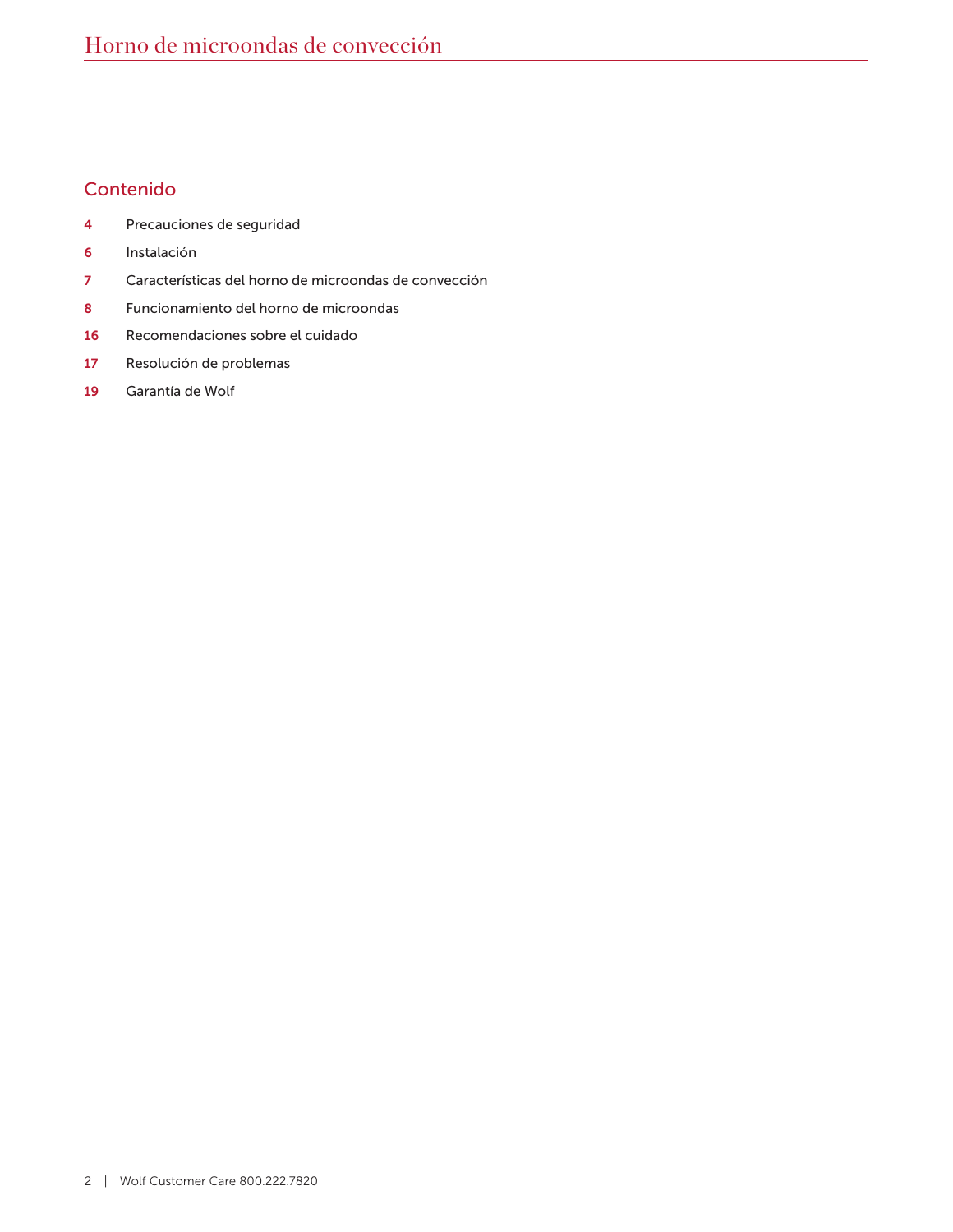# Atención al cliente

El modelo y número de serie están impresos en la tarjeta de registro del producto adjunta. Ambos números también aparecen en la placa de datos del producto. Consulte en la página 7 la ubicación de la placa de datos. Para fines de la garantía, también necesitará la fecha de instalación y el nombre de su distribuidor autorizado de Wolf. Guarde la siguiente información para consultas posteriores.

#### INFORMACIÓN DE SERVICIO

| Número de modelo               |
|--------------------------------|
| Número de serie                |
| Fecha de la instalación        |
| Nombre de servicio certificado |
| Número de servicio certificado |
| Distribuidor autorizado        |
| Número de distribuidor         |

Si su producto alguna vez necesita servicio, asegúrese de acudir a un proveedor de servicio certificado de fábrica de Wolf recomendado por nuestro centro de atención al cliente o seleccione uno de nuestra lista de proveedores en wolfappliance.com/locator. Nosotros seleccionamos y capacitamos cuidadosamente a todos los proveedores de servicios certificados.

# Aviso importante

Para garantizar que este producto se instale y opere de la forma más segura y eficiente posible, tome nota de los siguientes tipos de información resaltada en este manual:

AVISO IMPORTANTE señala la información que es especialmente importante.

PRECAUCIÓN indica una situación en la que se pueden sufrir heridas leves o provocar daños al producto si no se siguen las instrucciones.

ADVERTENCIA indica peligro de que se produzcan heridas graves o incluso la muerte si no se siguen las precauciones.

AVISO IMPORTANTE: En toda esta guía, las dimensiones entre paréntesis son milímetros, a menos que se especifique lo contrario.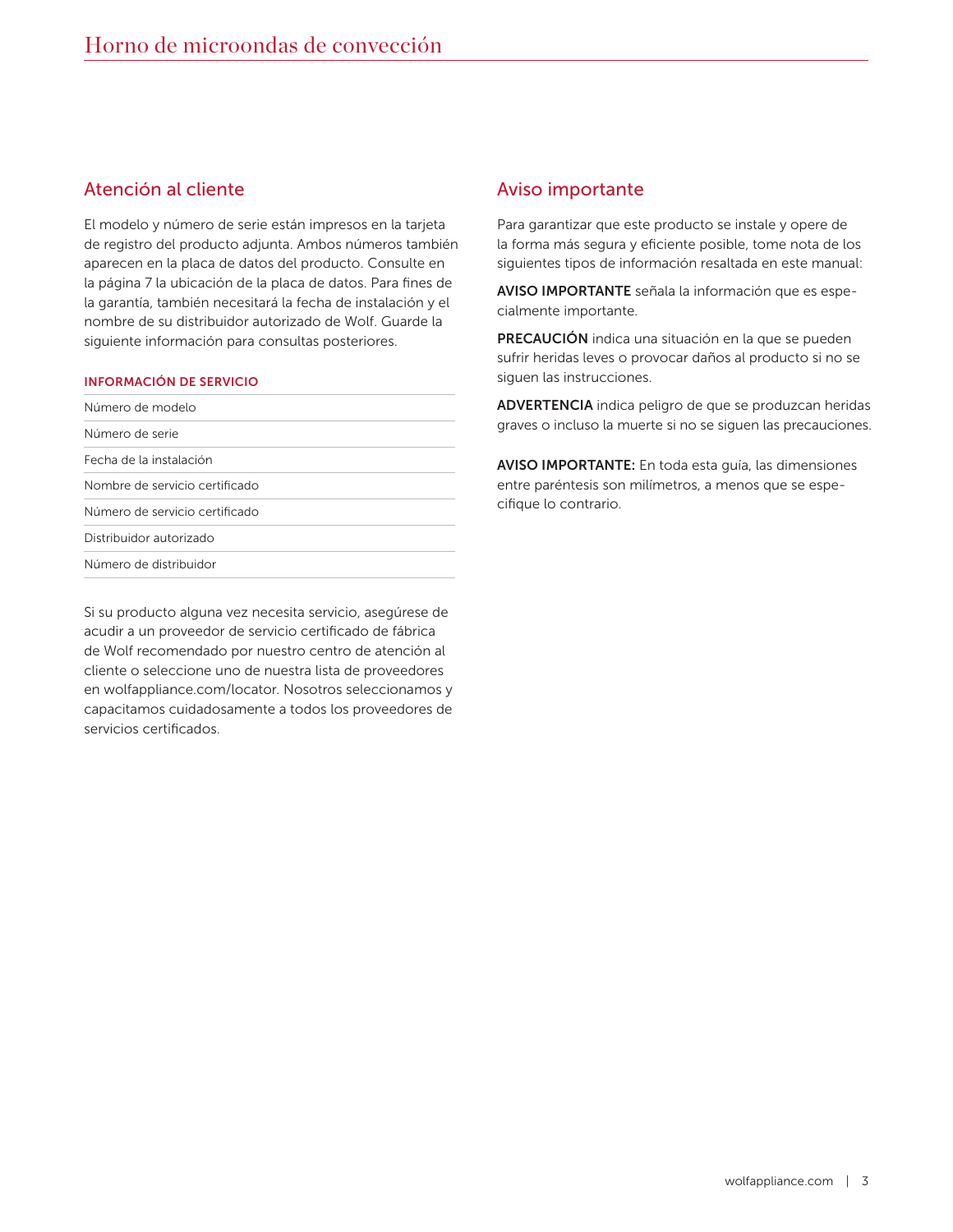# INSTRUCCIONES IMPORTANTES

# PRECAUCIONES PARA EVITAR LA POSIBLE EXPOSICIÓN A LA ENERGÍA EXCESIVA DEL MICROONDAS

- No intente hacer funcionar este horno de microondas con la puerta abierta ya que operarlo de esta manera puede dar como resultado la exposición dañina a la energía de microondas. Es importante no invalidar ni alterar los dispositivos de seguridad.
- No coloque ningún objeto entre la parte frontal del horno de microondas y la puerta ni permita que la suciedad o los productos de limpieza se acumulen en las superficies de sellado.
- No opere el horno de microondas si está dañado. Es particularmente importante que la puerta del horno cierre correctamente y que no haya ningún daño en: (1) la puerta (doblada), (2) bisagras y pestillos (rotos o aflojados), (3) sellos de la puerta y superficies de sellado.
- El horno de microondas no debe ser ajustado ni reparado por persona alguna excepto por el personal de servicio debidamente calificado.

Al utilizar aparatos eléctricos se deben seguir precauciones básicas de seguridad, entre ellas las siguientes:

# **A ADVERTENCIA**

Para reducir el riesgo de quemaduras, descarga eléctrica, incendio, lesiones a personas o exposición excesiva a la energía del microondas, obedezca las precauciones siguientes:

- Lea las instrucciones en su totalidad antes de utilizar el electrodoméstico.
- Lea y siga las PRECAUCIONES ESPECÍFICAS PARA EVITAR LA POSIBLE EXPOSICIÓN EXCE-SIVA A LA ENERGÍA DEL MICROONDAS.
- Este electrodoméstico debe estar debidamente conectado a tierra. Consulte las INSTRUCCIO-NES PARA REALIZAR LA CONEXIÓN A TIERRA en la página 6.
- Instale o coloque este electrodoméstico únicamente de acuerdo con las instrucciones de instalación de la página 6.
- Algunos productos como los huevos enteros y envases sellados (por ejemplo, frascos de vidrio cerrados) pueden explotar y no deben calentarse en este horno.
- No opere este electrodoméstico si el cable o la clavija están dañados, si no funciona correctamente o si se ha dañado o se ha caído.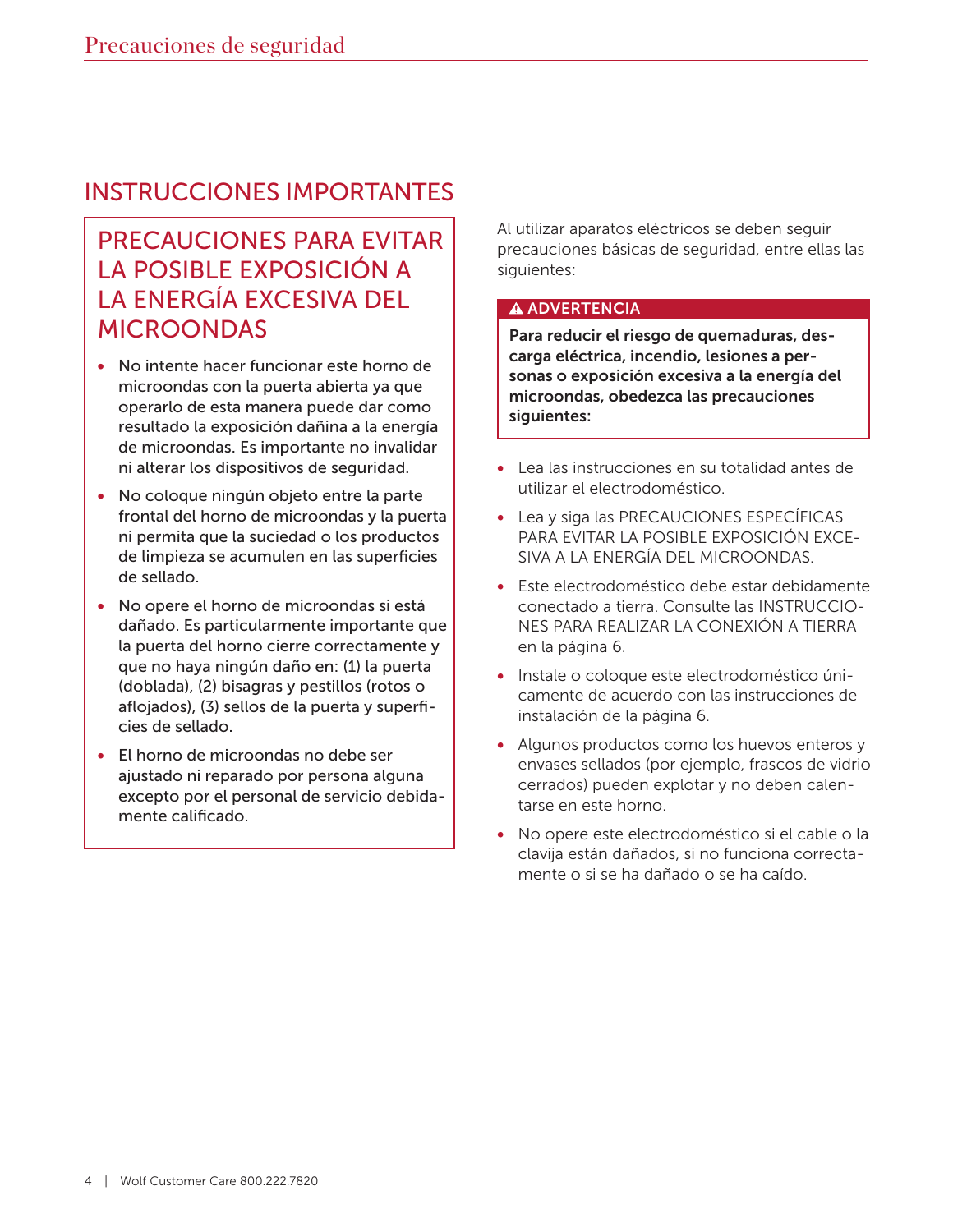# INSTRUCCIONES IMPORTANTES

- Utilice este electrodoméstico únicamente para su uso destinado tal y como se describe en esta guía. No utilice sustancias químicas corrosivas ni vapores en este aparato. Este tipo de horno está específicamente diseñado para calentar, cocinar o secar comida. No está diseñado para uso industrial ni de laboratorio.
- Este electrodoméstico debe recibir mantenimiento únicamente de personal calificado. Póngase en contacto con el centro de servicio autorizado más cercano para su revisión, reparación o ajuste.
- Como con cualquier otro electrodoméstico, se requiere de supervisión cercana al ser utilizado por menores de edad.
- No cubra ni bloquee las aberturas del aparato.
- No almacene este aparato al aire libre. No utilice este producto cerca del agua (por ejemplo, cerca del fregadero de la cocina, en un sótano húmedo o cerca de una piscina, o lugares similares).
- No sumerja el cable ni la clavija en agua.
- Mantenga el cable alejado de las fuentes de calor.
- No permita que el cable cuelgue sobre el borde de la mesa o el mostrador.
- Cuando limpie las superficies de sellado del electrodoméstico que se juntan al cerrar la puerta, utilice solamente jabones no abrasivos o detergentes suaves y aplíquelos con una esponja o paño suave. Consulte las recomendaciones sobre el cuidado en la página 16.
- Los líquidos, como agua, café o té pueden sobrecalentarse más allá del punto de ebullición sin que parezca que están hirviendo. No siempre se pueden ver burbujas o ebullición cuando se retira el recipiente del horno de microondas. ESTO PODRÍA DAR COMO RESUL-TADO QUE LOS LÍQUIDOS MUY CALIENTES SE DESBORDEN AL PERTURBAR EL RECIPIENTE O AL INSERTAR UN UTENSILIO DE COCINA EN EL LÍQUIDO.

# PARA REDUCIR EL RIESGO DE QUE EL HORNO SE INCENDIE

- No cocine demasiado los alimentos. Preste atención cuidadosa al electrodoméstico cuando coloque papel, plástico u otros materiales combustibles dentro del horno para facilitar la cocción.
- Retire las ataduras de alambre de las bolsas de papel o plástico antes de colocarlas en el horno.
- Si los materiales dentro del horno se incendian, mantenga cerrada la puerta del horno, apague el horno y desconecte el cable de alimentación eléctrica o apague la corriente en el panel de fusibles o de interruptores de circuito.
- No utilice la cavidad para propósitos de almacenamiento. No deje productos de papel, utensilios de cocina o comida en la cavidad cuando no se encuentre en uso.

#### **A ADVERTENCIA**

# PROPUESTA 65 PARA RESIDENTES DE **CALIFORNIA**

Cáncer y Daño Reproductivo www.P65Warnings.ca.gov

# GUARDE ESTAS INSTRUCCIONES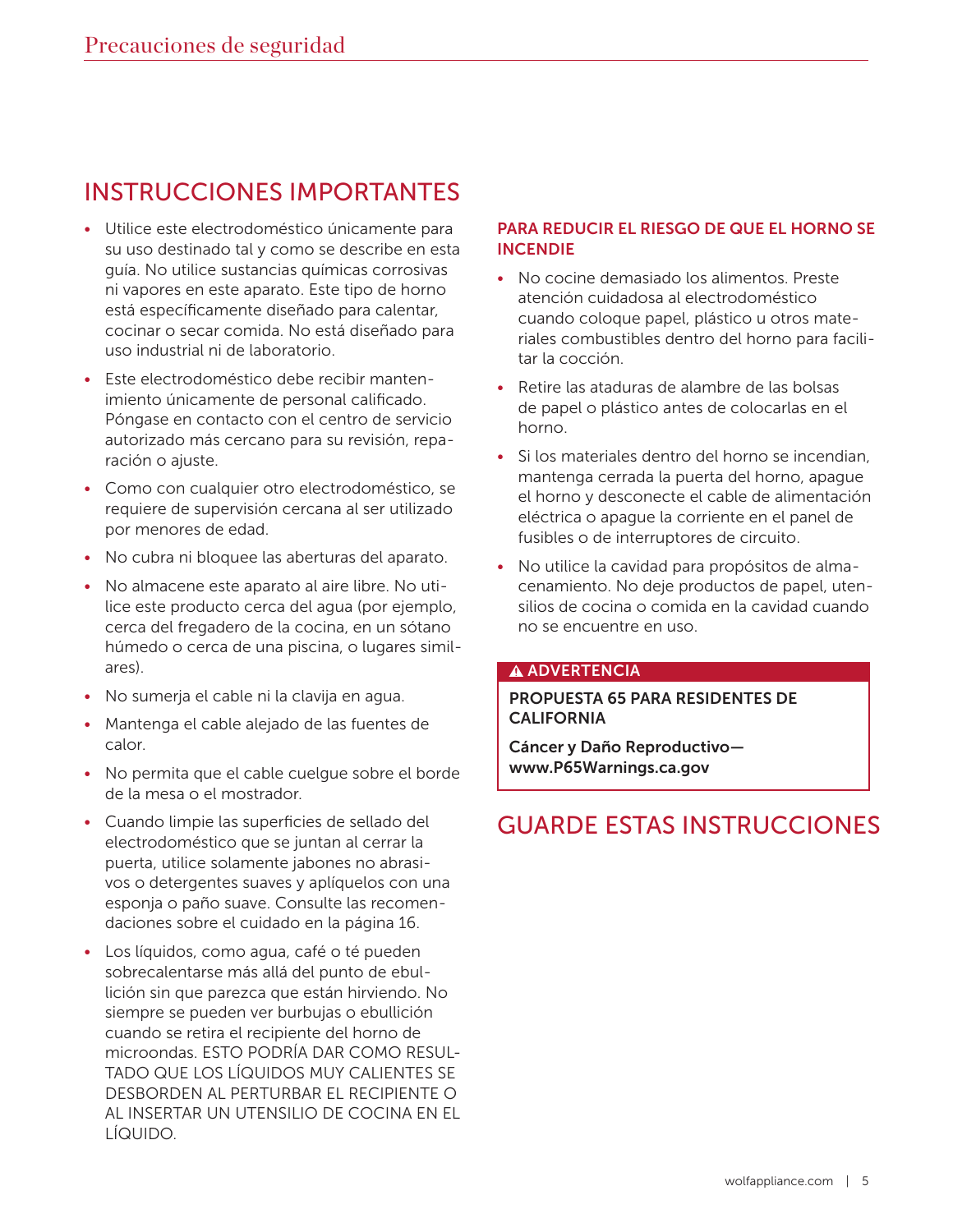# Instalación

El horno de microondas de convección se puede utilizar no empotrado o integrado en los gabinetes con accesorios de ribete para igualarlos con los hornos de las series L o E de Wolf.

Para las aplicaciones no empotradas, es necesario dejar un espacio de 2" (51) en la parte superior, trasera y a los lados del horno de microondas para permitir la circulación del aire.

Para las aplicaciones integradas, consulte las instrucciones de instalación que vienen con el kit de ribetes. Los kits de accesorios de ribetes están disponibles a través de un distribuidor autorizado de Wolf. Para obtener más información acerca de los distribuidores locales, visite la sección para encontrar una sala de exposición de nuestro sitio web, wolfappliance.com.

# Instalación eléctrica

La instalación debe cumplir con todos los códigos eléctricos vigentes. El receptáculo debe colocarse dentro del alcance del cable de alimentación eléctrica. Para conocer la ubicación del suministro eléctrico para las aplicaciones integradas, consulte las instrucciones de instalación que vienen con el kit de ribetes.

#### REQUISITOS ELÉCTRICOS

| Suministro eléctrico            | Con conexión a tierra, 120 V CA, 60 Hz |
|---------------------------------|----------------------------------------|
| Servicio                        | Circuito dedicado de 15 amperes        |
| Receptáculo                     | Conexión a tierra de 3 clavijas        |
| Cable de alimentación eléctrica | $4'$ (1.2 m)                           |

#### INSTRUCCIONES PARA REALIZAR LA CONEXIÓN A TIERRA

Este electrodoméstico debe ser conectado a tierra. El horno de microondas está equipado con un cable de alimentación eléctrica con un enchufe de conexión a tierra. Debe conectarse a un tomacorriente de pared debidamente instalado y conectado a tierra de conformidad con el Código Nacional de Electricidad y los códigos y ordenanzas locales. En caso de que se produzca un cortocircuito eléctrico, la conexión a tierra reduce el riesgo de descarga eléctrica al proporcionar un cable de escape para la corriente eléctrica.

#### **A ADVERTENCIA**

El uso incorrecto de la conexión a tierra puede resultar en un riesgo de descarga eléctrica. No utilice un cable de extensión. Si el cable de alimentación eléctrica es demasiado corto, pida a un electricista calificado o técnico de servicio que instale un tomacorriente cerca del electrodoméstico.



Ubicación de la placa de datos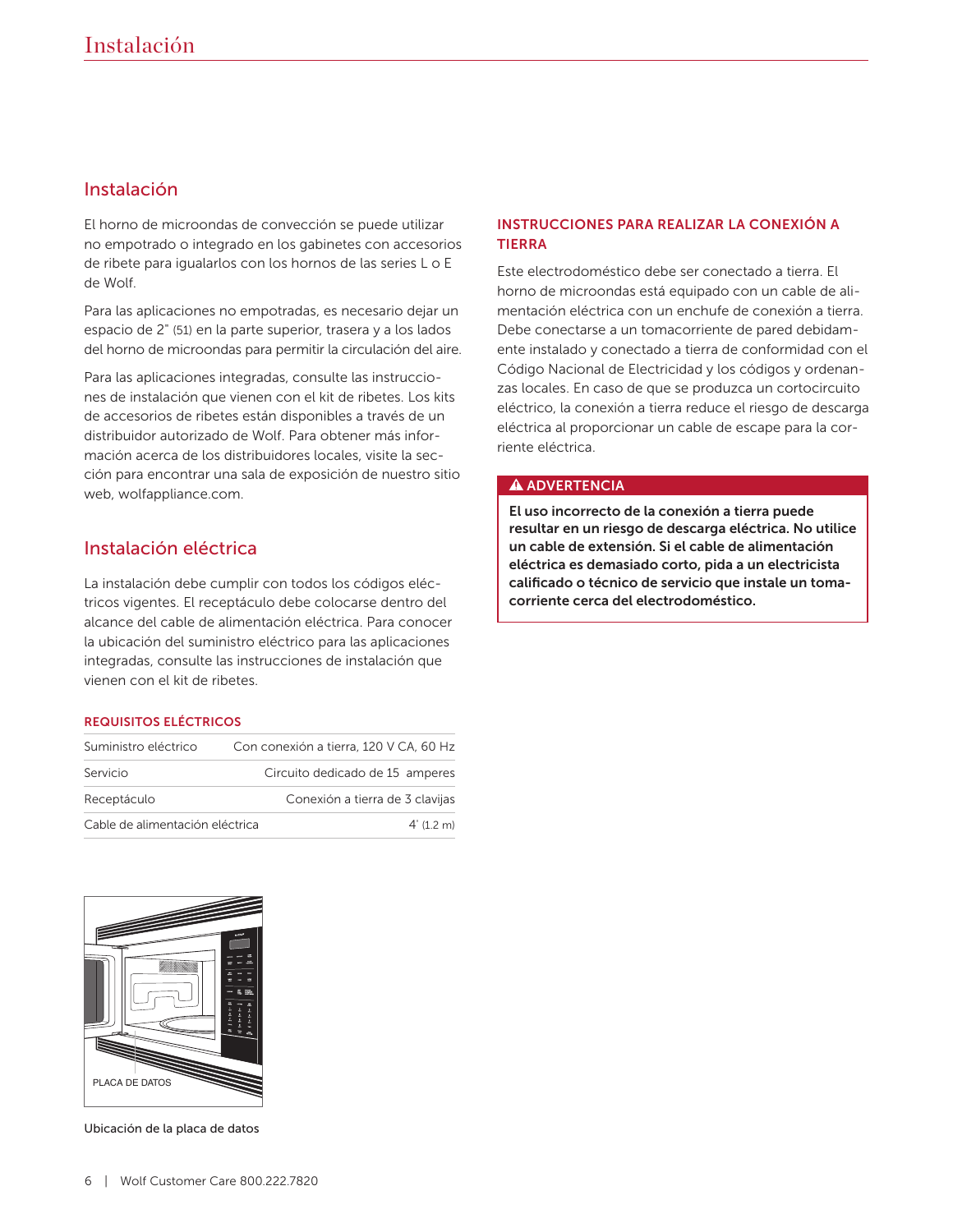# Características del horno de microondas de convección

#### CARACTERÍSTICAS

| 1 | Placa de datos del producto             |
|---|-----------------------------------------|
| 2 | Panel de control                        |
| 3 | Pantalla visual interactiva             |
| 4 | Apertura de la puerta con un solo toque |
| 5 | Ventilador de convección                |
| 6 | Plato giratorio desmontable             |
| 7 | Iluminación interna                     |
| 8 | Cubierta de quía de onda                |
| 9 | Elevador del horno (2)*                 |

*\* No se usa para cocinar solo con microondas.*

## Primeros pasos

Sabemos que está ansioso por empezar a cocinar, pero antes de hacerlo, dedique un poco de tiempo a leer este manual de uso y cuidado. Si usted es un cocinero ocasional o un chef experto, se beneficiará de familiarizarse con las prácticas de seguridad, características, funcionamiento y recomendaciones de cuidado de su horno de microondas de convección.

Limpie cuidadosamente el horno con agua caliente y detergente suave. Enjuague y seque con un paño suave para eliminar los residuos de aceite y grasa residual que dejó el proceso de fabricación. Consulte las recomendaciones sobre el cuidado en la página 16.

AVISO IMPORTANTE: el horno de microondas no se puede utilizar para cocinar sin el plato giratorio instalado en su lugar. Nunca restrinja el movimiento del plato giratorio.



Horno de microondas de convección con ribete de la serie E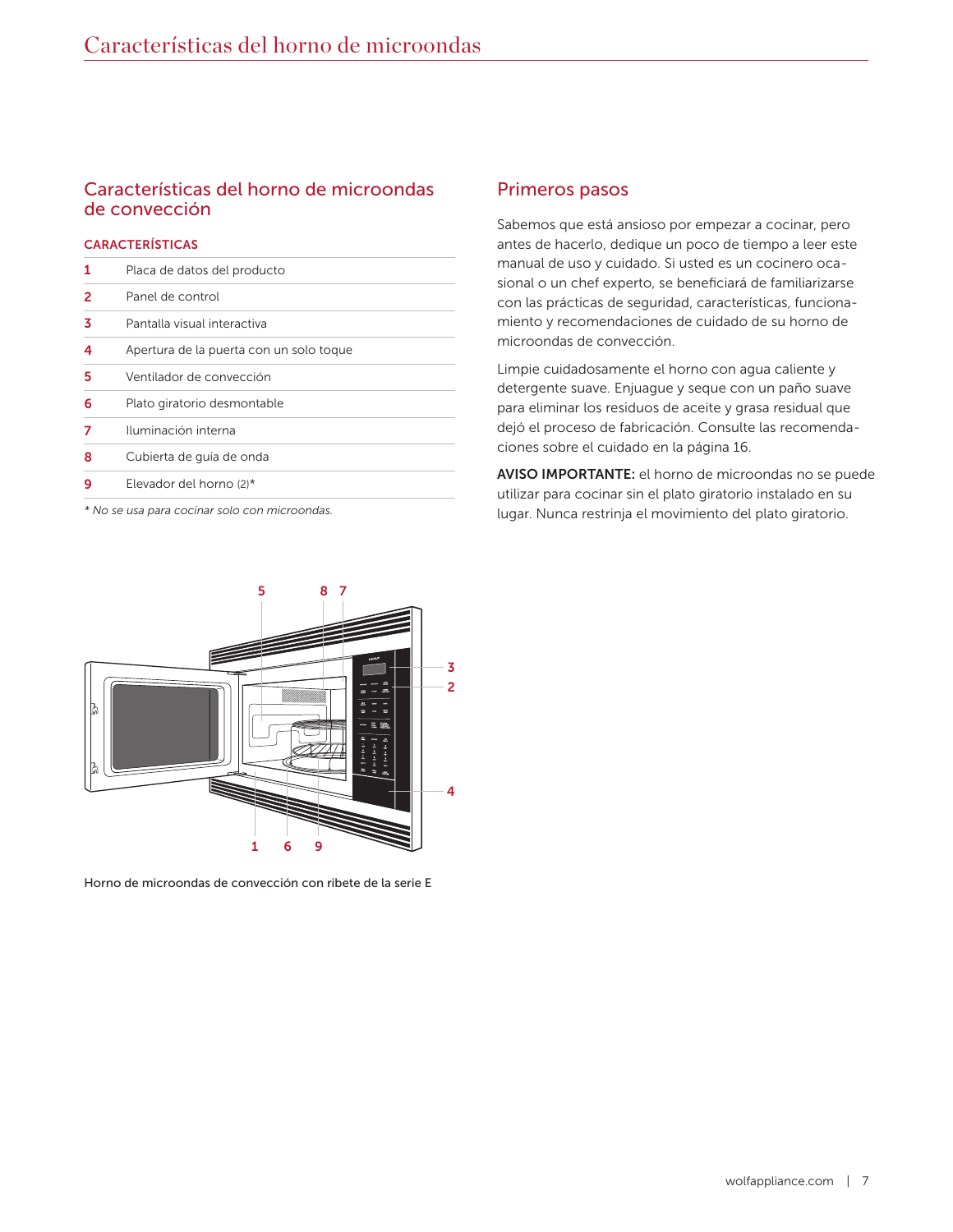# Panel de control

El panel de control cuenta con control digital y una pantalla visual interactiva. Consulte la siguiente ilustración.

| <b>WOLF</b>                    |                                       |                                                           |  |
|--------------------------------|---------------------------------------|-----------------------------------------------------------|--|
|                                | 88:88888                              |                                                           |  |
| <b>POPCORN</b>                 | <b>BEVERAGE</b>                       | <b>BAKED</b><br><b>POTATO</b>                             |  |
| <b>FROZEN</b><br><b>ENTREE</b> | <b>BACON</b>                          | <b>FROZEN</b><br><b>VEGETABLES</b>                        |  |
| <b>AUTO</b><br><b>DEFROST</b>  | <b>SOFTEN</b>                         | <b>REHEAT</b>                                             |  |
| <b>MICRO</b><br><b>BAKE</b>    | CONV                                  | <b>MICRO</b><br><b>ROAST</b>                              |  |
| <b>GOURMET</b>                 | 1 BEEF<br>2 HSH<br>3 PORK<br>4 TURKEY | 5 CHICKEN<br>6 VEGETABLES<br>7 SLOW COOK<br>8 BAKED GOODS |  |
| <b>KEEP</b><br><b>WARM</b>     | <b>SETTINGS</b>                       | <b>ADD</b><br><b>MINUTE</b>                               |  |
| 1<br>100°F                     | $\frac{2}{150F}$                      | 3<br>275F                                                 |  |
| 4<br>300°F                     | 5<br>325 <sup>°</sup> F               | 6<br>350 <sup>°</sup> F                                   |  |
| 7<br>375 <sup>*</sup> F        | 8<br>400°F                            | 9<br>425°F                                                |  |
| <b>CLOCK</b>                   | 0<br>450°F                            | <b>TIMER</b>                                              |  |
| <b>STOP</b><br><b>CLEAR</b>    | <b>POWER</b><br><b>LEVEL</b>          | <b>START</b><br>QUICK ON                                  |  |
|                                |                                       |                                                           |  |

Panel de control

# Funcionamiento del horno

#### ANTES DE USAR

Para asegurarse de que se haya eliminado todo el aceite residual del proceso de fabricación, cada horno debe pasar por el siguiente procedimiento:

- 1 Limpiar el horno a fondo con agua caliente y un detergente suave. Enjuague y seque con un paño suave.
- 2 Encienda la ventilación. Es normal algo de humo y olor.
- 3 Ponga el microonda en Conv a 450°F (230°C) y deje que se caliente durante 30 minutos.
- 4 Apague el horno y déjelo enfriar con la puerta cerrada.

#### CÓMO ABRIR LA PUERTA

Para abrir la puerta, presione el área localizada directamente debajo de las teclas numéricas del panel de control.

#### **RELOJ**

El panel de control mostrará la hora del día iluminada a menos que el temporizador u otras funciones de la pantalla estén activas. El reloj debe configurarse o apagarse antes de su uso y después de un corte de energía.

#### Establecer reloj:

- 1 Pulse Clock (reloj).
- 2 Pulse 1.
- 3 Use las teclas numéricas para introducir la hora del día.
- 4 Pulse Start (iniciar).

#### Apaga el reloj:

- 1 Pulse Clock (reloj).
- 2 Pulse 2.
- 3 Pulse Start (iniciar).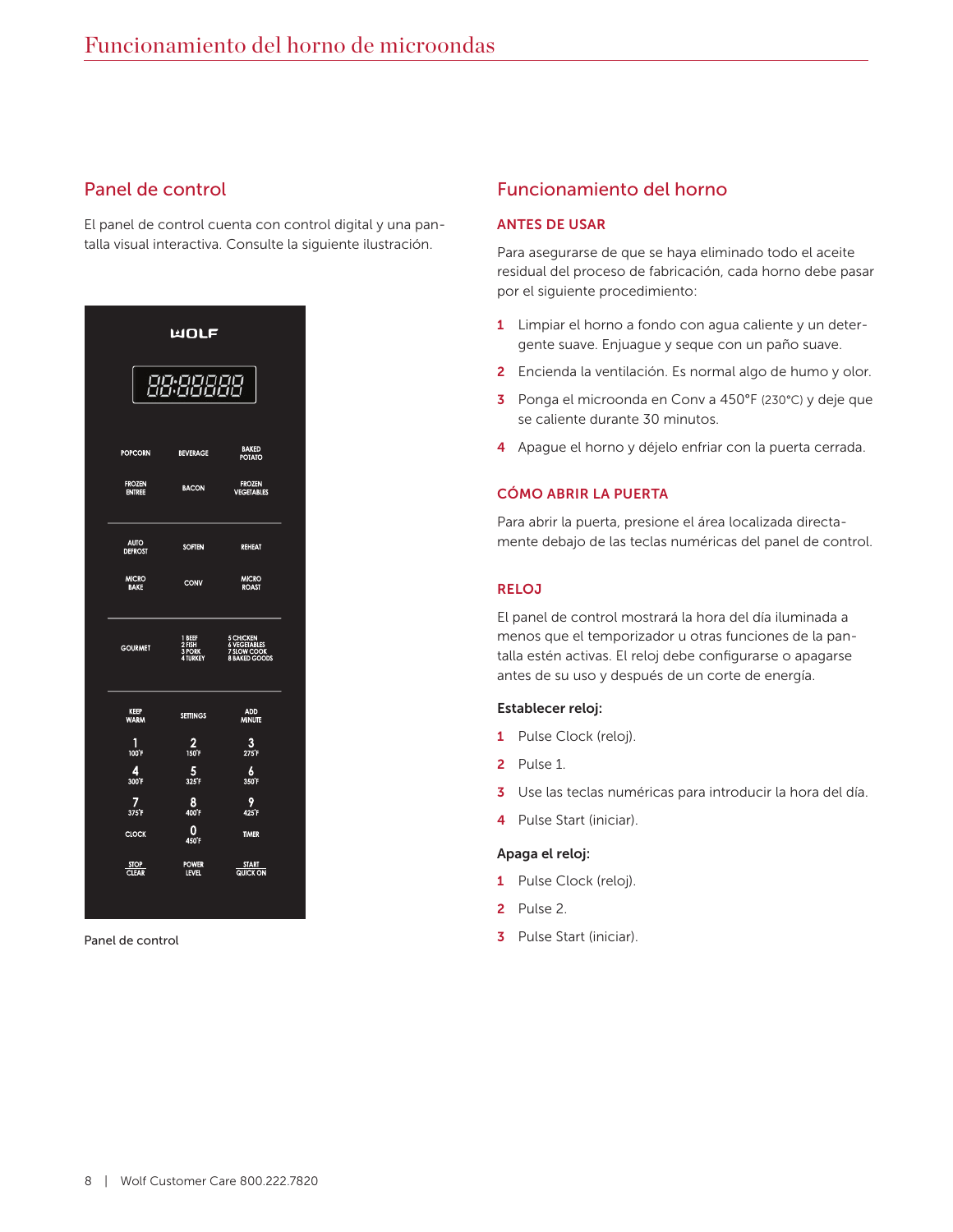# Funcionamiento del horno

#### **TEMPORIZADOR**

El temporizador se puede ajustar para un máximo de 99 minutos y 99 segundos. Una vez que se ajusta el tiempo, la cuenta regresiva aparece en la pantalla del panel de control. El horno dará un aviso sonoro y se visualizará "End" (fin) en la pantalla cuando haya finalizado.

#### Para configurar el temporizador:

- 1 Pulse Timer (temporizador).
- 2 Use las teclas numéricas para introducir la duración del tiempo.
- **3** Pulse Timer (temporizador) para empezar.
- 4 Pulse Stop/Clear (detener/borrar) para cancelar.

#### AJUSTE DE TIEMPO

La función de ajuste de tiempo aumenta o disminuye el tiempo de cocción para las modalidades de cocción con sensor.

#### Para ajustar el tiempo:

1 Seleccione la modalidad de cocción con sensor deseada, después pulse una vez Power Level (nivel de potencia) para "Más" o dos veces para "Menos" tiempo antes de pulsar Start/Quick On (inicio/encendido rápido).

#### INDICADOR DE AYUDA

Las configuraciones de cocción con sensor, gourmet y descongelación automática ofrecen un útil consejo de cocina. Para ver el consejo, pulse Settings (configuración) siempre que el indicador Help (ayuda) aparezca en la pantalla del panel de control.

#### ENCENDIDO RÁPIDO

La función de encendido rápido cocina a una potencia continua del 100% cuando se pulsa y mantiene pulsado Start/Quick On (inicio/encendido rápido) (por ejemplo, para derretir queso). El tiempo máximo de cocción es de 30 segundos y se puede repetir hasta 10 veces.

# Configuración

La función de configuración permite al usuario seleccionar preferencias individuales. Las preferencias deben restablecerse después de un corte de energía.

#### BLOQUEO DEL PANEL DE CONTROL

La función de bloqueo del panel de control impide el funcionamiento no deseado del horno de microondas.

#### Para bloquear:

1 Pulse Settings (configuración), pulse 1, luego pulse Start/Quick On (inicio/encendido rápido). Se visualiza "Lock On" (bloqueo activado) en la pantalla del panel de control.

#### Para desbloquear:

1 Pulse Settings (configuración), luego pulse Start/Quick On (inicio/encendido rápido). Se visualiza "Child Lock Off" (bloqueo para niños desactivado) en la pantalla del panel de control.

#### SEÑAL SONORA

Una señal sonora se escuchará con cada toque y cuando el tiempo de cocción y del temporizador hayan finalizado.

#### Para detener la señal:

1 Pulse Settings (configuración), pulse 2, luego pulse Stop/Clear (detener/borrar). Se visualiza "Sound Off" (sonido desactivado) en la pantalla del panel de control.

#### Para restablecer la señal:

1 Pulse Settings (configuración), pulse 2, luego pulse Start/Quick On (inicio/encendido rápido). Se visualiza "Sound On" (sonido activado) en la pantalla del panel de control.

#### SELECCIÓN DE IDIOMA/PESO

Esta función permite al usuario elegir el idioma y peso de su preferencia. Las opciones de idioma incluyen inglés, español y francés. Las medidas de peso pueden mostrarse en sistema imperial (lb) o métrico (kg).

#### Para seleccionar el idioma/peso:

- 1 Pulse Settings (configuración), luego pulse 4.
- 2 Manténgalo pulsado hasta que aparezca el idioma/peso deseado, a continuación pulse Start/Quick On (inicio/ encendido rápido).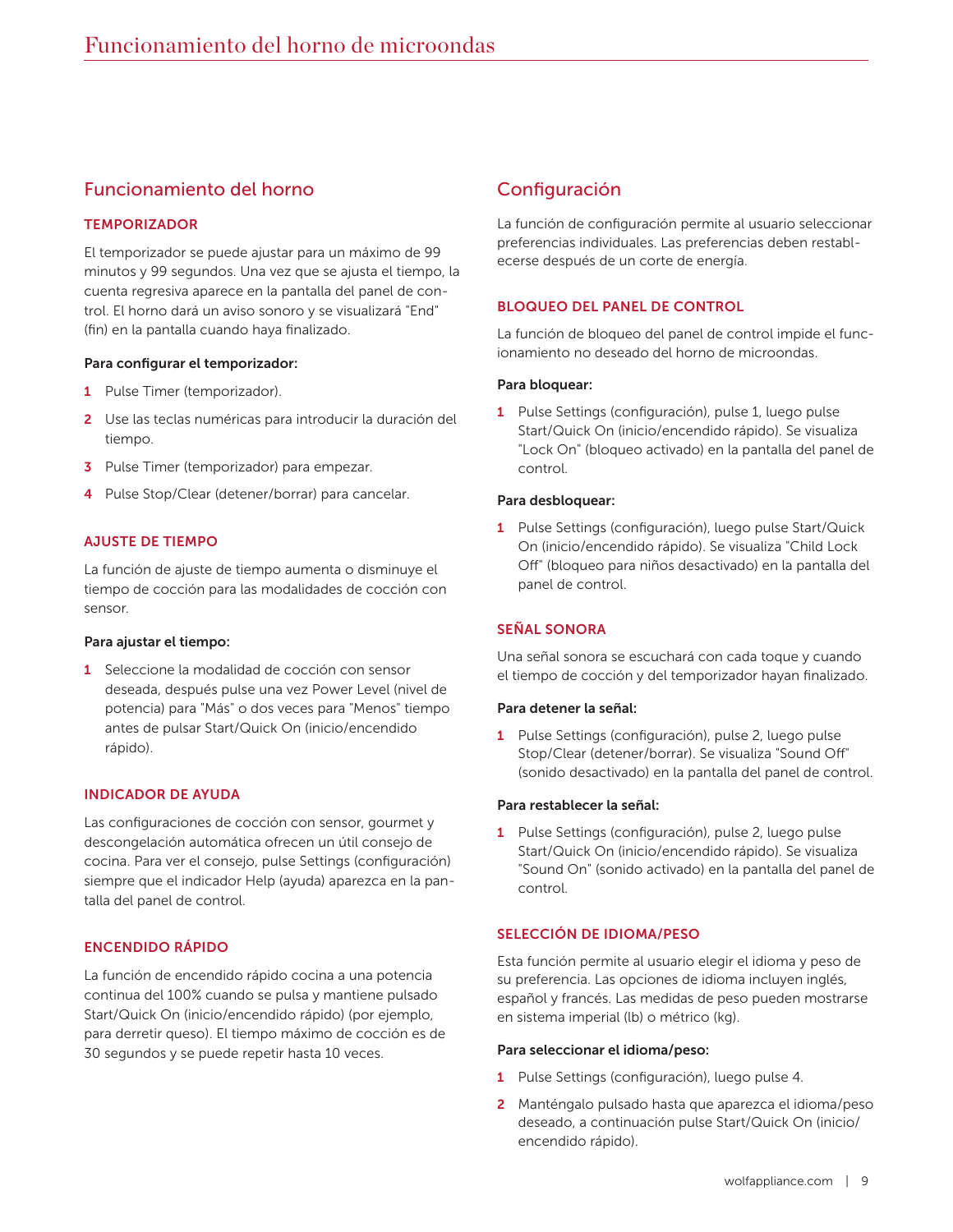# Cocción manual

#### NIVEL DE POTENCIA

El horno de microondas tiene diez niveles de potencia preestablecidos.

#### Para cocinar manualmente con la potencia al 100%:

- 1 Use las teclas numéricas para introducir el tiempo de cocción deseado.
- 2 Pulse Start/Quick On (inicio/encendido rápido).
- 3 El horno dará un aviso sonoro y se visualizará "End" (fin) en la pantalla del panel de control cuando haya finalizado.

Para cocinar manualmente a un nivel de potencia menor del 100%, pulse Power Level (nivel de potencia) y a continuación pulse las teclas numéricas para seleccionar el nivel de potencia deseado (por ejemplo 7 para una potencia del 70%). Para la descongelación manual, ajuste el nivel de potencia a 30%.

#### MÚLTIPLES SECUENCIAS DE COCCIÓN

El horno de microondas puede programarse hasta con cuatro secuencias automáticas de cocción para las modalidades de microondas y dos para los modos de convección, horneado por microondas y asado por microondas.

#### Para utilizar las múltiples secuencias de cocción (por ejemplo, empezar con 100%, luego cambiar a 50% de potencia):

- 1 Pulse Power Level (nivel de potencia) dos veces (potencia del 100%). Use las teclas numéricas para introducir el tiempo de cocción deseado.
- 2 Pulse Power Level (nivel de potencia) y a continuación pulse 5 (potencia del 50%). Use las teclas numéricas para introducir el tiempo de cocción deseado.
- 3 Pulse Start/Quick On (inicio/encendido rápido).

#### INICIO AUTOMÁTICO

El horno de microondas puede ser programado para empezar a cocinar automáticamente a una hora específica del día. El reloj debe estar configurado con la hora correcta para que el inicio automático funcione correctamente.

#### Para usar el inicio automático:

- 1 Pulse Settings (configuración), luego pulse 3 para seleccionar el inicio automático.
- 2 Use las teclas numéricas para introducir la hora de inicio.
- **3** Pulse Clock (reloj).
- 4 Use las teclas numéricas para introducir el tiempo de cocción. Si es necesario ajuste el nivel de potencia.
- 5 Pulse Start/Quick On (inicio/encendido rápido). Se visualiza la hora de inicio automático en la pantalla del panel de control. Pulse Clock (reloj) para ver la hora del día.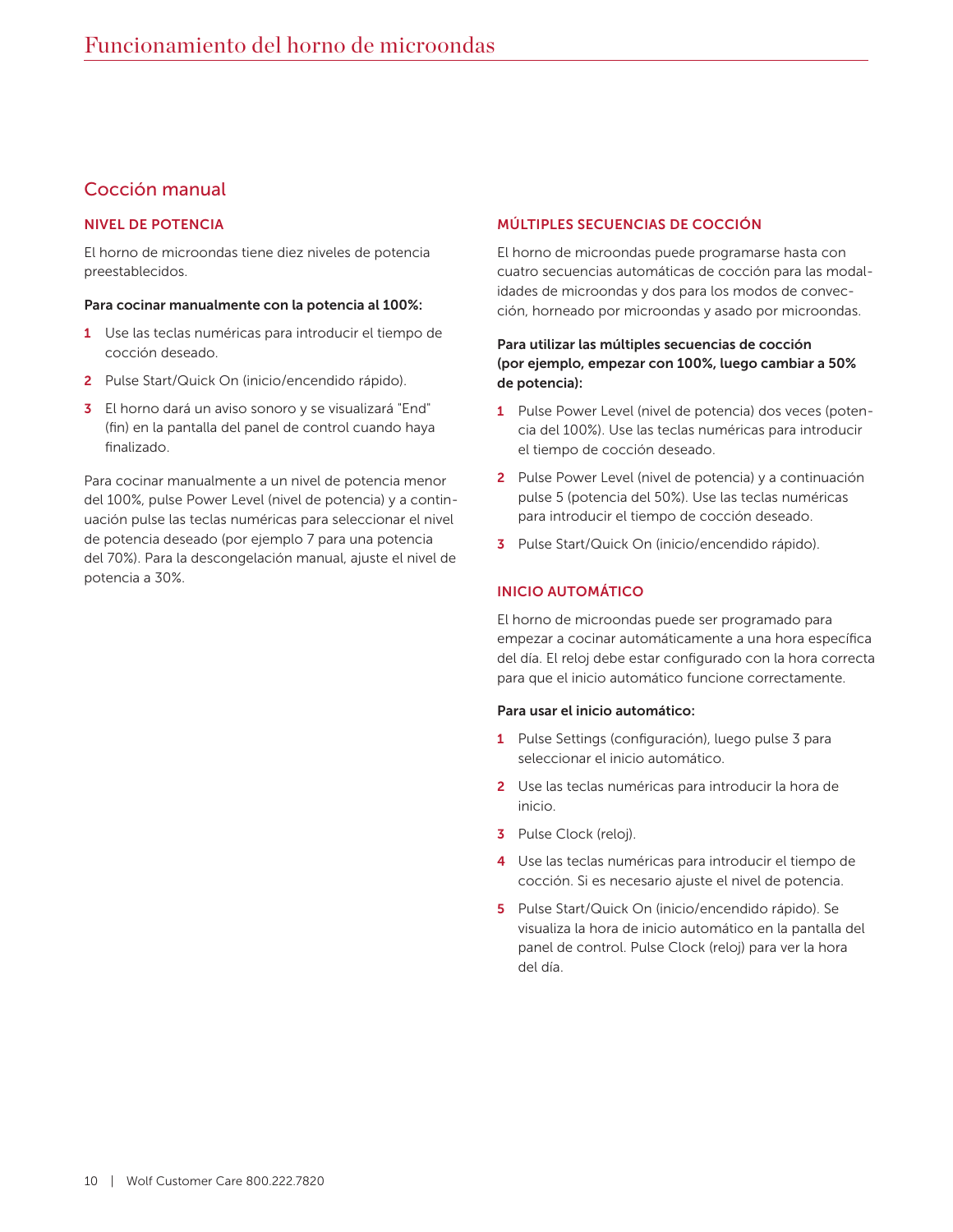# Modos de cocción

#### PALOMITAS DE MAÍZ

La función palomitas de maíz con sensor prepara palomitas de maíz de microondas. Utilice solamente maíz en empaque para hornos de microondas.

#### Para usar la función palomitas de maíz:

1 Pulse Popcorn (palomitas de maíz) una vez para un paquete de tamaño estándar o dos veces para paquetes tamaño botana.

#### BEBIDA

La función bebida recalentará una bebida o preparará agua caliente para café o té.

#### Para usar la función bebida:

- 1 Pulse Beverage (bebida).
- 2 Para recalentar una bebida: pulse 1 varias veces para seleccionar la cantidad en incrementos de 1/2 taza. hasta 2 tazas. Para agua caliente: pulse 2 varias veces para seleccionar la cantidad en incrementos de 1 taza, hasta 6 tazas.
- 3 Pulse Start/Quick On (inicio/encendido rápido).

#### PAPAS HORNEADAS

La función de papas horneadas con sensor preparará una papa horneada.

#### Para utilizar la función de papas horneadas:

- 1 Pulse Baked Potato (papas horneadas).
- 2 Pulse Start/Quick On (inicio/encendido rápido).

#### ENTRADAS CONGELADAS

La función de entradas congeladas con sensor preparará un platillo de entrada congelado.

#### Para utilizar la función de entradas congeladas:

- 1 Pulse Frozen Entree (entradas congeladas).
- 2 Pulse Start/Quick On (inicio/encendido rápido).

#### TOCINO

La función de tocino preparará hasta 6 rebanadas de tocino.

#### Para usar la función de tocino:

- 1 Pulse Bacon (tocino), a continuación seleccione el número de rebanadas.
- 2 Pulse Start/Quick On (inicio/encendido rápido).

#### VEGETALES CONGELADOS

La función de vegetales congelados con sensor preparará vegetales congelados.

#### Para utilizar la función de vegetales congelados:

- 1 Pulse Frozen Vegetables (vegetales congelados).
- 2 Pulse Start/Quick On (inicio/encendido rápido).

#### ABLANDAR

La función ablandar ablandará el helado o el queso crema.

#### Para usar la función ablandar:

- 1 Pulse Soften (ablandar).
- 2 Para helado: pulse 1 una vez para 1 cuarto de litro o dos veces para 1/2 galón. Para queso crema: pulse 2 una vez para 3 onzas o dos veces para 8 onzas.
- 3 Pulse Start/Quick On (inicio/encendido rápido).

#### RECALENTADO

La función de recalentado con sensor detecta la humedad de los alimentos a medida que los recalienta y ajusta automáticamente el tiempo de cocción y el nivel de potencia.

#### Para usar la función de recalentado:

- 1 Pulse Reheat (recalentado).
- 2 Pulse Start/Quick On (inicio/encendido rápido).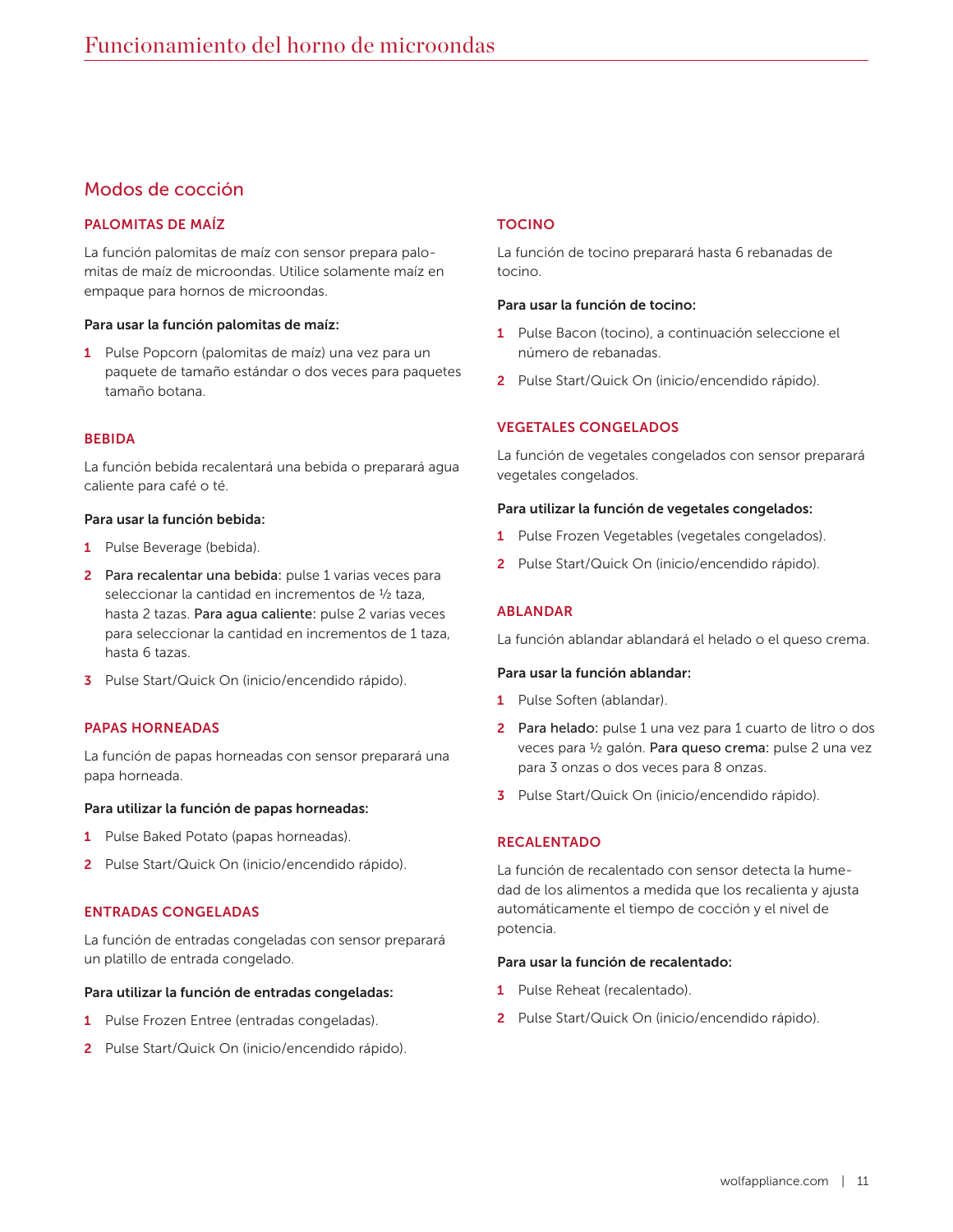# Modos de cocción

#### HORNEADO POR MICROONDAS/ASADO POR **MICROONDAS**

El horno de microondas de convección tiene dos configuraciones preestablecidas que facilitan cocinar con calor por convección y microondas automáticamente. Se pueden utilizar utensilios de repostería para horno o para microondas. Con la excepción de aquellos alimentos que se cocinan mejor mediante cocción por convección solamente, la mayoría de los alimentos son idóneos para la cocción combinada que utiliza el horneado por microondas o el asado por microondas. Consulte la tabla siguiente.

Es posible cambiar las temperaturas, entre 100°F (40°C) y 450°F (230°C), sin embargo, no es posible cambiar el nivel de potencia.

#### COCCIÓN COMBINADA

| <b>CONFIGURACIÓN</b>    | <b>TEMPERATURA</b>                 | <b>POTENCIA</b> |
|-------------------------|------------------------------------|-----------------|
| Horneado por microondas | 325°F (165°C)                      | 10%             |
| Asado por microondas    | $300^{\circ}$ F (150 $^{\circ}$ C) | 30%             |

#### Para seleccionar la cocción combinada:

- 1 Pulse Micro Bake (horneado por microondas) o Micro Roast (asado por microondas). Si desea una temperatura diferente a la predeterminada, pulse nuevamente Micro Bake (horneado por microondas) o Micro Roast (asado por microondas) y, a continuación, utilice las teclas numéricas para introducir la temperatura (por ejemplo, 6 para 350°F (175°C)).
- 2 Pulse Start/Quick On (inicio/encendido rápido) para empezar el precalentamiento.
- 3 Cuando el precalentamiento esté completo, agregue los alimentos, introduzca el tiempo de cocción deseado y pulse Start/Quick On (inicio/encendido rápido).

#### CONVECCIÓN MANUAL

Durante la cocción por convección, el aire caliente circula dentro del horno para cocer y dorar los alimentos de forma rápida y uniforme. Para ver el ajuste de temperatura durante la cocción, pulse Conv.

#### Para seleccionar la convección manual:

- 1 Pulse Conv. Si desea una temperatura diferente a la predeterminada, pulse nuevamente Conv y, a continuación, utilice las teclas numéricas para introducir la temperatura (por ejemplo, 6 para 350°F (175°C)).
- 2 Pulse Start/Quick On (inicio/encendido rápido) para empezar el precalentamiento.
- 3 Cuando el precalentamiento esté completo, agregue los alimentos, introduzca el tiempo de cocción deseado y pulse Start/Quick On (inicio/encendido rápido).

#### DESCONGELACIÓN AUTOMÁTICA

La función de descongelación automática utiliza la configuración preestablecida para descongelar los alimentos seleccionados. Consulte la guía de descongelación automática en la página 15. Para alimentos que no aparecen en la lista, descongele manualmente. Consulte el nivel de potencia en la página 10.

#### Para seleccionar la descongelación automática:

- 1 Pulse Auto Defrost (descongelación automática), luego utilice las teclas numéricas para seleccionar los alimentos deseados (por ejemplo, 3 para piezas de pollo).
- 2 Use las teclas numéricas para introducir el peso.
- 3 Pulse Start/Quick On (inicio/encendido rápido). Después de un periodo de tiempo, el horno de microondas se detendrá para que usted pueda revisar los alimentos.
- 4 Abra la puerta y voltee los alimentos.
- 5 Repita hasta que se hayan descongelado completamente.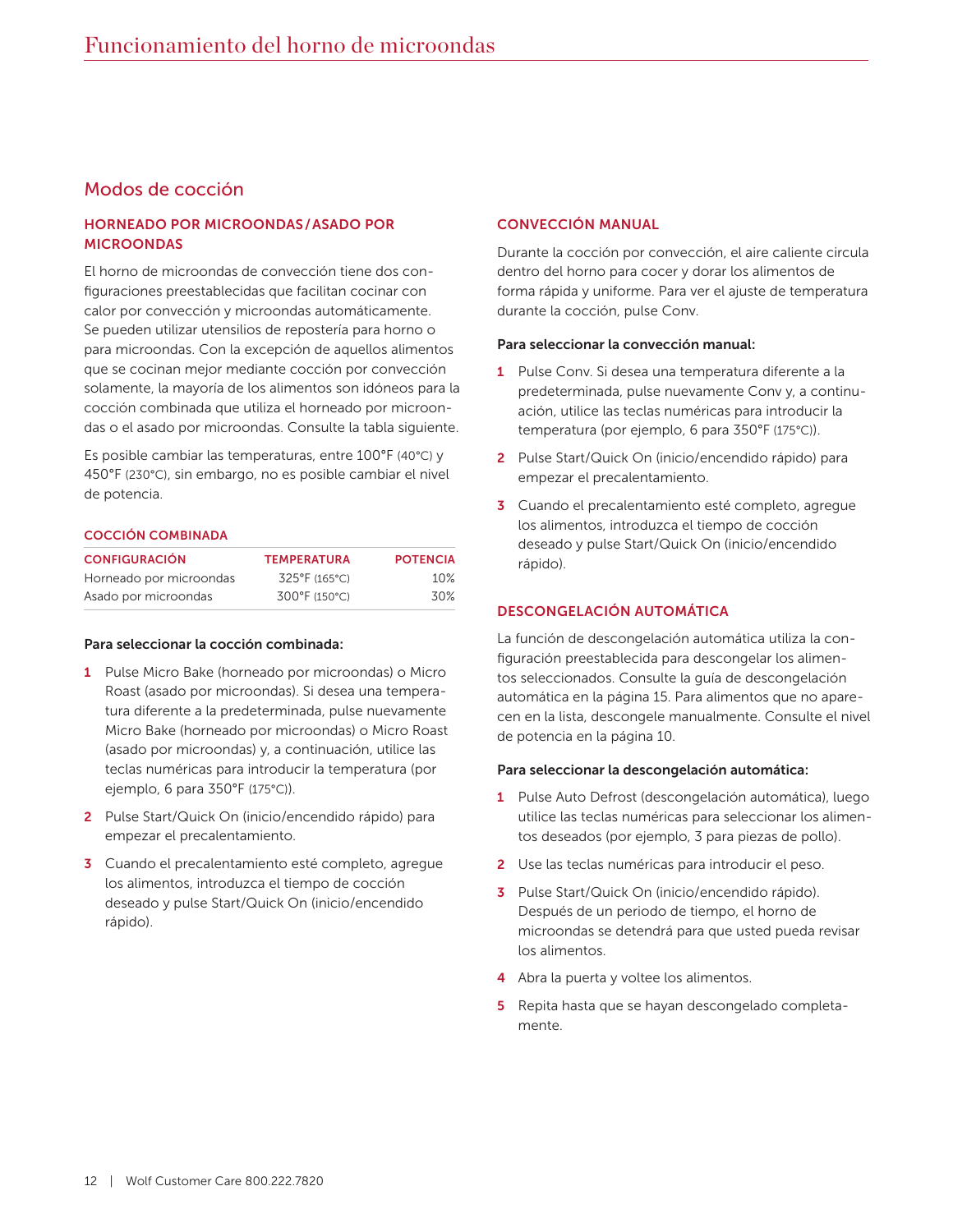# Modos de cocción

#### MANTENER CALIENTE

La función mantener caliente mantendrá los alimentos calientes hasta por 90 minutos.

#### Para usar la función mantener caliente:

- 1 Pulse Keep Warm (mantener caliente).
- 2 Use las teclas numéricas para ingresar el tiempo que se desea mantener los alimentos calientes.
- 3 Pulse Start/Quick On (inicio/encendido rápido).

#### MINUTO ADICIONAL

La función minuto adicional cocina un minuto al 100% al pulsar Add Minute (minuto adicional). Pulse varias veces para aumentar el tiempo de cocción. Cada pulsación aumenta un minuto de tiempo. Esta función no se puede utilizar con descongelar, mantener caliente o Gourmet.

# Gourmet

La función Gourmet elimina la necesidad de adivinar qué temperatura o modalidad de cocción seleccionar. Seleccione un alimento de la guía Gourmet en el panel de control y el horno de microondas se encarga de lo demás. Algunos alimentos pueden requerir una interacción adicional con el panel de control para seleccionar el punto de cocción deseado. Siga las instrucciones en la pantalla del panel de control para seleccionar las opciones deseadas. Consulte la guía Gourmet en la página 14.

#### Para seleccionar Gourmet:

- 1 Pulse Gourmet, a continuación utilice las teclas numéricas para seleccionar el alimento y el punto de cocción.
- 2 Pulse Start/Quick On (inicio/encendido rápido).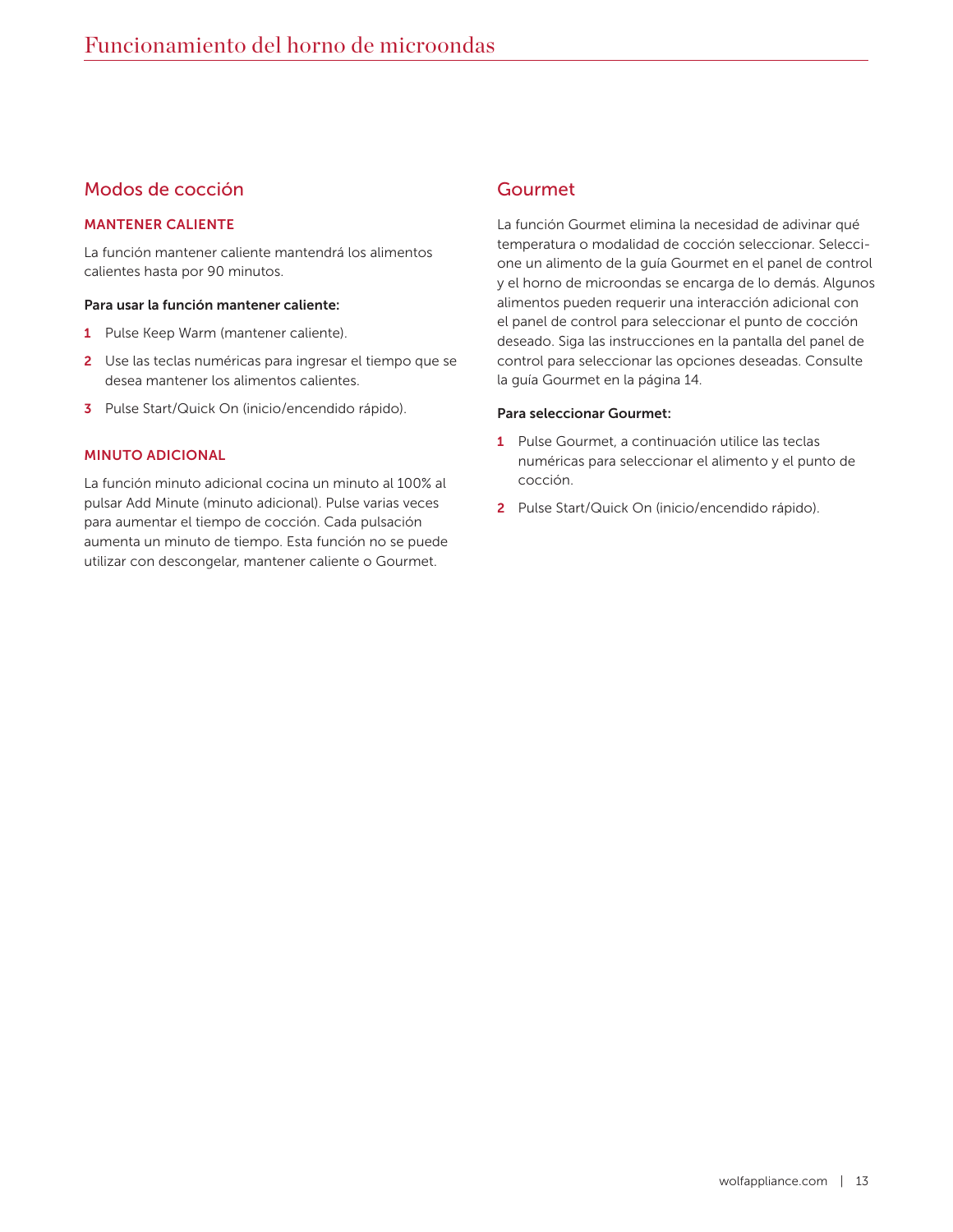# Guía Gourmet

| <b>ALIMENTOS</b>                                      |                                        | <b>CANTIDAD</b>                                                                        | <b>POSICIÓN</b>                       | <b>MÉTODO</b>                                                                                                                                                                               |
|-------------------------------------------------------|----------------------------------------|----------------------------------------------------------------------------------------|---------------------------------------|---------------------------------------------------------------------------------------------------------------------------------------------------------------------------------------------|
| BEEF (RES)                                            |                                        | 1 Hamburguesas 1 a 8 piezas de 1/4 lb<br>$(115q)$ cada una                             | Rejilla inferior                      | Para el punto de cocción deseado, pulse Power Level (nivel<br>de potencia).                                                                                                                 |
|                                                       | 2 Bistecs                              | De 3/4" a 1" (19 a 25)<br>de grosor<br>1/2 a 2 lb (230 g a .9 kg)                      | Rejilla inferior                      | Para el punto de cocción deseado, pulse Power Level (nivel<br>de potencia).                                                                                                                 |
|                                                       | 3 Roast beef                           | 2 a 4 lb (.9 a 1.8 kg)                                                                 | Rejilla inferior                      | Para el punto de cocción deseado, pulse Power Level (nivel<br>de potencia).                                                                                                                 |
| FISH (PESCADO)                                        |                                        | De $\frac{3}{4}$ " a 1" (19 a 25)<br>de grosor<br>$\frac{1}{4}$ a 2 lb (115 g a .9 kg) | Plato giratorio                       | Coloque el pescado en un plato para microondas y cubra<br>con una envoltura de plástico. Después de la cocción, deje<br>reposar cubierto por 3 minutos.                                     |
| PORK (CERDO)                                          |                                        | 2 a $3\frac{1}{2}$ lb (.9 a 1.6 kg)                                                    | Rejilla inferior                      | Después de la cocción, cubra con papel aluminio y deje<br>reposar de 5 a 10 minutos. Temperatura interna 160°F (70°C).                                                                      |
| <b>TURKEY (PAVO)</b>                                  | 1 Pavo                                 | $6\frac{1}{2}$ a 16 lb (2.9 a 7.3 kg) Rejilla inferior                                 |                                       | Después de la cocción, cubra con papel aluminio y deje<br>reposar por 10 minutos. Temperatura interna de la carne<br>blanca 170°F (75°C), carne oscura 180°F (80°C).                        |
|                                                       | 2 Pechuga de<br>pavo                   | 3 a 6 lb (1.4 a 2.7 kg)                                                                | Rejilla inferior                      | Después de la cocción, cubra con papel aluminio y deje<br>reposar por 10 minutos. Temperatura interna 170°F (75°C).                                                                         |
| <b>CHICKEN</b><br>(POLLO)                             | 1 Pollo                                | $2\frac{1}{2}$ a $7\frac{1}{2}$ lb<br>(1.1 a 3.4 kg)                                   | Rejilla inferior                      | Después de la cocción, cubra con papel aluminio y deje<br>reposar de 5 a 10 minutos.                                                                                                        |
|                                                       | 2 Piezas de<br>pollo                   | $\frac{1}{2}$ a $\frac{31}{2}$ lb<br>(230 g a 1.6 kg)                                  | Rejilla inferior                      | Después de la cocción, deje reposar de 3 a 5 minutos.<br>Temperatura interna de la carne blanca 170°F (75°C), carne<br>oscura 180°F (80°C).                                                 |
| <b>VEGETABLES</b><br>(VERDURAS)                       | 1 Congeladas<br>(suaves)               | $\frac{1}{4}$ a 2 lb (115 g a .9 kg)                                                   | Plato giratorio                       | Coloque en un plato para microondas. Agregue 1 a 4<br>cucharaditas (5 a 20 ml) de agua. Después de la cocción,<br>mezcle y deje reposar cubierto de 2 a 5 minutos.                          |
|                                                       | 2 Congeladas<br>(duras)                | $\frac{1}{4}$ a 2 lb (115 g a .9 kg)                                                   | Plato giratorio                       | Coloque en un plato para microondas. Agregue 1 a 4<br>cucharaditas (5 a 20 ml) de agua. Después de la cocción,<br>mezcle y deje reposar cubierto de 2 a 5 minutos.                          |
| <b>SLOW COOK</b><br><b>(COCCIÓN</b><br>LENTA)         |                                        |                                                                                        | Rejilla inferior                      | Coloque los alimentos en un plato para microondas hasta<br>por 4 horas.                                                                                                                     |
| <b>BAKED GOODS</b><br>(PRODUCTOS<br><b>HORNEADOS)</b> | 1 Pastel en forma 1 pastel<br>de rosca |                                                                                        | Plato giratorio                       | Prepare conforme a las instrucciones del paquete o la<br>receta y coloque en un molde de rosca engrasado y enhari-<br>nado.                                                                 |
|                                                       | 2 Galletas                             | 1 charola                                                                              | Plato giratorio                       | Prepare conforme a las instrucciones del paquete o la                                                                                                                                       |
|                                                       |                                        | 2 charolas                                                                             | Plato giratorio y<br>rejilla superior | receta y coloque en una charola (o charolas) para pizza de<br>12" (305). Para mejores resultados, las galletas deben tener<br>aproximadamente 2" (51) de diámetro.                          |
|                                                       | 3 Panquecitos                          | 1 charola                                                                              | Plato giratorio                       | Prepare conforme a las instrucciones del paquete o la                                                                                                                                       |
|                                                       |                                        | 2 charolas                                                                             | Plato giratorio y<br>rejilla superior | receta y coloque en una charola (o charolas) para panqueci-<br>tos. 6 a 12 panquecitos de tamaño regular.                                                                                   |
|                                                       | 4 Papas a la                           | 1 charola                                                                              | Rejilla inferior                      | Utilice papas a la francesa congeladas. No es necesario pre-                                                                                                                                |
|                                                       | francesa                               | 2 charolas                                                                             | Plato giratorio y<br>rejilla superior | calentar. Colóquelas en una charola (o charolas) para pizza<br>de 12" (305). Para papas en tiras delgadas, pulse Power Level<br>(nivel de potencia) dos veces para introducir menos tiempo. |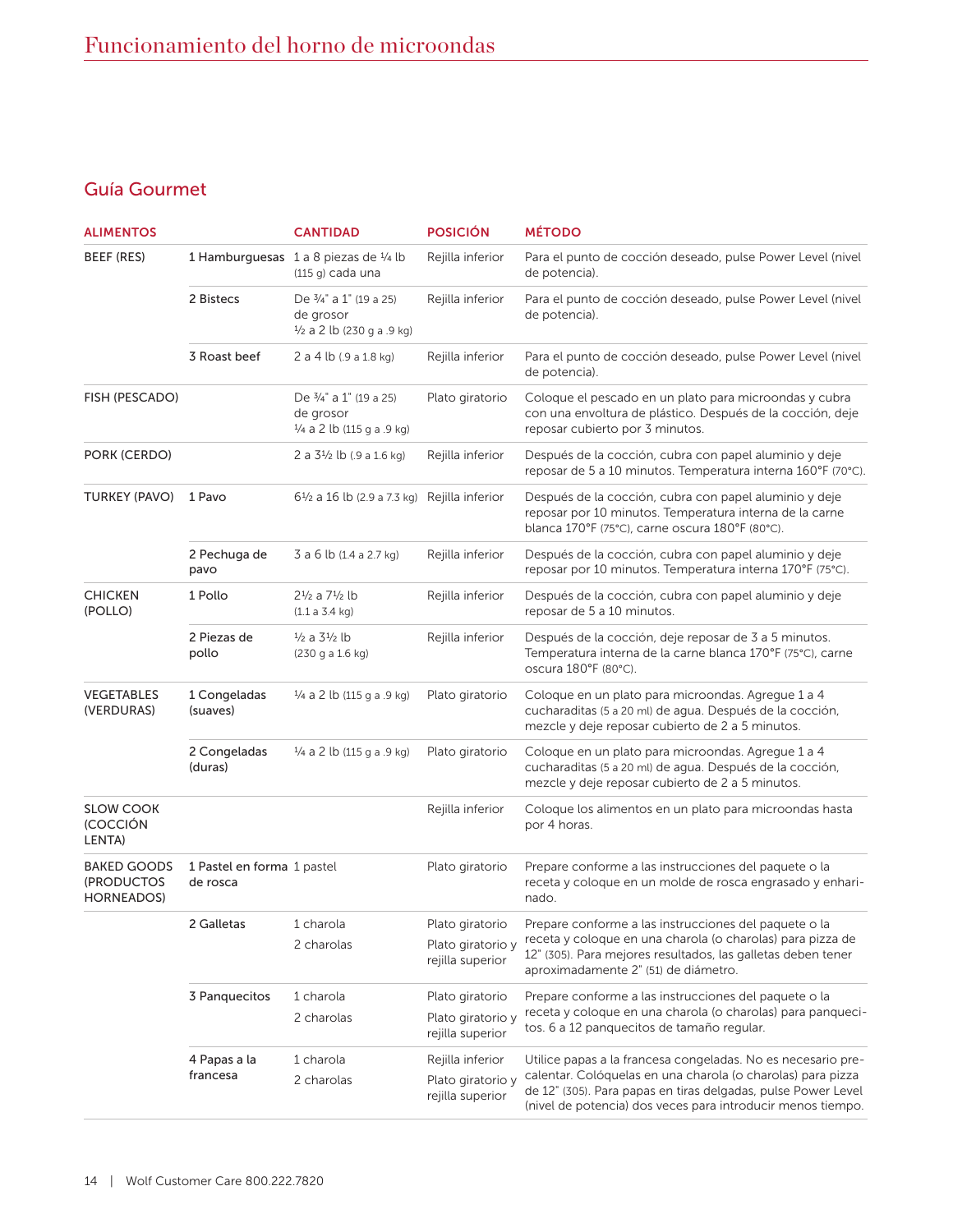# Guía de descongelación automática

| <b>NÚMERO</b> | <b>ALIMENTOS</b>  | <b>CANTIDAD</b>                       | <b>MÉTODO</b>                                                                                                                                                                                                                                 |
|---------------|-------------------|---------------------------------------|-----------------------------------------------------------------------------------------------------------------------------------------------------------------------------------------------------------------------------------------------|
|               | Carne molida      | $\frac{1}{2}$ a 3 lb (230 g a 1.4 kg) | Retire cualquier pieza descongelada después de cada señal sonora. Deje repo-<br>sar de 5 a 10 minutos, cubiertas.                                                                                                                             |
| 2             | Filetes, chuletas | $\frac{1}{2}$ a 4 lb (230 g a 1.8 kg) | Vuelva a acomodarlos después de cada señal sonora. Si hay porciones tibias o<br>descongeladas, cúbralas con pedazos pequeños de papel de aluminio. Retire la<br>carne que esté casi descongelada. Deje reposar de 10 a 20 minutos, cubiertas. |
| 3             | Piezas de pollo   | $\frac{1}{2}$ a 3 lb (230 g a 1.4 kg) | Después de cada señal sonora, reacomode las piezas o retírelas si están cali-<br>entes o descongeladas. Deje reposar de 10 a 20 minutos, cubiertas.                                                                                           |

# Cooking Mode Guide

| <b>MODE</b>          | <b>DESCRIPTION</b>                                                           | <b>METHOD</b>               | <b>COOKWARE*</b>                                                                         |
|----------------------|------------------------------------------------------------------------------|-----------------------------|------------------------------------------------------------------------------------------|
| Keep Warm            | For keeping food warm for up to 90 minutes.                                  | Convection                  | Place oven-safe cookware on riser(s). No paper<br>or plastic.                            |
| Popcorn              | For snack- or regular-size microwave<br>popcorn.                             | Microwave                   | Place the package on the turntable.                                                      |
| Beverage             | For reheating beverages or preparing up to<br>6 cups of hot water.           | Microwave                   | Place microwave-safe, non-metallic cookware<br>on the turntable.                         |
| Soften               | For softening ice cream or cream cheese.                                     | Microwave                   | Place microwave-safe, non-metallic cookware<br>on the turntable.                         |
| Convection           | For browning and crisping foods.                                             | Convection                  | Place oven-safe cookware on riser(s) or rack(s).<br>No paper or plastic.                 |
| Bacon                | For preparing up to six slices of bacon.                                     | Microwave                   | Place in a paper-towel-lined microwave-safe,<br>non-metallic container on the turntable. |
| <b>Baked Potato</b>  | For preparing up to six baked potatoes.                                      | Microwave                   | Place on the turntable.                                                                  |
| <b>Frozen Entree</b> | For preparing a frozen entree.                                               | Microwave                   | Place microwave-safe, non-metallic cookware<br>on the turntable.                         |
|                      | Frozen Vegetables For preparing frozen vegetables.                           | Microwave                   | Place microwave-safe, non-metallic cookware<br>on the turntable.                         |
| Micro Bake           | Uses convection with 10% microwave power<br>to expedite the cooking process. | Convection<br>and Microwave | Place oven-safe, non-metallic cookware on<br>riser(s).                                   |
| Micro Roast          | Uses convection with 30% microwave power<br>to expedite the cooking process. | Convection<br>and Microwave | Place oven-safe, non-metallic cookware on<br>riser(s) or rack(s).                        |
| Gourmet              | Refer to the Gourmet Guide.                                                  |                             |                                                                                          |
| Reheat               | For reheating leftovers.                                                     | Microwave                   | Place microwave-safe, non-metallic cookware<br>on the turntable.                         |
| <b>Auto Defrost</b>  | Refer to the Auto Defrost Guide.                                             | Microwave                   | Place microwave-safe, non-metallic cookware<br>on the turntable.                         |

*\*The turntable should remain installed for all cooking modes.*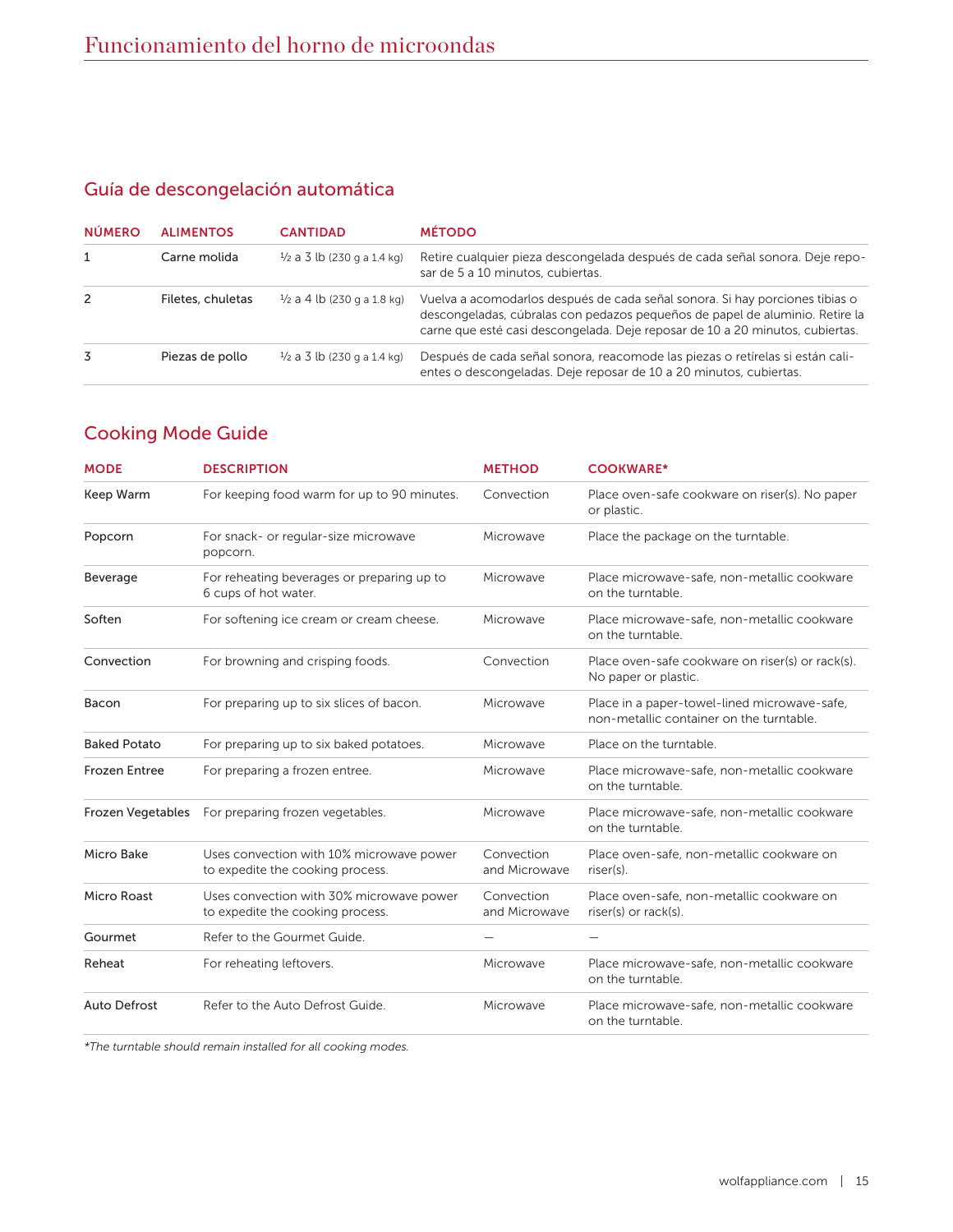# Recomendaciones sobre el cuidado

#### LIMPIEZA

| Acero inoxidable                                                                     | Use un limpiador no abrasivo para acero inoxidable y aplique con un paño suave sin pelusa. Para resaltar<br>el lustre natural, limpie suavemente la superficie con una tela de microfibra humedecida con agua,<br>seguida con una gamuza para pulir en seco. Siempre siga la dirección del acabado del acero inoxidable. |  |
|--------------------------------------------------------------------------------------|--------------------------------------------------------------------------------------------------------------------------------------------------------------------------------------------------------------------------------------------------------------------------------------------------------------------------|--|
| Rocíe líquido limpiador de cristales en un paño para limpiar.<br>Frente de la puerta |                                                                                                                                                                                                                                                                                                                          |  |
| Panel de control                                                                     | Utilice desengrasante en aerosol para retirar las marcas de los dedos y los residuos de alimentos. Rocíe el<br>producto en un paño antes de limpiar el panel.                                                                                                                                                            |  |
|                                                                                      | AVISO IMPORTANTE: no aplique los limpiadores directamente sobre el panel de control.                                                                                                                                                                                                                                     |  |
|                                                                                      | Para bloquear el panel de control antes de limpiarlo, consulte la página 9.                                                                                                                                                                                                                                              |  |
| Interior                                                                             | Limpie con un paño suave y húmedo. No utilice limpiadores abrasivos o agresivos ni estropajos. Para<br>residuos más difíciles, utilice bicarbonato de sodio o un detergente suave, enjuague bien con agua cali-<br>ente. No utilice limpiadores químicos para hornos.                                                    |  |
| Plato giratorio                                                                      | Desmonte para limpiar. Lave con agua y jabón suave. Para manchas difíciles utilice un limpiador suave y<br>una esponja de limpieza no abrasiva. El plato giratorio también es apto para lavado en lavavajillas.                                                                                                          |  |
| Cubierta de quía de onda                                                             | La cubierta de quía de onda que se encuentra dentro de la parte superior al interior del microondas.<br>Limpie cuidadosamente con un paño suave y húmedo. No retire la cubierta de quía de onda.                                                                                                                         |  |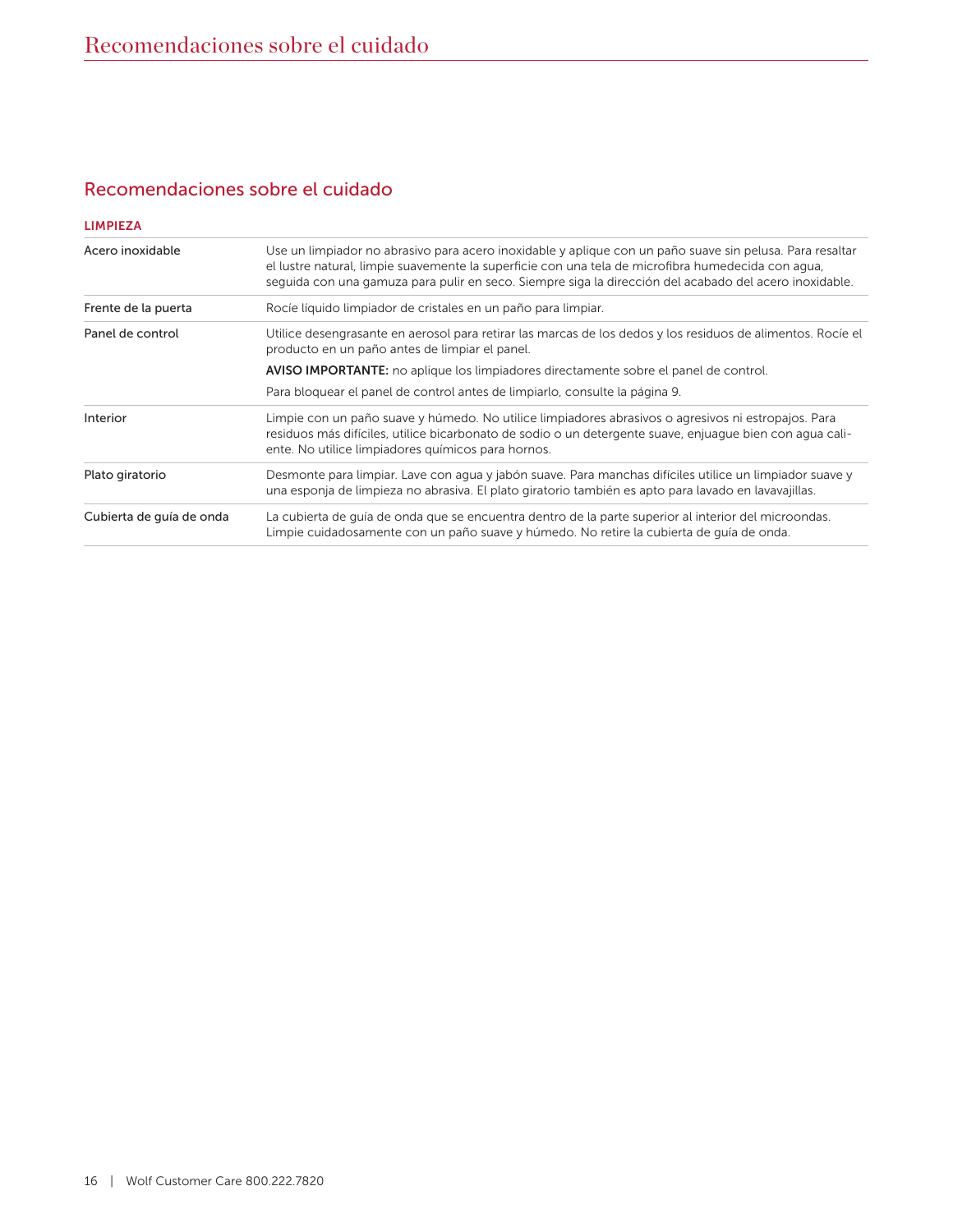# Resolución de problemas

#### El horno de microondas no funciona.

- Compruebe si la unidad está encendida.
- Compruebe que la alimentación eléctrica a la unidad y el interruptor de circuito de la casa estén encendidos.

#### El horno de microondas no calienta los alimentos.

• Compruebe que los controles tienen la configuración correcta.

#### La luz interna no funciona.

• El foco está suelto o fundido. Póngase en contacto con el servicio certificado de fábrica de Wolf.

#### Los controles digitales no funcionan.

• El bloqueo del panel de control está activado. Consulte la página 9 para desbloquear.

#### La pantalla parpadea.

• Falla eléctrica. Pulse Stop/Clear (detener/borrar) y reajuste el reloj. Si el horno de microondas estaba en uso, restablezca la función de cocción.

#### El horno de microondas causa interferencia con la radio o la televisión.

• Verifique si el horno de microondas está en un circuito eléctrico diferente, reubique la radio o la televisión lo más lejos posible del horno de microondas o compruebe la posición y señal de la antena.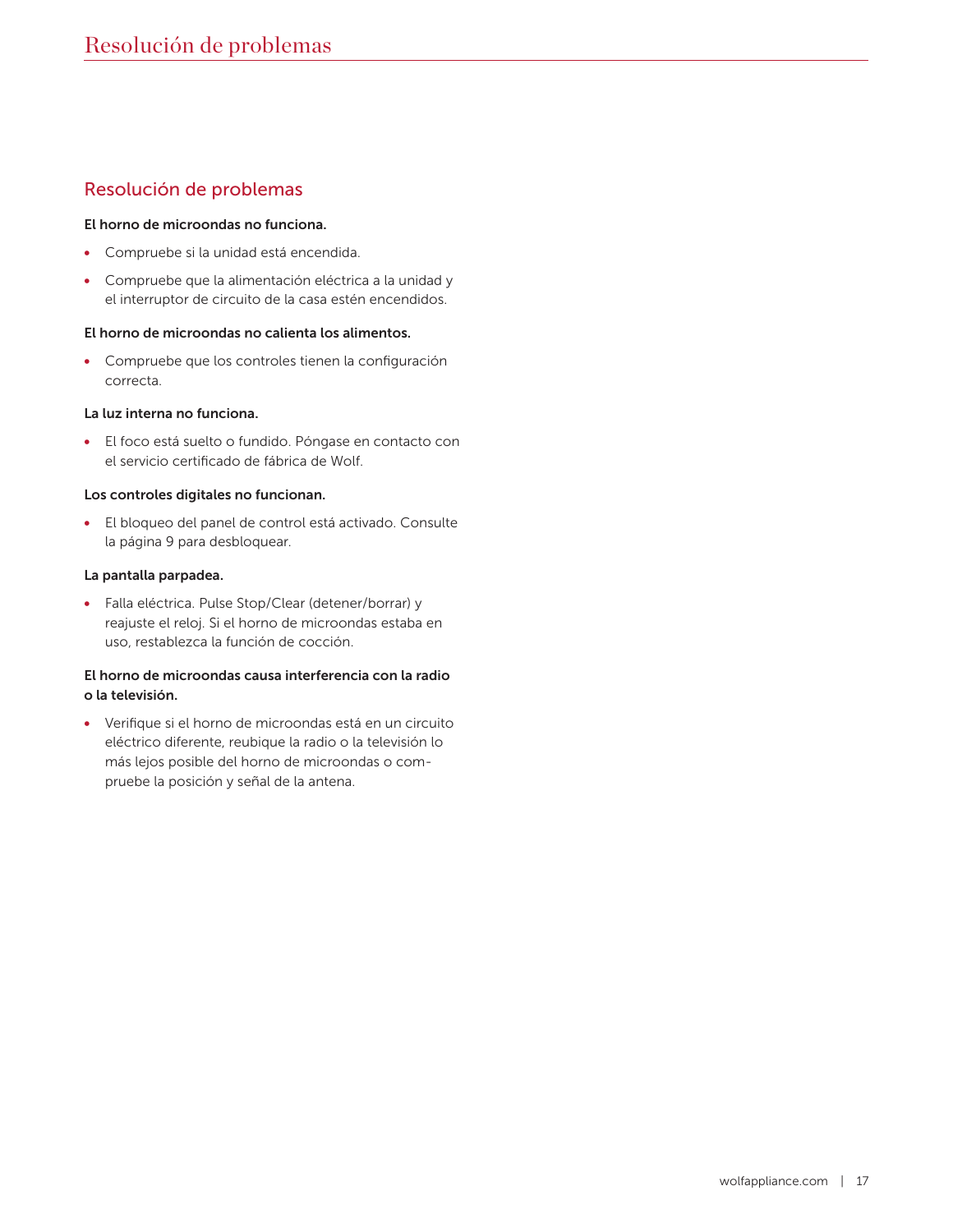# Resolución de problemas

#### SERVICIO

- Para mantener la calidad incorporada en su producto, póngase en contacto con el servicio certificado de fábrica de Wolf. Para conocer los datos del centro de servicio certificado de fábrica de Wolf más cercano, consulte la sección de Soporte de productos de nuestro sitio web, wolfappliance.com o bien, llame a la línea de atención al cliente de Wolf al 800-222-7820.
- Al comunicarse con el servicio, necesitará el modelo y el número de serie de su producto. Los dos números aparecen en la placa de datos del producto. Consulte la página 7 para encontrar la placa de datos.
- Para fines de la garantía, también necesitará la fecha de instalación y el nombre de su distribuidor autorizado de Wolf. Esta información debe estar registrada en la página 3 de este manual.

Sub-Zero, Sub-Zero & Design, Sub-Zero & Snowflake Design, Dual Refrigeration, The Living Kitchen, Great American Kitchens The Fine Art of Kitchen Design, Wolf, Wolf & Design, Wolf Gourmet, W & Design, perillas de color rojo, Cove, and Cove & Design son marcas registradas y marcas de servicio de Sub-Zero Group, Inc. y sus asociados. Todas las demás marcas registradas son propiedad de sus dueños respectivos en los Estados Unidos y otros países.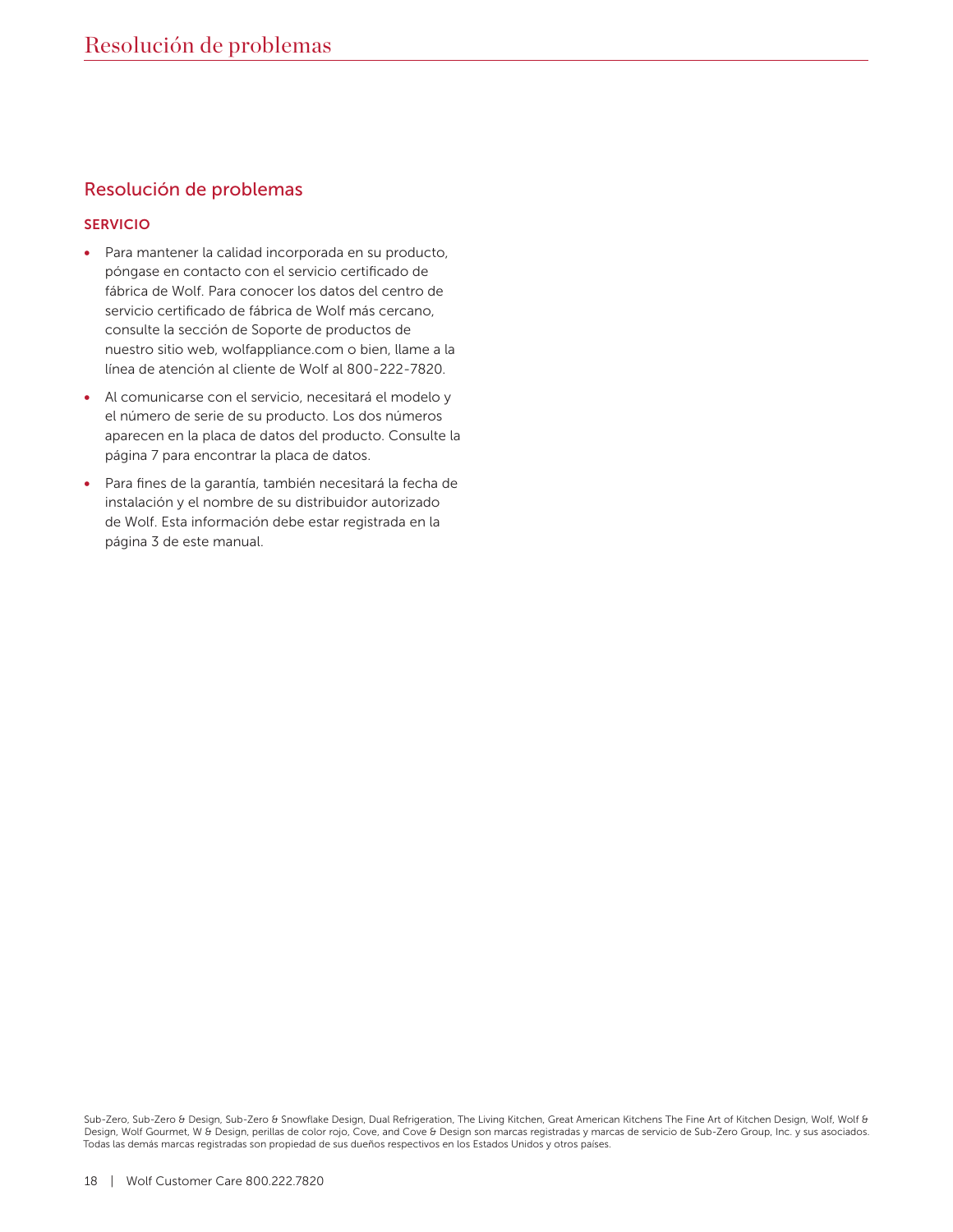# Garantía limitada residencial de Wolf Appliance

#### PARA USO RESIDENCIAL

#### GARANTÍA COMPLETA DE DOS AÑOS\*

Durante dos años a partir de la fecha de la instalación original, la garantía de su producto Wolf Appliance cubre todas las partes y mano de obra para reparar o reemplazar, bajo el uso residencial normal, cualquier parte del producto que se compruebe estar defectuosa en material o mano de obra. Todos los servicios proporcionados por Wolf Appliance bajo la garantía anterior deben ser ejecutados por servicios certificados de fábrica de Wolf, a menos que Wolf Appliance, Inc. lo especifique de otra manera. El Servicio será proporcionado durante el horario comercial normal.

#### GARANTÍA LIMITADA DE CINCO AÑOS

Por cinco años a partir de la fecha de la instalación original, Wolf Appliance reparará o reemplazará los siguientes componentes que se comprueben estar defectuosos en material o mano de obra: quemadores de gas (excluyendo la apariencia), elementos eléctricos de calentamiento, motores de sopladores (campanas de ventilación), módulos de control eléctrico, tubos magnetrón y generadores de inducción. Si el propietario utiliza el servicio certificado de fábrica de Wolf, el prestador del servicio reparará o reemplazará estas partes mediante el pago de todos los otros costos, incluyendo mano de obra, a cargo del propietario. Si el propietario utiliza un servicio no certificado, debe ponerse en contacto con Wolf Appliance, Inc. (utilizando la información anotada más adelante) para recibir los componentes reparados o de reemplazo. Wolf Appliance no reembolsará al propietario los importes correspondientes a componentes comprados a un servicio no certificado o a otras fuentes.

#### TÉRMINOS APLICABLES A CADA GARANTÍA

La garantía se aplica solamente a los productos instalados para uso residencial normal. La garantía se aplica solamente a los productos instalados en cualquiera de los cincuenta estados de los Estados Unidos, el Distrito de Columbia o las diez provincias de Canadá. Esta garantía no cubre las partes o mano de obra para corregir cualquier defecto causado por negligencia, accidente o uso, mantenimiento, instalación, servicio o reparación inadecuados.

LOS RECURSOS DESCRITOS ANTERIORMENTE PARA CADA GARANTÍA SON LOS ÚNICOS QUE WOLF APPLIANCE, INC. PROPOR-CIONARÁ, YA SEA BAJO ESTA GARANTÍA O BAJO CUALQUIER GARANTÍA QUE RESULTE DE LA APLICACIÓN DE LA LEY. WOLF APPLIANCE, INC. NO SE HACE RESPONSABLE POR LOS DAÑOS INDIRECTOS O INCIDENTALES DERIVADOS DE LA VIOLACIÓN DE ESTA GARANTÍA O CUALQUIER OTRA GARANTÍA, YA SEA EXPRESA, IMPLÍCITA O LEGAL.

Algunos estados no permiten la exclusión o limitación de daños incidentales o consecuentes, por lo tanto la limitación o exclusión anterior podrían no aplicarse en su caso. Esta garantía le otorga derechos legales específicos, y usted también puede tener otros derechos legales que varían entre estados.

Para recibir las partes o el servicio y el nombre del servicio certificado de fábrica de Wolf más cercano a usted, póngase en contacto con Wolf Appliance, Inc., P.O. Box 44848, Madison, WI 53744; Verifique la sección de Soporte de productos de nuestro sitio web, wolfappliance.com, envíenos un correo electrónico a customerservice@subzero.com o llame al 800-222-7820.

\*Las puertas, paneles, manijas, estructuras de acero inoxidable y superficies internas están cubiertas por una garantía limitada de 60 días sobre piezas y mano de obra, por defectos cosméticos.

\*Los filtros de repuesto para los kits de circulación de la campana de ventilación no están cubiertos por la garantía del producto.

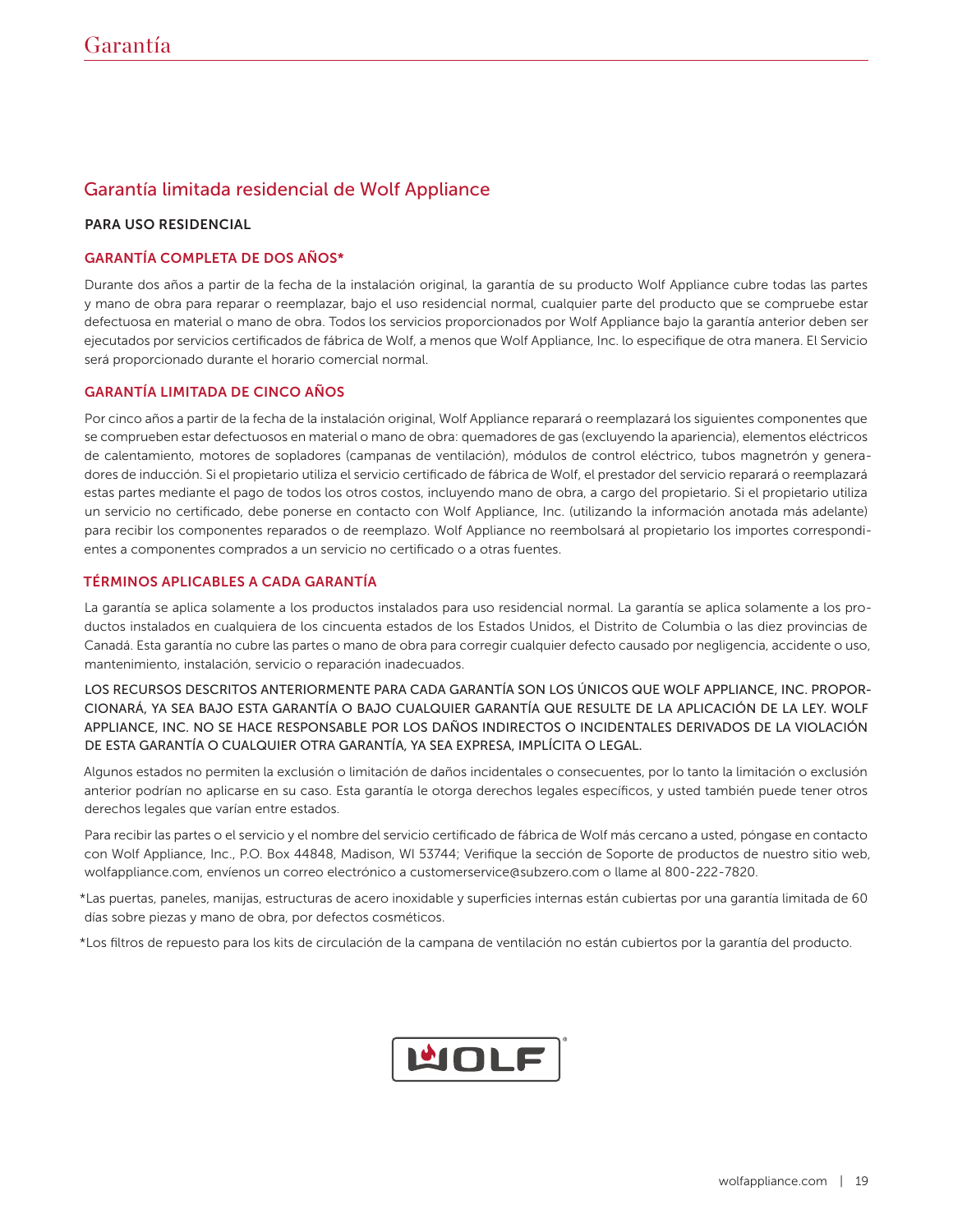# Table des matières

- Précautions de sécurité
- Installation
- Caractéristiques du four à micro-ondes à convection
- Fonctionnement du four à micro-ondes
- Recommandations d'entretien
- Dépannage
- Garantie de Wolf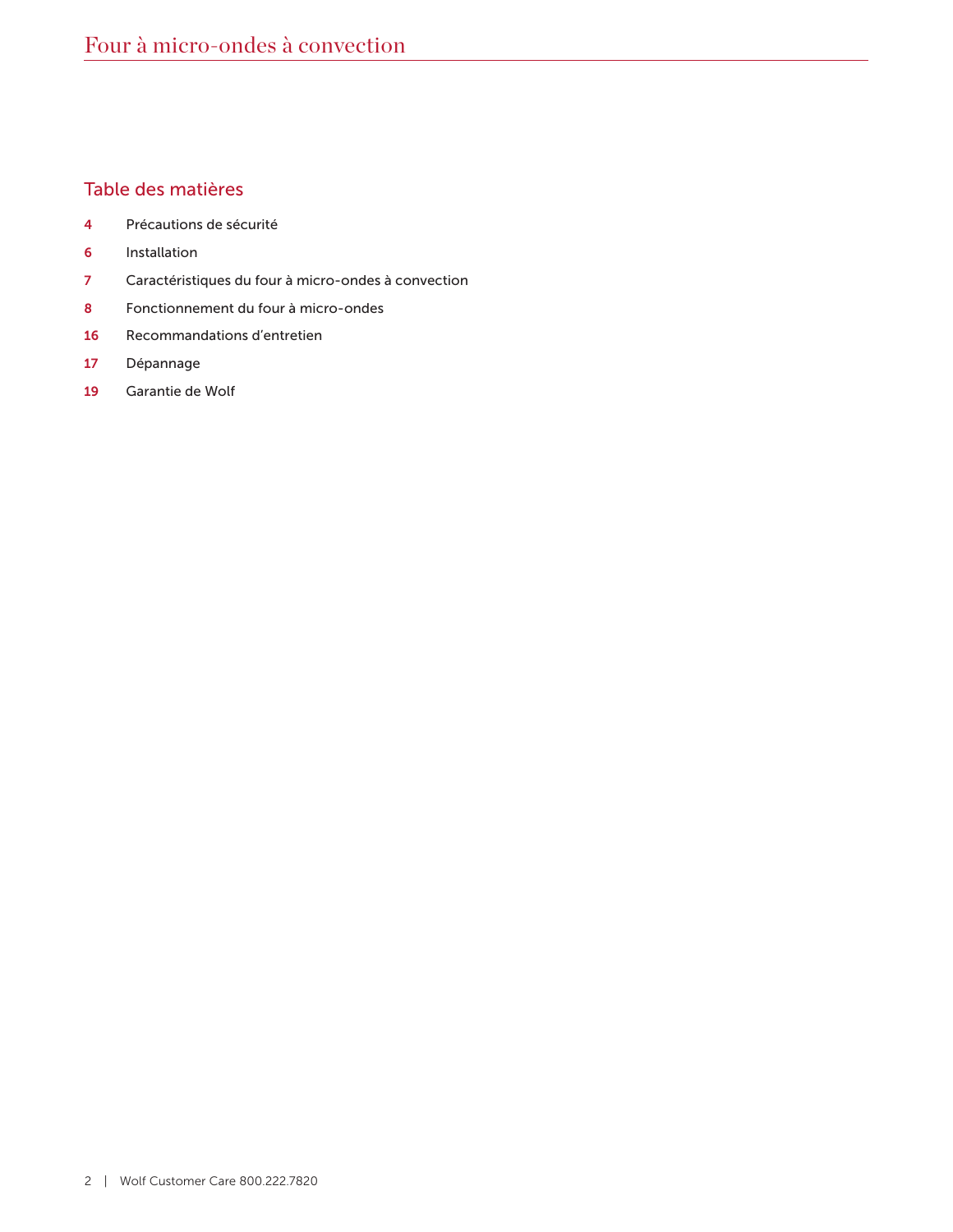# Service à la clientèle

Le numéro de modèle et le numéro de série sont imprimés sur la fiche d'enregistrement du produit ci-jointe. Les deux numéros sont aussi indiqués sur la plaque signalétique du produit. Reportez-vous à la page 7 pour connaître l'emplacement de la plaque signalétique. Pour les besoins de la garantie, vous devrez aussi avoir la date d'installation et le nom de votre dépositaire Wolf autorisé. Inscrivez ces renseignements ci-dessous pour consultation ultérieure.

#### RENSEIGNEMENTS SUR LE SERVICE

| Numéro de modèle           |
|----------------------------|
| Numéro de série            |
| Date de l'installation     |
| Nom du service certifié    |
| Numéro du service certifié |
| Dépositaire autorisé       |
| Numéro du dépositaire      |

Si votre produit a besoin d'être réparé, assurez-vous d'utiliser un fournisseur de service certifié par l'usine Wolf recommandé par notre centre de service à la clientèle, ou sélectionnez-en un parmi la liste de fournisseurs disponibles à wolfappliance.com/locator. Tous les fournisseurs de service certifiés par l'usine sont soigneusement sélectionnés et rigoureusement formés par nous.

# Remarque importante

Pour s'assurer que ce produit est installé et utilisé en toute sécurité et aussi efficacement que possible, prenez note des types de renseignement mis en évidence tout au long de ce guide :

REMARQUE IMPORTANTE met en évidence des renseignements qui sont particulièrement importants.

MISE EN GARDE indique une situation où une blessure mineure ou des dommages au produit peuvent se produire si les directives ne sont pas respectées.

AVERTISSEMENT décrit un danger qui peut causer une blessure grave ou la mort si les précautions ne sont pas respectées.

REMARQUE IMPORTANTE : Tout au long de ce guide, les dimensions entre parenthèses sont en millimètres à moins d'indication contraire.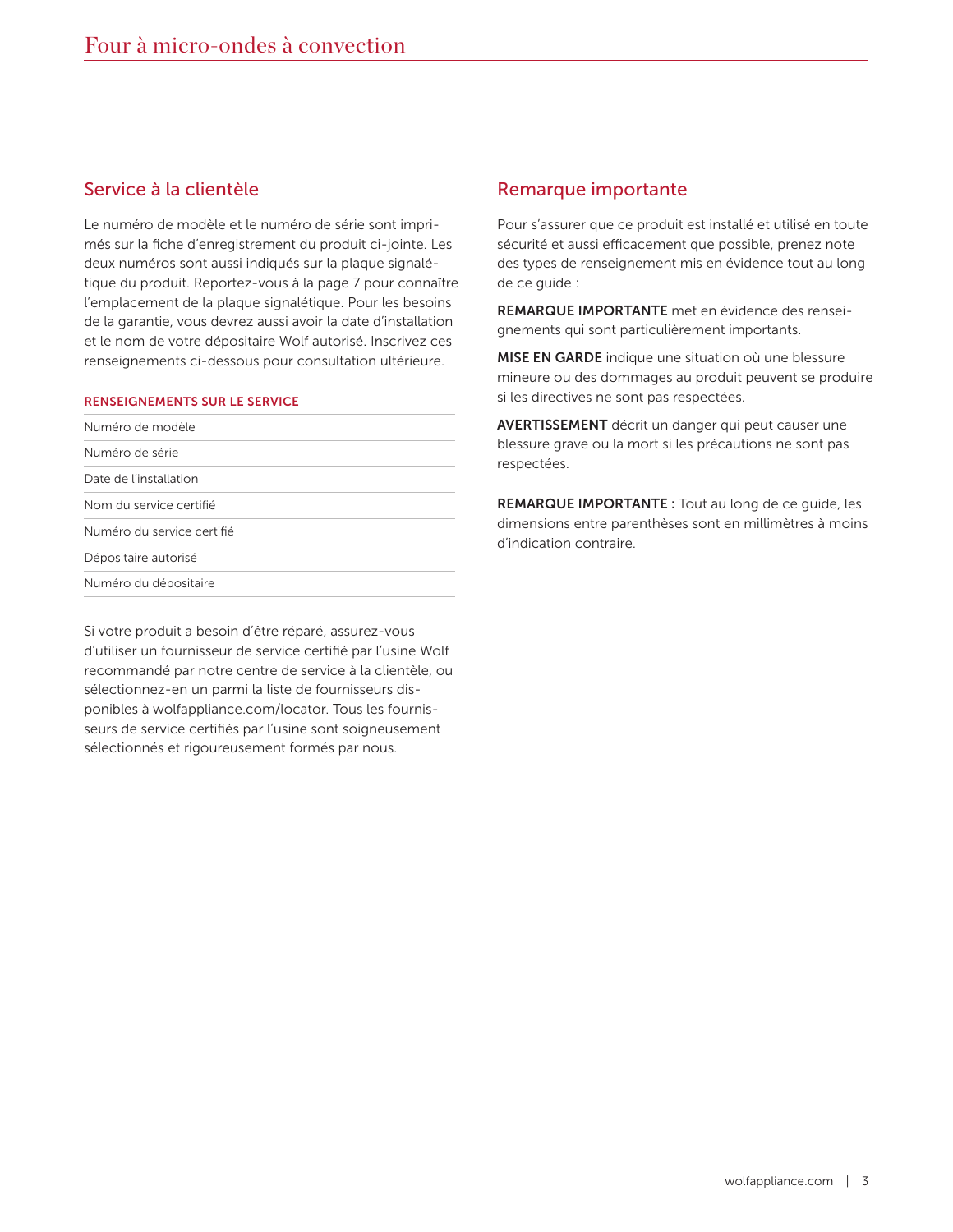# DIRECTIVES IMPORTANTES

# PRÉCAUTIONS POUR ÉVITER UNE EXPOSITION POSSIBLE À UNE ÉNERGIE MICRO-ONDE EXCESSIVE

- Ne tentez pas de faire fonctionner ce four à micro-ondes avec la porte ouverte puisqu'un fonctionnement à porte ouverte peut entraîner une exposition nocive à l'énergie micro-onde. Il est important de ne pas déjouer ou modifier les verrouillages de sécurité.
- Ne placez pas des objets entre la face avant du four à micro-ondes et la porte et ne laissez pas de la saleté ou des résidus de nettoyants s'accumuler sur les surfaces d'étanchéité.
- Ne faites pas fonctionner le four à microondes s'il est endommagé. Il est particulièrement important que la porte du four se ferme correctement et qu'il n'y ait pas de dom-mages : (1) à la porte (courbée), (2) aux charnières et loquets (brisés ou lâches), (3) aux joints de portes et aux surfaces d'étanchéité.
- Le four à micro-ondes ne doit pas être réglé ou réparé par quiconque à l'exception de techniciens de service adéquatement qualifiés.

Pendant l'utilisation d'appareils électriques, des précautions de sécurité de base doivent être respectées, y compris les suivantes :

## A AVERTISSEMENT

Pour réduire le risque de brûlures, d'électrocution, d'incendie, de blessures ou d'exposition excessive à l'énergie microonde, respectez les consignes suivantes :

- Lisez toutes les directives avant d'utiliser l'appareil.
- Lisez et respectez les PRÉCAUTIONS SPÉCI-FIQUES POUR ÉVITER UNE EXPOSITION POSSIBLE À UNE ÉNERGIE MICRO-ONDE EXCESSIVE.
- Cet appareil doit être mis à la terre de la façon appropriée. Reportez-vous aux DIRECTIVES DE MISE À LA TERRE à la page 6.
- Installez ou placez cet appareil seulement de façon conforme aux directives d'installation fournies à la page 6.
- Certains produits, comme les œufs entiers et les contenants hermétiques (les pots en verre fermés par exemple), peuvent exploser et ne doivent pas être chauffés dans ce four.
- Ne faites pas fonctionner cet appareil si son cordon ou sa fiche sont endommagés, s'il ne fonctionne pas correctement ou s'il a été endommagé ou échappé.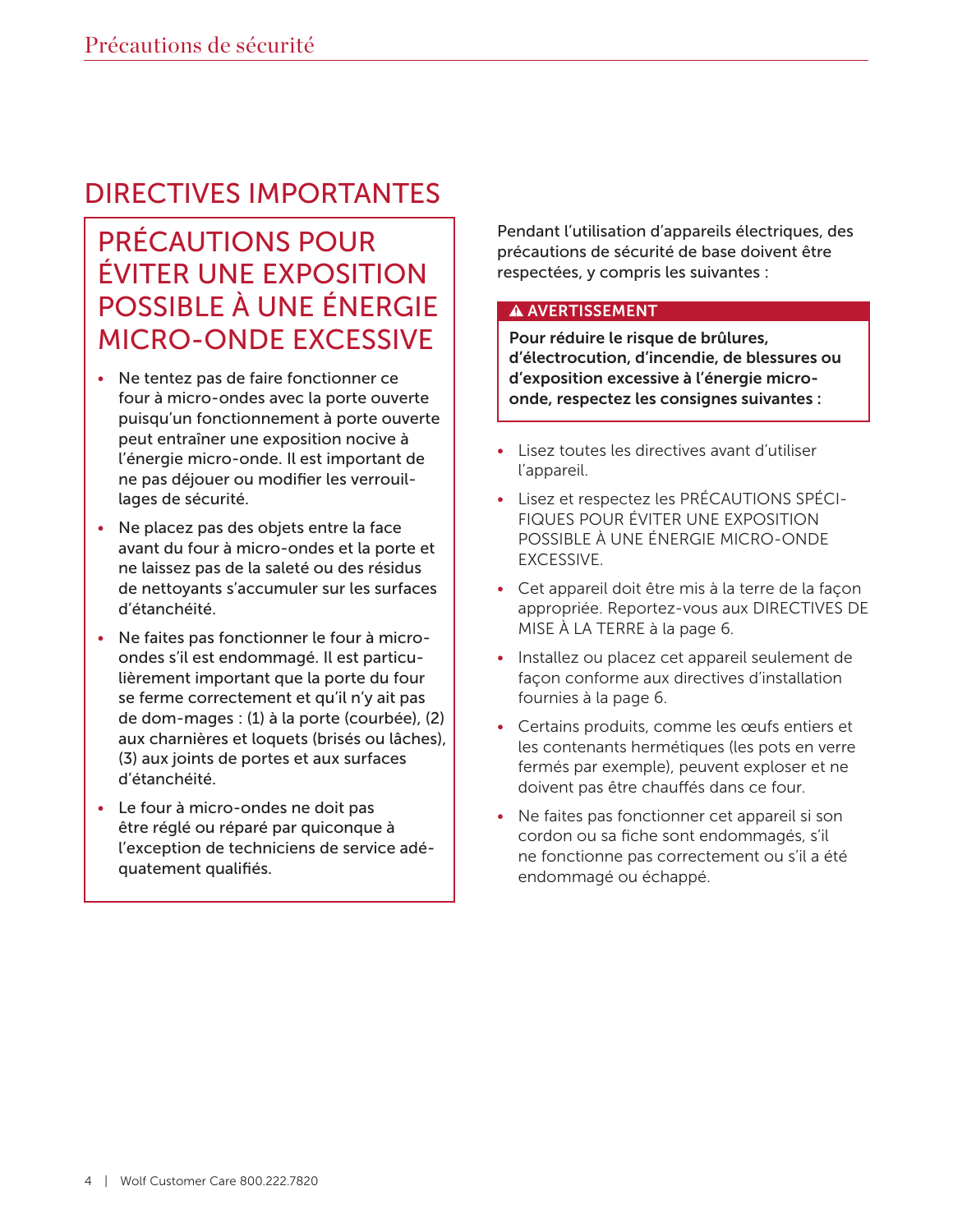# DIRECTIVES IMPORTANTES

- Utilisez cet appareil seulement pour son usage prévu comme il est décrit dans ce guide. N'utilisez pas de vapeurs ou de produits chimiques corrosifs dans cet appareil. Ce type de four est spécialement conçu pour chauffer, cuire ou sécher les aliments. Il n'est pas conçu pour un usage industriel ou en laboratoire.
- Cet appareil ne doit être réparé que par des techniciens de service qualifiés. Communiquez avec le centre de service autorisé le plus proche pour tout examen, réparation ou ajustement.
- Comme avec tous les appareils, une supervision étroite est requise lors de l'utilisation par des enfants.
- Ne couvrez pas et ne bloquez pas les ouvertures de l'appareil.
- Ne rangez pas cet appareil à l'extérieur. N'utilisez pas ce produit près de l'eau (près d'un évier de cuisine, dans un sous-sol humide ou près d'une piscine ou d'endroits similaires, par exemple).
- N'immergez pas le cordon ou la fiche dans l'eau.
- Gardez le cordon loin de toute surface chaude.
- Ne laissez pas le cordon pendre sur le rebord d'une table ou d'un comptoir.
- Lorsque vous nettoyez les surfaces d'étanchéité de l'appareil qui se joignent à la fermeture de la porte, utilisez seulement des savons ou des détergents doux, non abrasifs appliqués avec une éponge ou un chiffon doux. Reportez-vous aux recommandations d'entretien à la page 16.
- Les liquides, comme l'eau, le café ou le thé, peuvent être surchauffés au-delà du point d'ébullition sans sembler bouillir. Des bulles ou de l'ébullition visibles lorsque le contenant est retiré du four à micro-ondes ne sont pas toujours présentes. CELA POURRAIT DONNER LIEU À DES LIQUIDES TRÉS CHAUDS QUI DÉBORDENT PAR BOUILLONNEMENT LORSQUE LE CONTENANT EST DÉPLACÉ OU UN USTENSILE EST INSÉRÉ DANS LE LIQUIDE.

# POUR RÉDUIRE LE RISQUE DE FEU DANS LE FOUR

- Ne faites pas trop cuire les aliments. Surveillez attentivement l'appareil lorsque du papier, du plastique ou d'autres matériaux combustibles sont placés à l'intérieur du four pour faciliter la cuisson.
- Retirez les liens torsadés métalliques des sacs en papier ou en plastique avant de mettre le sac dans le four.
- Si les matériaux à l'intérieur du four s'enflamment, gardez la porte du four fermée, éteignez le four et débranchez le cordon d'alimentation ou coupez le courant au niveau du fusible ou du disjoncteur.
- N'utilisez pas la cavité comme espace de rangement. Ne laissez pas des produits en papier, des ustensiles de cuisson ou des aliments dans la cavité lorsque le four n'est pas utilisé.

#### A AVERTISSEMENT

## PROPOSITION 65 POUR RESIDENTS DE LA **CALIFORNIE**

Cancer et Troubles de l'appareil reproducteur—www.P65Warnings.ca.gov

# CONSERVEZ CES DIRECTIVES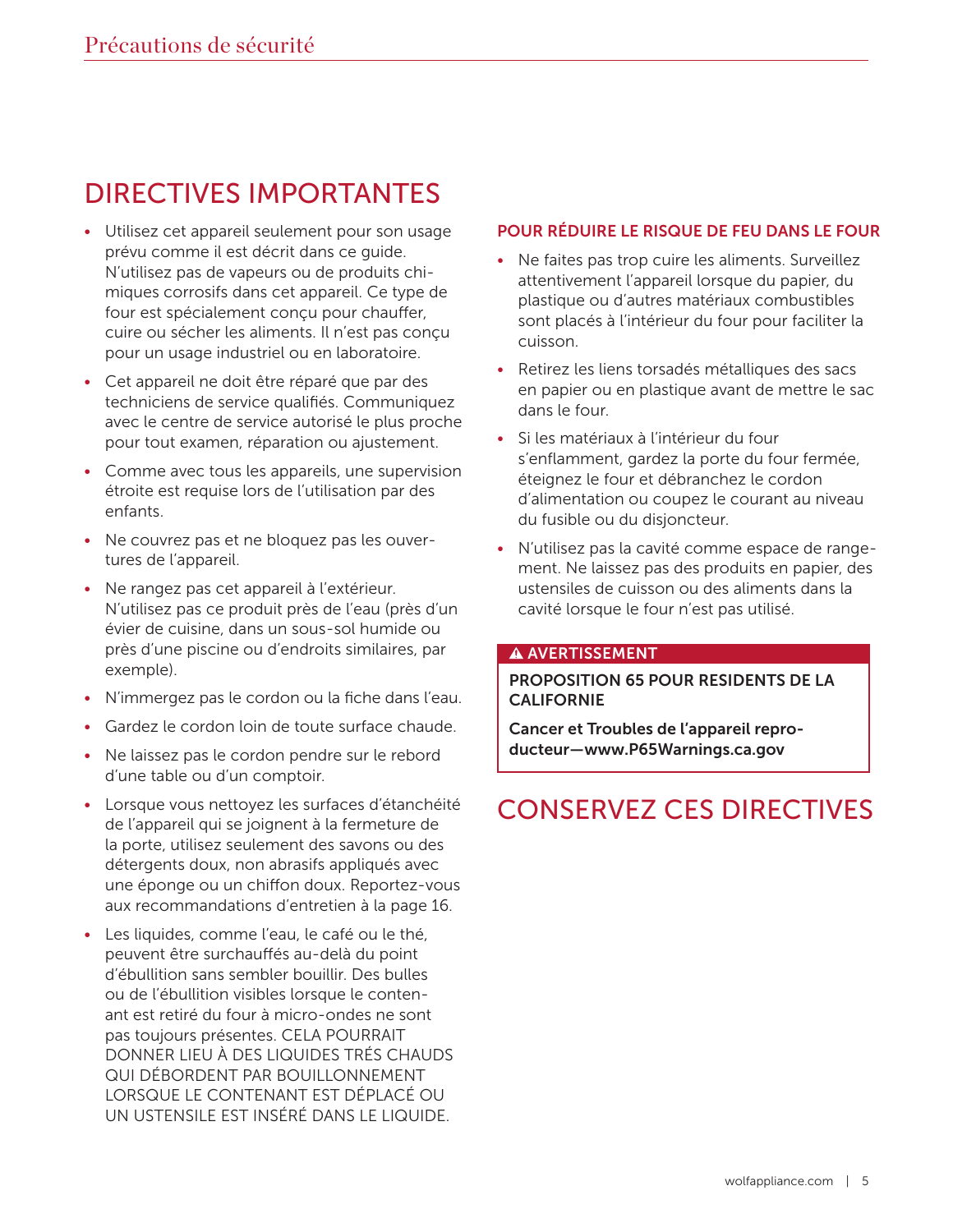# Installation

Le four à micro-ondes peut être utilisé en le plaçant sur le comptoir ou en l'encastrant dans une armoire au moyen d'une garniture accessoire qui convient aux fours de la série L ou E de Wolf.

Pour les applications sur le comptoir, un espace minimal de 2 po (51) est requis sur le dessus, à l'arrière et sur les côtés du four à micro-ondes pour permettre à l'air de circuler.

Pour les applications encastrées, reportez-vous aux directives d'installation fournies avec la trousse de garniture. Les trousses de garniture accessoire sont offertes par les dépositaires Wolf autorisés. Pour obtenir des renseignements sur le dépositaire local, visitez la section salle d'exposition de notre site Web, wolfappliance.com.

# Électricité

L'installation doit se conformer à tous les codes électriques applicables. La prise doit se trouver à la portée du cordon d'alimentation. Pour les applications encastrées, reportezvous aux directives d'installation fournies avec la trousse de garniture pour connaître l'emplacement de l'électricité.

#### EXIGENCES ÉLECTRIQUES

| Alimentation électrique | mise à la terre, 120 volts CA, 60 Hz |
|-------------------------|--------------------------------------|
| Service                 | circuit dédié de 15 ampères          |
| Prise                   | mise à la terre à trois broches      |
| Cordon d'alimentation   | 4 pi $(1,2, m)$                      |

# PLAQUE SIGNALÉTIQUE

Emplacement de la plaque signalétique

## DIRECTIVES DE MISE À LA TERRE

Cet appareil doit être mis à la terre. Le four à micro-ondes est muni d'un cordon avec un fil de masse avec une fiche de masse. Cette dernière doit être branchée dans une prise murale qui est adéquatement installée et mise à la terre conformément au Code national de l'électricité ainsi qu'aux ordonnances et codes locaux. Dans le cas d'un court-circuit, la mise à la terre réduit le risque de choc électrique en fournissant un fil de décharge au courant électrique.

#### **A AVERTISSEMENT**

Une mauvaise utilisation de la fiche de masse peut entraîner un risque d'électrocution. N'utilisez pas une rallonge électrique. Si le cordon d'alimentation est trop court, demandez à un électricien ou à un technicien de service qualifié d'installer une prise plus près de l'appareil.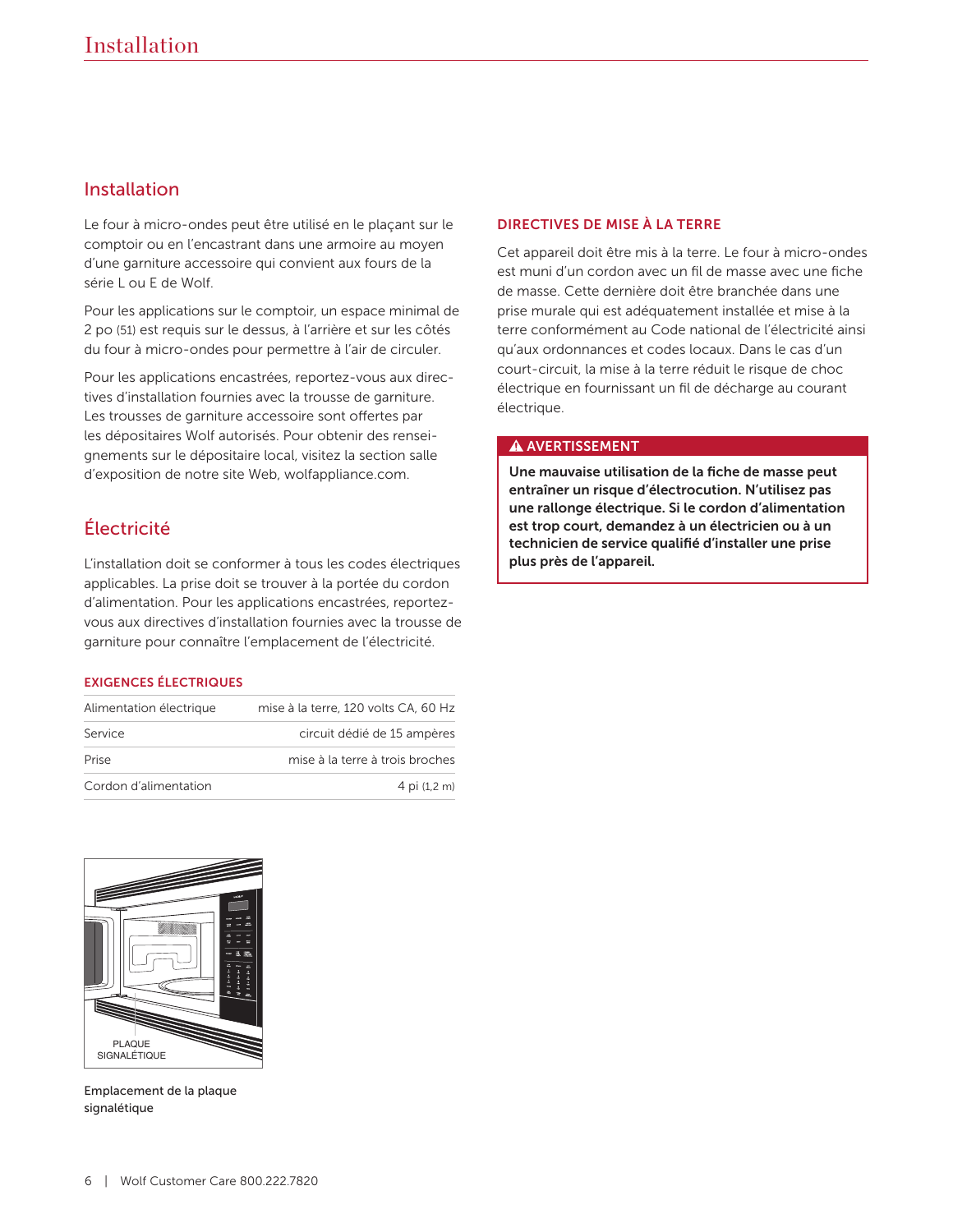# Caractéristiques du four à micro-ondes à convection

#### **CARACTÉRISTIQUES**

| 1 | Plaque signalétique du produit    |
|---|-----------------------------------|
| 2 | Panneau de commande               |
| 3 | Affichage visuel interactif       |
| 4 | Ouverture de la porte à un bouton |
| 5 | Ventilateur de convection         |
| 6 | Plateau rotatif amovible          |
|   | Éclairage intérieur               |
| 8 | Blindage du guide d'ondes         |
| ą | Élévateur de four (2)*            |
|   |                                   |

*\* Non utilisé pour la cuisson au micro-ondes seulement.*

# Comment commencer

Nous savons que vous êtes impatient de commencer à cuisiner, mais avant de le faire, veuillez prendre quelques instants pour lire ce guide d'utilisation et d'entretien. Que vous soyez un cuisinier occasionnel ou un chef expert, il vous sera bénéfique de vous familiariser avec les pratiques de sécurité, les fonctions, le fonctionnement et les recommandations d'entretien de votre four à micro-ondes à convection.

Nettoyez le four à fond avec de l'eau chaude et un détergent doux. Rincez et séchez avec un chiffon doux pour éliminer tous les résidus d'huile et de graisse laissés par le processus de fabrication. Reportez-vous aux recommandations d'entretien à la page 16.

REMARQUE IMPORTANTE : le four à micro-ondes ne peut pas être utilisé pour cuire si le plateau rotatif n'est pas en place. Ne limitez jamais le mouvement du plateau rotatif.



Four à micro-ondes à convection avec garniture de la série E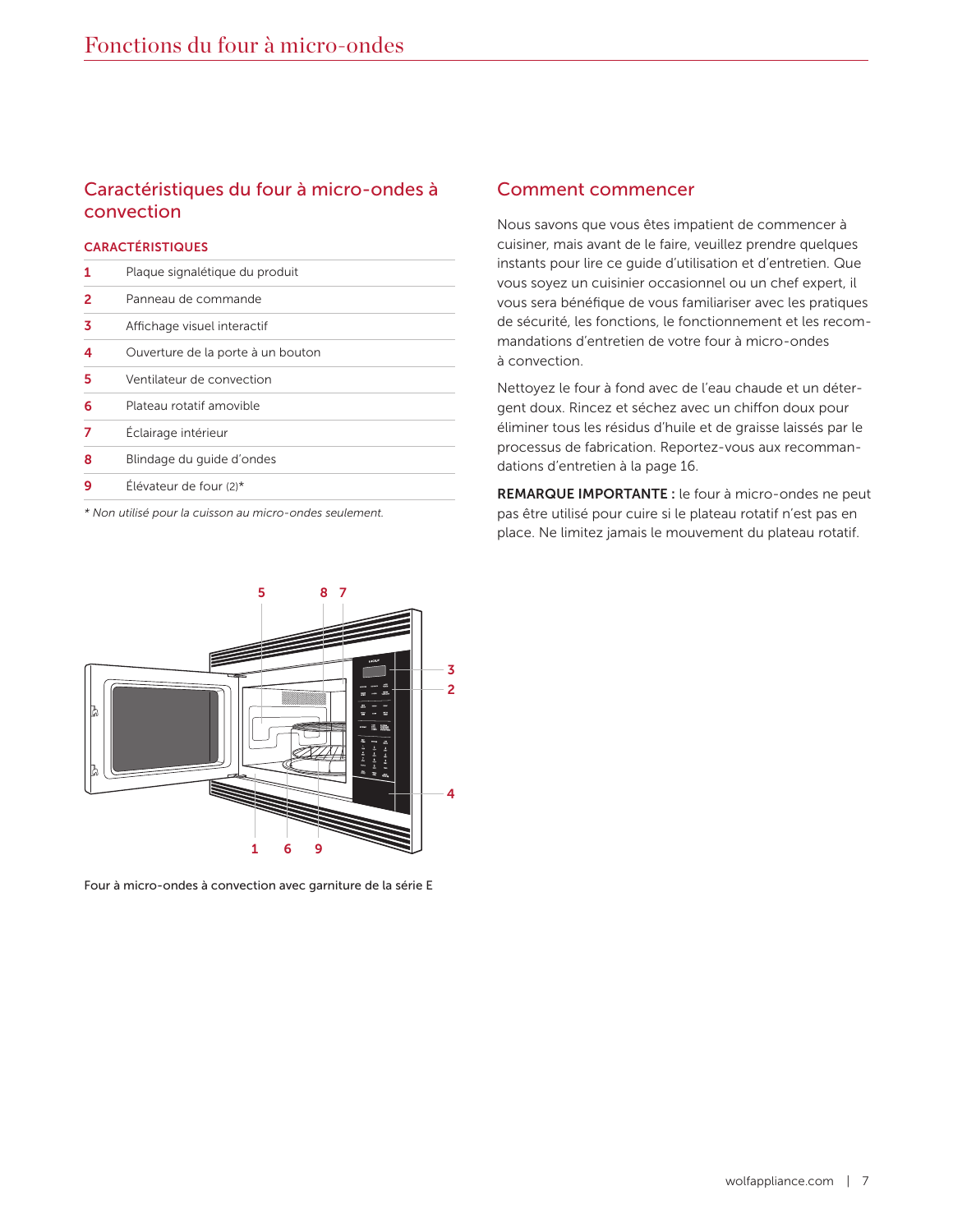# Panneau de commande

Le panneau de commande comprend des commandes tactiles et un affichage visuel interactif. Reportez-vous à l'illustration ci-dessous.

| <b>WOLF</b>                    |                                       |                                                           |  |  |
|--------------------------------|---------------------------------------|-----------------------------------------------------------|--|--|
|                                | 88:88888                              |                                                           |  |  |
|                                |                                       |                                                           |  |  |
| <b>POPCORN</b>                 | <b>BEVERAGE</b>                       | <b>BAKED</b><br><b>POTATO</b>                             |  |  |
| <b>FROZEN</b><br><b>ENTREE</b> | <b>BACON</b>                          | <b>FROZEN</b><br><b>VEGETABLES</b>                        |  |  |
| <b>AUTO</b><br><b>DEFROST</b>  | <b>SOFTEN</b>                         | <b>REHEAT</b>                                             |  |  |
| <b>MICRO</b><br><b>BAKE</b>    | <b>CONV</b>                           | <b>MICRO</b><br><b>ROAST</b>                              |  |  |
| <b>GOURMET</b>                 | 1 BEEF<br>2 HSH<br>3 PORK<br>4 TURKEY | 5 CHICKEN<br>6 VEGETABLES<br>7 SLOW COOK<br>8 BAKED GOODS |  |  |
| <b>KEEP</b><br><b>WARM</b>     | <b>SETTINGS</b>                       | <b>ADD</b><br><b>MINUTE</b>                               |  |  |
| 1<br>100°F                     | $\frac{2}{150^7}$                     | 3<br>$275$ F                                              |  |  |
| 4<br>300 <sup>'</sup> F        | 5<br>325 <sup>'</sup> F               | $\boldsymbol{6}$<br>350F                                  |  |  |
| 7<br>375F                      | 8<br>400 <sup>'</sup> F               | 9<br>425F                                                 |  |  |
| <b>CLOCK</b>                   | 0<br>450F                             | <b>TIMER</b>                                              |  |  |
| <b>STOP</b><br><b>CLEAR</b>    | <b>POWER</b><br><b>LEVEL</b>          | <b>START</b><br><b>QUICK ON</b>                           |  |  |
|                                |                                       |                                                           |  |  |

Panneau de commande

## Fonctionnement du four

#### AVANT USAGE

Pour s'assurer que toute l'huile résiduelle du processus de fabrication a été éliminée, chaque four doit suivre la procédure suivante :

- 1 Nettoyez soigneusement le four avec de l'eau chaude et un détergent doux. Rincer et sécher avec un chiffon doux.
- 2 Activez la ventilation. Un peu de fumée et d'odeur est normal.
- 3 Réglez le four micro onde sur Conv à 450°F (230°C) et laissez le four chauffer pendant 30 minutes.
- 4 Éteignez le four et laissez-le refroidir avec la porte fermée.

#### OUVRIR LA PORTE

Pour ouvrir la porte, enfoncez la zone directement sous les touches numériques situées sur le panneau de commande.

#### CLOCK (HORLOGE)

L'heure du jour sera illuminée sur l'affichage du panneau de commande à moins que la minuterie ou d'autres fonctions d'affichage soient actives. L'horloge doit être réglée ou éteinte avant utilisation et après une panne de courant.

#### Réglage de l'horloge :

- 1 Touchez à Clock.
- 2 Touchez 1.
- 3 Utilisez le clavier numérique pour entrer l'heure.
- 4 Touchez à Start.

#### Désactiver l'horloge :

- 1 Touchez à Clock.
- 2 Touchez 2.
- **3** Touchez à Start.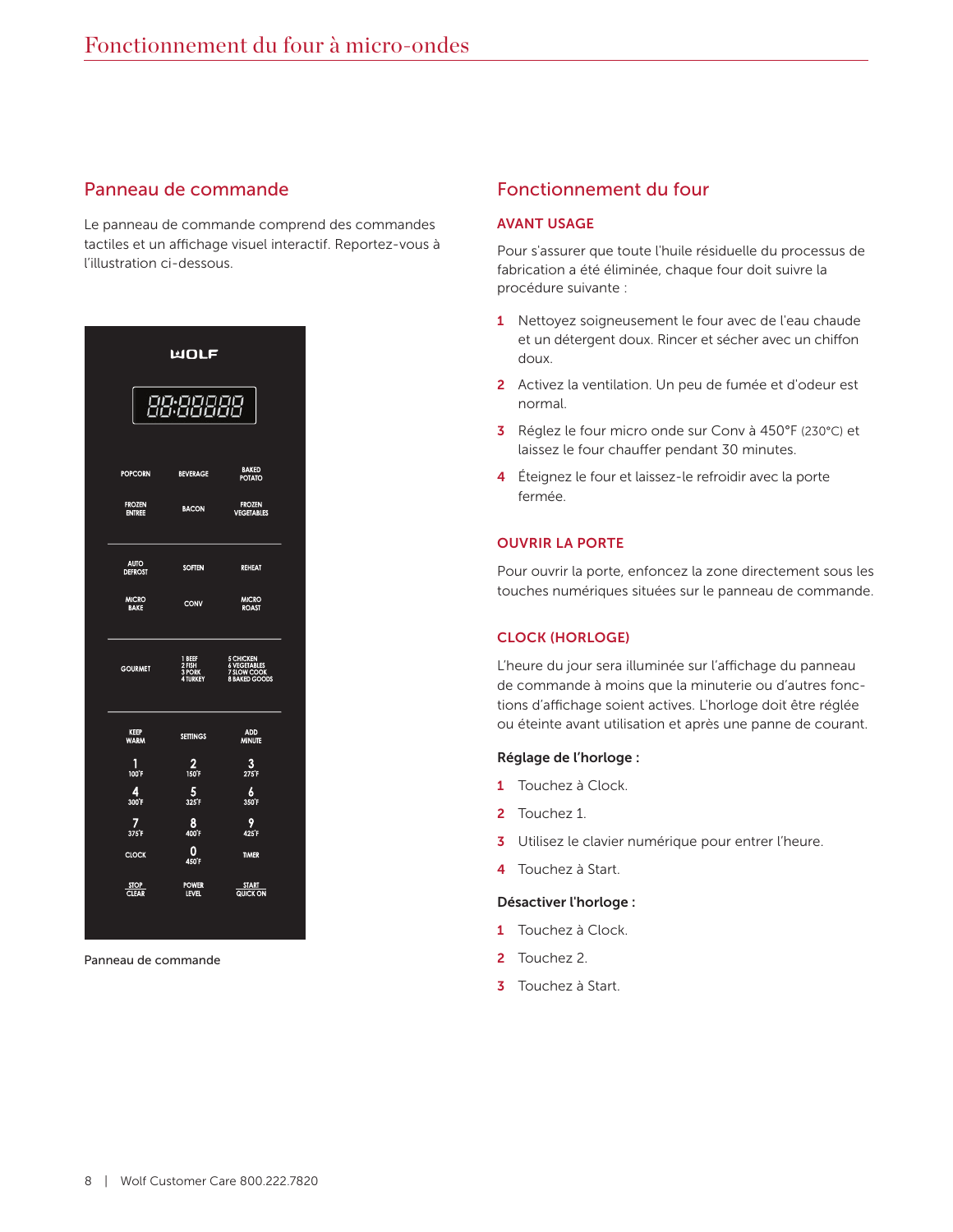# Fonctionnement du four

#### TIMER (MINUTERIE)

La minuterie peut être réglée pour une période maximale de 99 minutes et 99 secondes. Une fois la durée réglée, le décompte apparaît sur l'écran du panneau de commande. Le four retentira et le mot « End » (fin) apparaîtra sur l'écran lorsque la période est terminée.

#### Réglage de la minuterie :

- 1 Touchez à Timer.
- 2 Utilisez les touches numériques pour saisir la durée de la minuterie.
- **3** Touchez à Timer pour commencer.
- 4 Touchez à Stop/Clear (arrêter/effacer) pour annuler.

#### AJUSTEMENT DE DURÉE

La fonction ajustement de durée augmente ou diminue la durée de cuisson pour les réglages de cuisson avec capteur.

#### Pour ajuster la durée :

1 Sélectionnez le mode de cuisson avec capteur désiré, puis touchez à Power Level (niveau de puissance) une fois pour « Plus » ou deux fois pour « Moins » de temps avant de toucher à Start/Quick On (marche/mise en marche rapide).

#### INDICATEUR D'AIDE

Les réglages gourmet (gastronomique), auto defrost (décongélation automatique) et cuisson avec capteur offrent un conseil de cuisson utile. Pour voir le conseil, touchez à Settings lorsque l'indicateur Aide apparaît sur l'affichage du panneau de commande.

#### QUICK ON (MISE EN MARCHE RAPIDE)

La fonction de mise en marche rapide cuit continuellement à 100 % de la puissance en touchant et en gardant enfoncée la touche Start/Quick On (pour faire fondre du fromage, par exemple). La durée maximale de cuisson est de 30 secondes et peut être répétée jusqu'à 10 fois.

# Settings (réglages)

La fonction des réglages permet à l'utilisateur de sélectionner des préférences individuelles. Les préférences doivent être réinitialisées après une panne de courant.

#### VERROUILLAGE DU PANNEAU DE COMMANDE

La fonction de verrouillage du panneau de commande empêche le fonctionnement non désiré du four à microondes.

#### Pour verrouiller :

1 Touchez à Settings, touchez à 1, puis touchez à Start/ Quick On. Le mot « Lock On » (verrouillé) apparaîtra sur l'écran du panneau de commande.

#### Pour déverrouiller :

1 Touchez à Settings, puis touchez à Start/Quick On. Le mot « Child Lock Off » (déverrouillé) apparaîtra sur l'affichage du panneau de commande.

#### SIGNAL AUDIBLE

Un signal audible retentit lorsque chaque touche est enfoncée et lorsque la cuisson et la minuterie sont terminées.

#### Pour éliminer le signal :

1 Touchez à Settings, touchez à 2, puis touchez à Stop/ Clear. Les mots « Sound Off » (son éteint) apparaîtront sur l'écran du panneau de commande.

#### Pour rétablir le signal :

1 Touchez à Settings, touchez à 2, puis touchez à Start/ Quick On. Les mots « Sound On » (son activé) apparaîtront sur l'affichage du panneau de commande.

#### SÉLECTION DE LA LANGUE / DU POIDS

Cette fonction permet à l'utilisateur de choisir une langue et la préférence en matière d'unité de poids. Les options de langue comprennent l'anglais, l'espagnol et le français. Les mesures de poids peuvent être affichées selon le système impérial (lb) ou métrique (kg).

#### Pour sélectionner la langue/le poids :

- 1 Touchez à Settings, puis touchez à 4.
- 2 Continuez à enfoncer jusqu'à ce que la langue/le poids désirés soient affichés, puis touchez à Start/Quick On.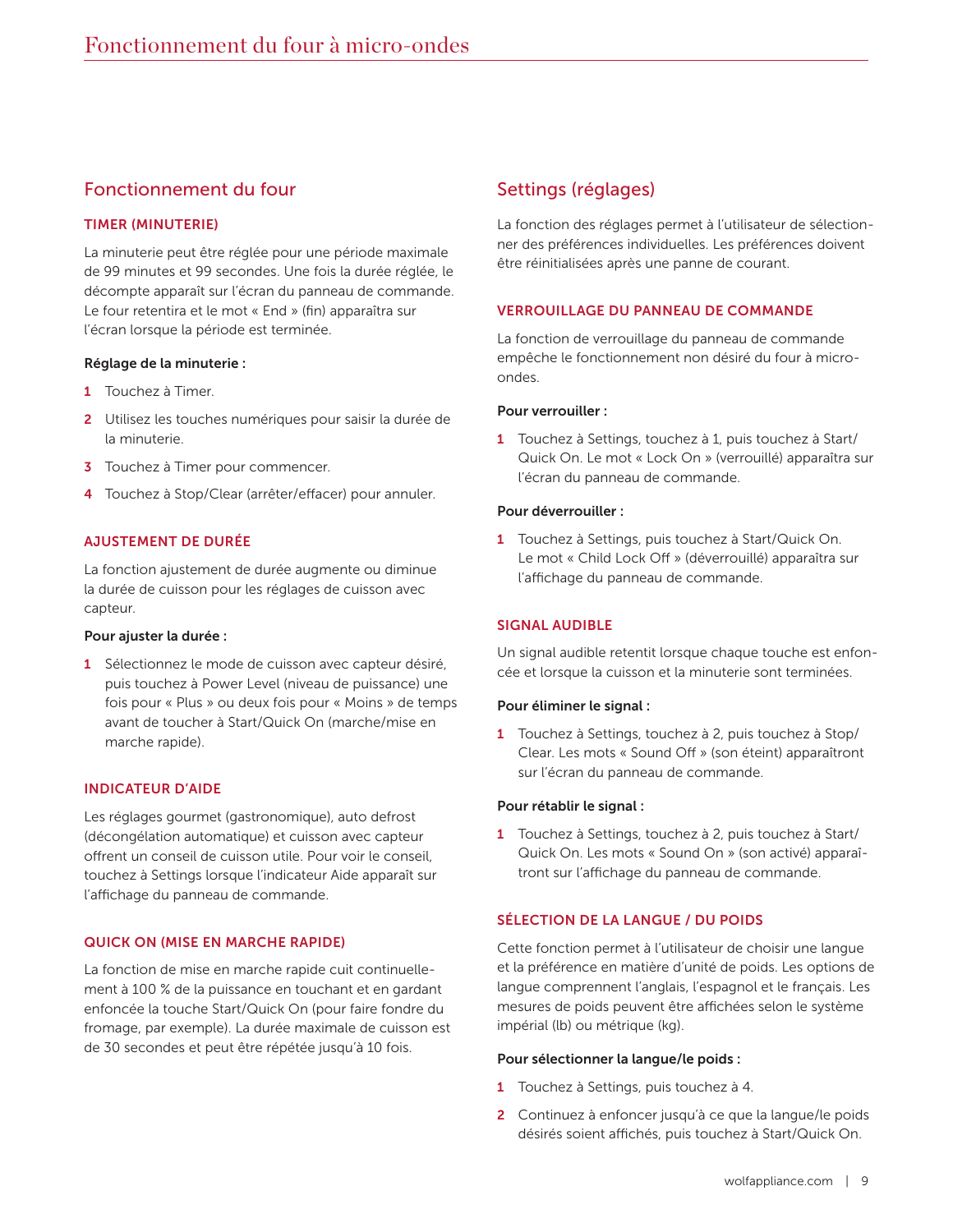# Cuisson manuelle

#### POWER LEVEL (NIVEAU DE PUISSANCE)

Le four à micro-ondes possède dix niveaux de puissance préréglés.

#### Pour cuire manuellement à une puissance de 100 % :

- 1 Utilisez les touches numériques pour entrer la durée de cuisson désirée.
- 2 Touchez à Start/Quick On.
- 3 Le four retentira et le mot « End » (fin) apparaîtra sur l'écran du panneau de commande lorsque la période est terminée.

Pour cuir manuellement à une puissance inférieure à 100 %, touchez à Power Level, puis touchez à la touche numérique pour sélectionner le niveau de puissance désiré (comme 7 pour 70 % de la puissance). Pour décongeler manuellement, réglez le niveau de puissance à 30 %.

#### CUISSSON À PLUSIEURS SÉQUENCES

Le four à micro-ondes peut être programmé pour jusqu'à quatre séquences de cuisson automatique pour les modes à micro-ondes et deux pour les modes à convection, micro cuisson et micro rôtissage.

#### Pour utiliser la cuisson à plusieurs séquences (par exemple, pour commencer à 100 %, puis passer à une puissance de 50 %) :

- 1 Touchez à Power Level deux fois (100 % de la puissance). Utilisez les touches numériques pour saisir la durée de cuisson désirée.
- 2 Touchez à Power Level, puis touchez à 5 (50 % de la puissance). Utilisez les touches numériques pour saisir la durée de cuisson désirée.
- 3 Touchez à Start/Quick On.

#### MISE EN MARCHE AUTOMATIQUE

Le four à micro-ondes peut être programmé à commencer à cuire automatiquement à une heure du jour choisie. L'horloge doit être réglée à la bonne heure pour que la mise en marche automatique fonctionne correctement.

#### Pour utiliser la mise en marche automatique :

- 1 Touchez à Settings, puis touchez à 3 pour la mise en marche automatique.
- 2 Utilisez les touches numériques pour entrer l'heure de début de la cuisson.
- 3 Touchez à Clock.
- 4 Utilisez les touches numériques pour entrer la durée de cuisson. Réglez le niveau de puissance si nécessaire.
- 5 Touchez à Start/Quick On. L'heure de la mise en marche automatique apparaît sur l'affichage du panneau de commande. Touchez à Clock pour voir l'heure du jour.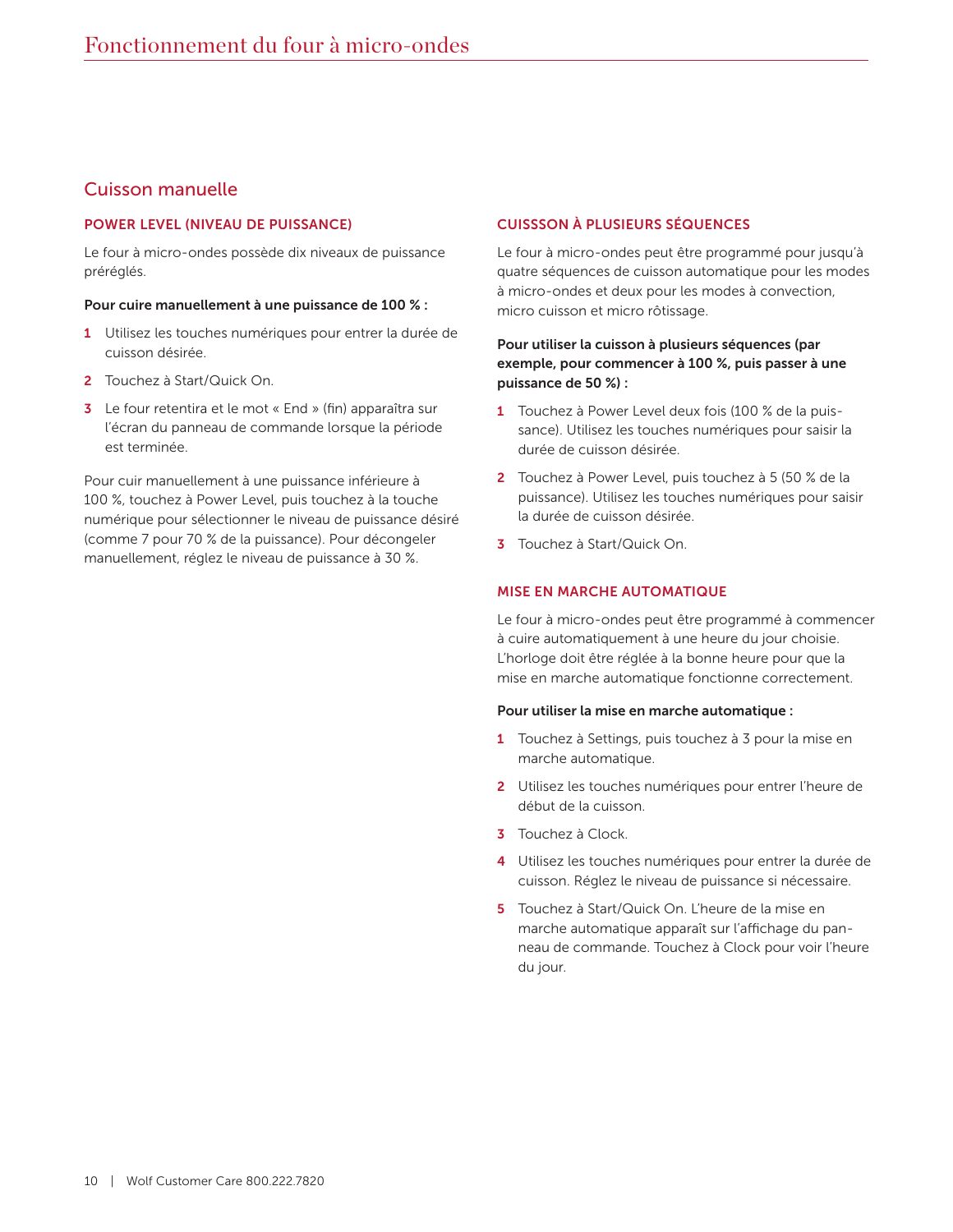# Modes de cuisson

#### POPCORN (MAÏS À ÉCLATER)

La fonction maïs à éclater avec capteur prépare du maïs à éclater pour micro-ondes. Utilisez seulement du maïs à éclater emballé pour l'usage au four à micro-ondes.

#### Pour utiliser la fonction maïs à éclater :

1 Touchez à Popcorn une fois pour une portion standard ou deux fois pour une portion de collation.

#### BEVERAGE (BOISSONS)

La fonction boissons réchauffera une boisson ou préparera de l'eau chaude pour du café ou du thé.

#### Pour utiliser la fonction boissons :

- 1 Touchez à Beverage.
- 2 Pour réchauffer une boisson : touchez à 1 plusieurs fois pour sélectionner la quantité dans des incréments de 1/2 tasse, jusqu'à 2 tasses. Pour de l'eau chaude : touchez à 2 plusieurs fois pour sélectionner la quantité dans des incréments d'une tasse, jusqu'à 6 tasses.
- 3 Touchez à Start/Quick On.

#### BAKED POTATO (POMME DE TERRE AU FOUR)

La fonction avec capteur pour pomme de terre au four permet de cuire une pomme de terre au four.

#### Pour utiliser la fonction pomme de terre au four :

- 1 Touchez à Baked Potato.
- 2 Touchez à Start/Quick On.

#### FROZEN ENTREE (REPAS SURGELÉ)

La fonction à capteur pour repas surgelé permet de cuire un repas surgelé.

#### Pour utiliser la fonction repas surgelé :

- 1 Touchez à Frozen Entree .
- 2 Touchez à Start/Quick On.

#### **BACON**

La fonction bacon permet de cuire jusqu'à six tranches de bacon.

#### Pour utiliser la fonction bacon :

- 1 Touchez à Bacon, puis sélectionnez le nombre de tranches.
- 2 Touchez à Start/Quick On.

#### FROZEN VEGETABLES (LÉGUMES SURGELÉS)

La fonction avec capteur pour légumes surgelés permet de cuire des légumes surgelés.

#### Pour utiliser la fonction légumes surgelés :

- 1 Touchez à Frozen Vegetables.
- 2 Touchez à Start/Quick On.

#### SOFTEN (RAMOLLIR)

La fonction ramollir ramollira la crème glacée ou le fromage en crème.

#### Pour utiliser la fonction ramollir :

- 1 Touchez à Soften.
- 2 Pour la crème glacée : touchez à 1 une fois pour 1 pinte ou deux fois pour 1/2 gallon. Pour le fromage en crème : touchez à 2 une fois pour 3 onces ou deux fois pour 8 onces.
- 3 Touchez à Start/Quick On.

#### REHEAT (RÉCHAUFFER)

La fonction réchauffer avec capteur détecte l'humidité des aliments pendant qu'elle les réchauffe et ajuste automatiquement la durée et le niveau de puissance.

#### Pour utiliser la fonction réchauffer :

- 1 Touchez à Reheat.
- 2 Touchez à Start/Quick On.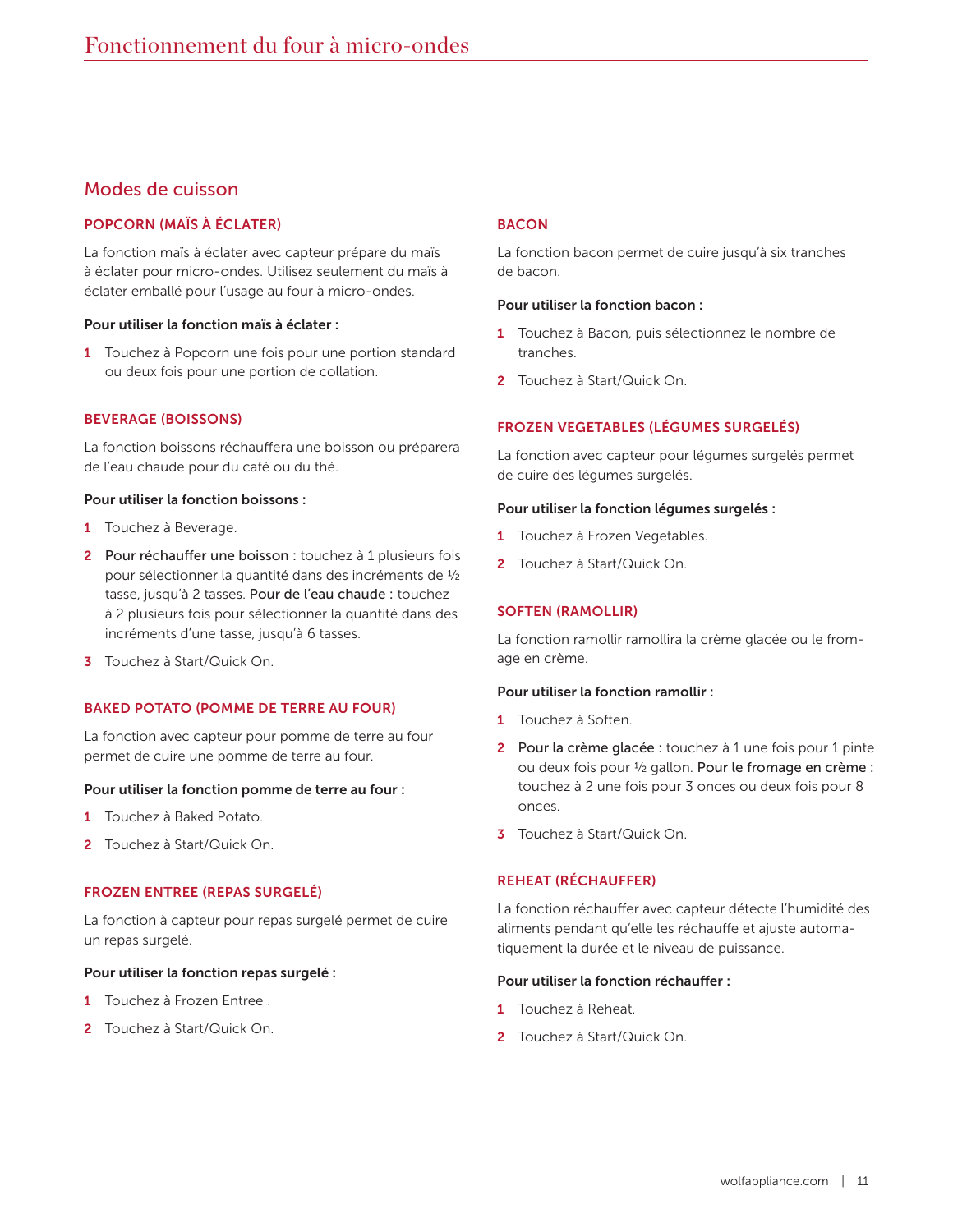# Modes de cuisson

#### MICRO CUISSON/MICRO RÔTISSAGE

Le four à micro-ondes à convection possède deux réglages préréglés qui facilitent la cuisson avec la chaleur à convection et à micro-ondes automatiquement. Des moules sans danger pour le four ou le four à micro-ondes peuvent être utilisés. À l'exception des aliments qui sont mieux cuits par cuisson à convection seulement, la plupart des aliments sont appropriés pour une cuisson combinée en utilisant la micro cuisson ou le micro rôtissage. Reportez-vous au tableau ci-dessous.

Les températures, qui varient de 100°F (40°C) à 450°F (230 °C), peuvent être modifiées; par contre, le niveau de puissance ne peut pas l'être.

#### CUISSON COMBINÉE

| <b>RÉGLAGE</b> | <b>TEMPÉRATURE</b> | <b>PUISSANCE</b> |
|----------------|--------------------|------------------|
| Micro Cuisson  | 325°F (165°C)      | $10\%$           |
| MicroRôtissage | 300°F (150°C)      | 30 %             |

#### Pour sélectionner la cuisson combinée :

- 1 Touchez à Micro Bake (micro cuisson) ou Micro Roast (micro rôtissage). Si une température autre que celle qui est préréglée est désirée, touchez à Micro Bake ou Micro Roast à nouveau, puis utilisez les touches numériques pour saisir la température (comme 6 pour 350°F (175°C)).
- 2 Touchez à Start/Quick On pour commencer le préchauffage.
- 3 Lorsque le préchauffage est terminé, ajoutez l'aliment, saisissez la durée de cuisson désirée, puis touchez à Start/Quick On.

#### CONVECTION MANUELLE

Durant la cuisson à convection, de l'air chaud est circulé dans le four pour brunir et rendre les aliments croustillants rapidement et uniformément. Pour voir la température réglée durant la cuisson, touchez à Conv.

#### Pour sélectionner la convection manuelle :

- 1 Touchez à Conv. Si une température autre que celle qui est préréglée est désirée, touchez à Conv à nouveau, puis utilisez les touches numériques pour saisir la température (comme 6 pour 350°F (175°C)).
- 2 Touchez à Start/Quick On pour commencer le préchauffage.
- 3 Lorsque le préchauffage est terminé, ajoutez l'aliment, saisissez la durée de cuisson désirée, puis touchez à Start/Quick On.

#### AUTO DEFROST (DÉCONGÉLATION AUTOMATIQUE)

La fonction décongélation automatique utilise des réglages préréglés pour décongeler certains aliments. Reportezvous au guide de décongélation automatique à la page 15. Pour les aliments non indiqués, décongelez manuellement. Reportez-vous au niveau de puissance à la page 10.

#### Pour sélectionner la décongélation automatique :

- 1 Touchez à Auto Defrost, puis utilisez les touches numériques pour sélectionner l'aliment désiré (3 pour des morceaux de poulet, par exemple).
- 2 Utilisez les touches numériques pour entrer le poids.
- **3** Touchez à Start/Quick On. Après une période de temps, le four à micro-ondes s'arrête afin de vérifier les aliments.
- 4 Ouvrez la porte et retournez l'aliment.
- 5 Répétez jusqu'à ce que la décongélation soit complète.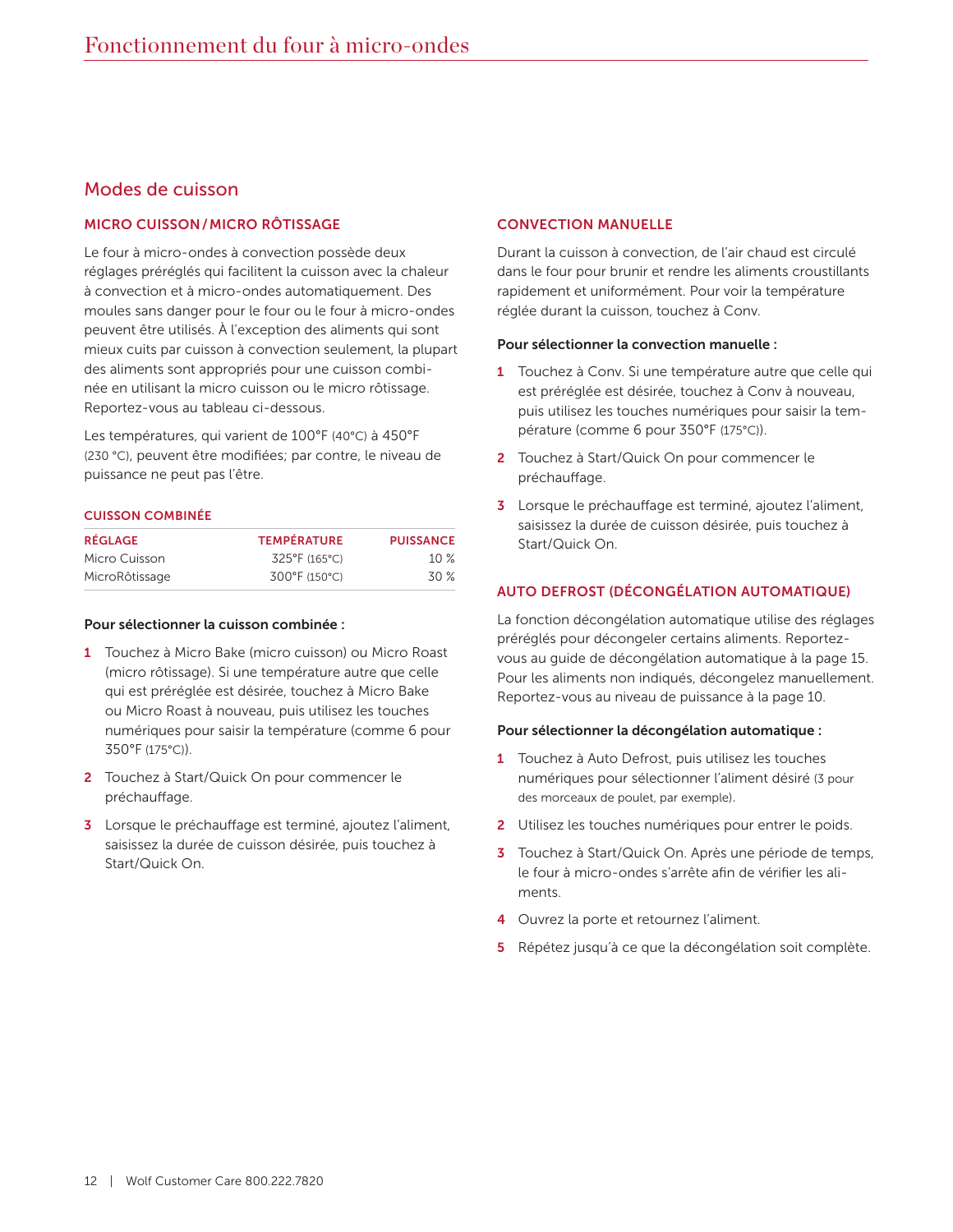# Modes de cuisson

#### KEEP WARM (GARDER AU CHAUD)

La fonction garder au chaud gardera les aliments chauds pendant une période pouvant atteindre 90 minutes.

#### Pour utiliser la fonction garder au chaud :

- 1 Touchez à Keep Warm.
- 2 Utilisez les touches numériques pour entrer la durée pendant laquelle vous désirez garder les aliments au chaud.
- 3 Touchez à Start/Quick On.

#### ADD MINUTE (AJOUTER UNE MINUTE)

La fonction ajouter une minute cuit pendant une minute à 100 % en enfonçant la touche Add Minute. Enfoncez-la plusieurs fois pour augmenter le temps de cuisson. Chaque appui augmente la durée d'une minute. Cette fonction ne peut pas être utilisée avec décongélation, garder au chaud ou Gourmet.

# Gourmet (gastronomique)

La fonction gastronomique élimine tout doute quant à la sélection de la température et du mode de cuisson. Sélectionnez un aliment dans le guide gastronomique sur le panneau de commande et le four à micro-ondes fait le reste. Certains aliments nécessitent une interaction supplémentaire avec le panneau de commande pour sélectionner le niveau de cuisson désiré. Suivez les directives sur le panneau de commande pour sélectionner les options désirées. Reportez-vous au guide gastronomique à la page 14.

#### Pour sélectionner la fonction gastronomique :

- 1 Touchez à Gourmet, puis utilisez les touches numériques pour sélectionner l'aliment et le niveau de cuisson désiré.
- 2 Touchez à Start/Quick On.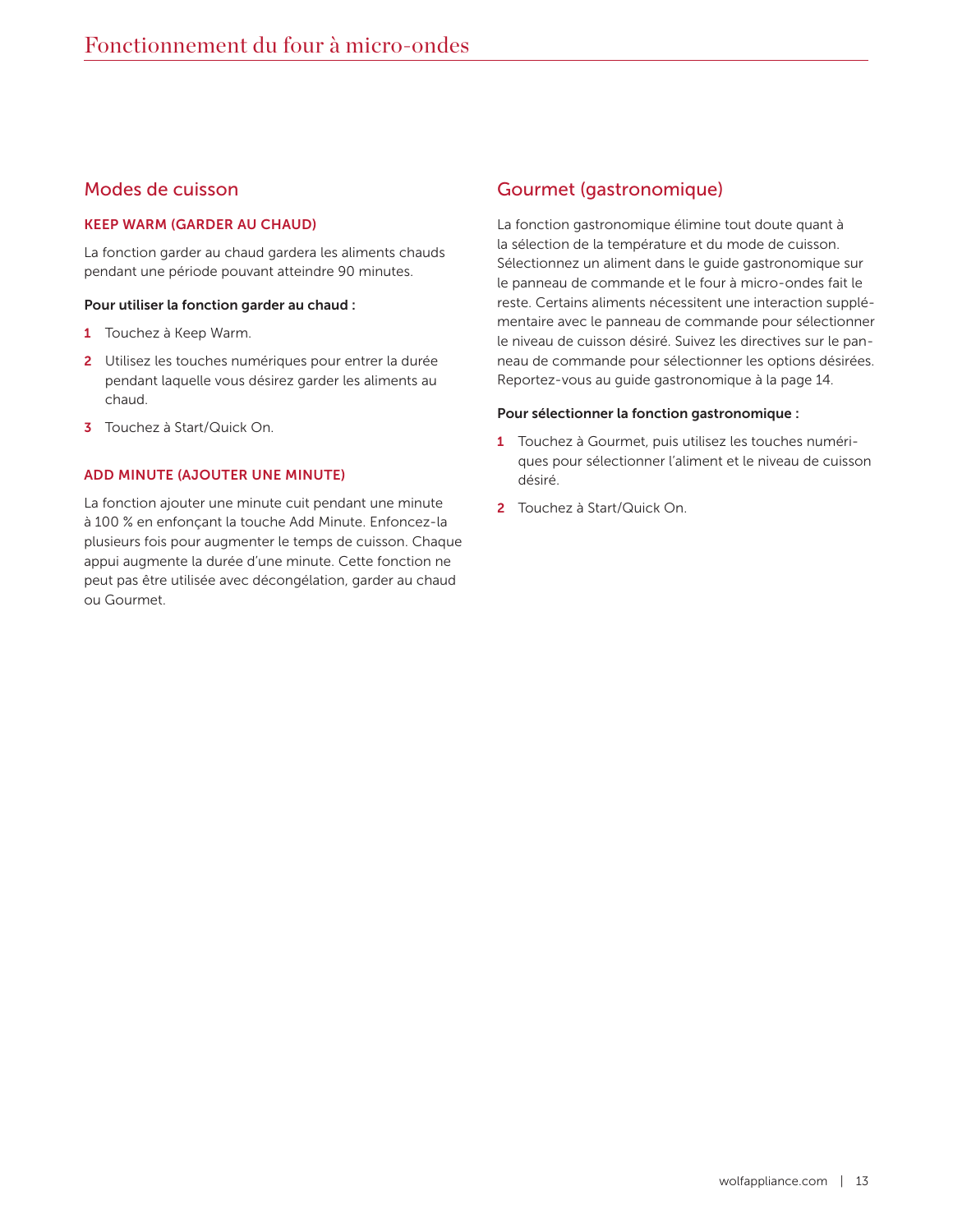# Guide gastronomique

| <b>ALIMENT</b>                                    |                         | <b>QUANTITÉ</b>                                                            | <b>POSITION</b>                         | <b>MÉTHODE</b>                                                                                                                                                                               |
|---------------------------------------------------|-------------------------|----------------------------------------------------------------------------|-----------------------------------------|----------------------------------------------------------------------------------------------------------------------------------------------------------------------------------------------|
| BEEF (BŒUF)                                       | 1 Hamburgers            | $1-8$ galettes<br>$\frac{1}{4}$ lb (115 g) chacune                         | Grille inférieure                       | Pour le niveau de cuisson désiré, touchez à Power Level.                                                                                                                                     |
|                                                   | 2 Steak                 | $\frac{3}{4} - 1$ po (19-25)<br>d'épaisseur<br>$1/2 - 2$ lb (230 g-0,9 kg) | Grille inférieure                       | Pour le niveau de cuisson désiré, touchez à Power Level.                                                                                                                                     |
|                                                   | 3 Rosbif                | $2 - 4$ lb $(0, 9 - 1, 8$ kg)                                              | Grille inférieure                       | Pour le niveau de cuisson désiré, touchez à Power Level.                                                                                                                                     |
| FISH (POISSON)                                    |                         | $\frac{3}{4}$ –1 po (19–25)<br>d'épaisseur<br>$1/4 - 2$ lb (115 g-0,9 kg)  | Plateau rotatif                         | Placez le poisson dans un plat sans danger pour le micro-<br>ondes et couvrez avec du film étirable. Après la cuisson,<br>laissez reposer couvert pendant trois minutes.                     |
| PORK (PORC)                                       |                         | $2 - 3\frac{1}{2}$ lb (0,9-1,6 kg)                                         | Grille inférieure                       | Après la cuisson, couvrez avec du papier d'aluminium et<br>laissez reposer pendant cinq à dix minutes. Température<br>interne de 160°F (70°C).                                               |
| TURKEY (DINDE) 1 Dinde                            |                         | $6\frac{1}{2} - 16$ lb (2,9 – 7,3 kg)                                      | Grille inférieure                       | Après la cuisson, couvrez avec du papier d'aluminium et<br>laissez reposer pendant 10 minutes. Température interne<br>de la viande blanche 170°F (75°C), viande brune 180°F (80 °C).         |
|                                                   | 2 Poitrine de<br>dinde  | $3-6$ lb $(1,4-2,7)$ kg)                                                   | Grille inférieure                       | Après la cuisson, couvrez avec du papier d'aluminium et<br>laissez reposer pendant 10 minutes. Température interne<br>de 170°F (75°C).                                                       |
| <b>CHICKEN</b><br>(POULET)                        | 1 Poulet                | $2\frac{1}{2} - 7\frac{1}{2}$ lb<br>$(1, 1 - 3, 4 \text{ kg})$             | Grille inférieure                       | Après la cuisson, couvrez avec du papier d'aluminium et<br>laissez reposer pendant cinq à dix minutes.                                                                                       |
|                                                   | 2 Morceaux de<br>poulet | $\frac{1}{2} - \frac{31}{2}$ lb<br>$(230 g - 1, 6 kg)$                     | Grille inférieure                       | Après la cuisson, laissez reposer pendant trois à cinq<br>minutes. Température interne de la viande blanche 170°F<br>(75°C), viande brune 180°F (80°C).                                      |
| VEGETABLES<br>(LÉGUMES)                           | 1 Surgelés<br>(mous)    | $\frac{1}{4}$ - 2 lb (115 g - 0,9 kg)                                      | Plateau rotatif                         | Placez dans une assiette sans danger pour le micro-ondes.<br>Ajoutez 1-4 c. à thé (5-20 ml) d'eau. Après la cuisson,<br>remuez, puis laissez reposer couvert pendant deux à cinq<br>minutes. |
|                                                   | 2 Surgelés<br>(durs)    | $\frac{1}{4}$ - 2 lb (115 g - 0,9 kg)                                      | Plateau rotatif                         | Placez dans une assiette sans danger pour le micro-onde.<br>Ajoutez 1-4 c. à thé (5-20 ml) d'eau. Après la cuisson,<br>remuez, puis laissez reposer couvert pendant deux à cinq<br>minutes.  |
| <b>SLOW COOK</b><br>(CUISSON LENTE)               |                         |                                                                            | Grille inférieure                       | Placez l'aliment dans un plat sans danger pour le four pen-<br>dant une période pouvant atteindre quatre heures.                                                                             |
| <b>BAKED GOODS</b><br>(PRODUITS DE<br>PÂTISSERIE) | 1 Gâteau Bundt 1 Gâteau |                                                                            | Plateau rotatif                         | Préparez selon les directives sur l'emballage ou la recette<br>et placez dans un moule Bundt graissé et fariné.                                                                              |
|                                                   | 2 Biscuits              | 1 tôle                                                                     | Plateau rotatif                         | Préparez selon les directives sur l'emballage ou la recette                                                                                                                                  |
|                                                   |                         | 2 tôles                                                                    | Plateau rotatif et<br>grille supérieure | et placez sur une (des) tôle(s) à pizza de 12 po (305). Les<br>biscuits doivent mesurer environ 2 po (51) de diamètre pour<br>obtenir de meilleurs résultats.                                |
|                                                   | 3 Muffins               | 1 moule                                                                    | Plateau rotatif                         | Préparez selon les directives sur l'emballage ou la recette                                                                                                                                  |
|                                                   |                         | 2 moules                                                                   | Plateau rotatif et<br>grille supérieure | et placez dans un (des) moule(s) à muffins. 6-12 muffins<br>de taille moyenne.                                                                                                               |
|                                                   | 4 Frites                | 1 tôle                                                                     | Grille inférieure                       | Utilisez des frites surgelées. Aucun préchauffage requis.                                                                                                                                    |
|                                                   |                         | 2 tôles                                                                    | Plateau rotatif et<br>grille supérieure | Placez sur une (des) tôle(s) à pizza de 12 po (305). Pour<br>les frites allumettes, touchez à Power Level deux fois pour<br>saisir une durée inférieure.                                     |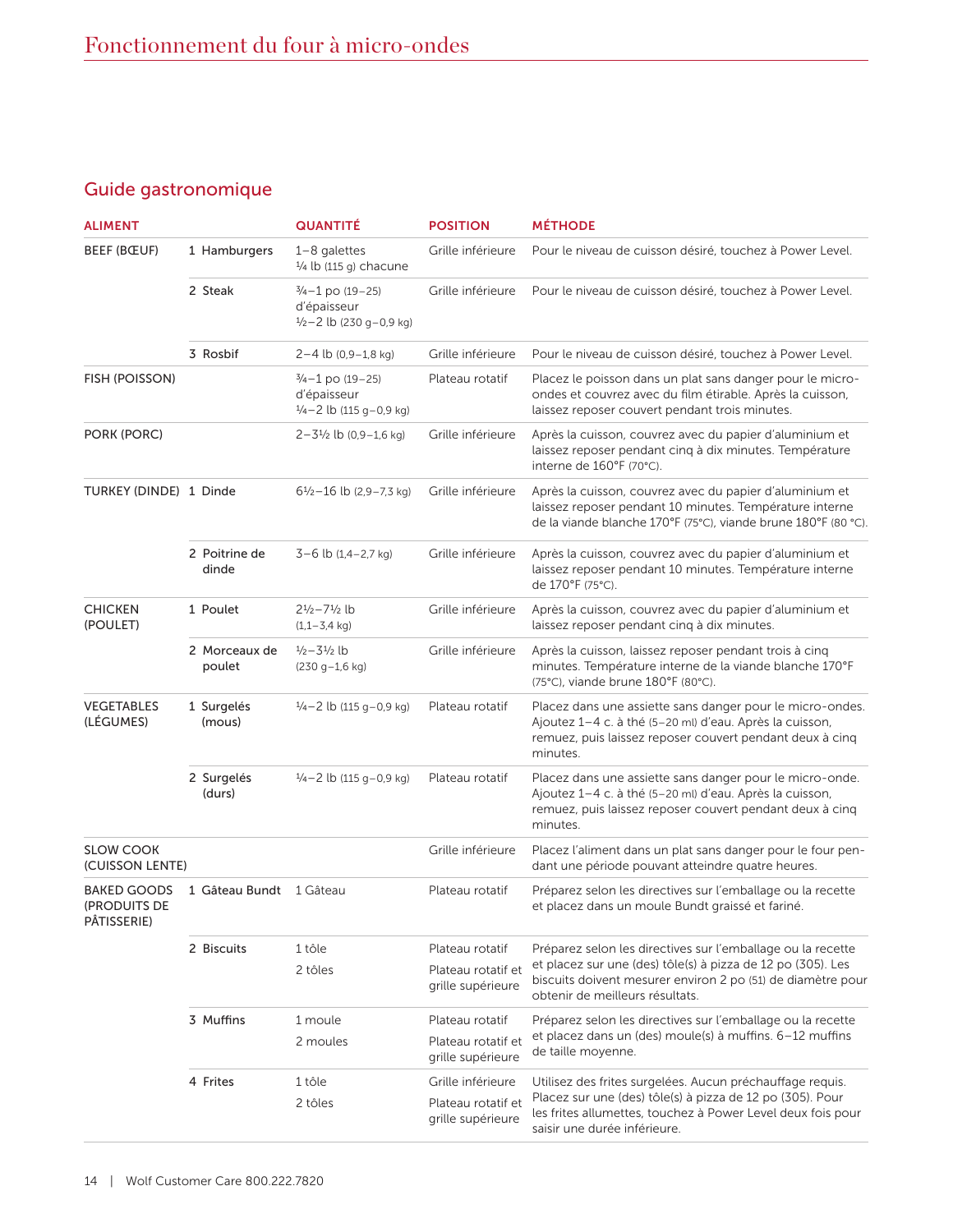# Guide de décongélation automatique

| <b>NUMÉRO</b>  | <b>ALIMENT</b>     | <b>QUANTITÉ</b>                              | <b>MÉTHODE</b>                                                                                                                                                                                                                                                           |
|----------------|--------------------|----------------------------------------------|--------------------------------------------------------------------------------------------------------------------------------------------------------------------------------------------------------------------------------------------------------------------------|
| 1              | Viande hachée      | $\frac{1}{2}$ -3 lb (230 g-1,4 kg)           | Retirez tout morceau décongelé après chaque signal audible. Laissez<br>reposer pendant cing à dix minutes, couvert.                                                                                                                                                      |
| $\overline{c}$ | Steaks, côtelettes | $\frac{1}{2} - 4$ lb (230 g-1,8 kg)          | Après chaque signal audible, déplacez les aliments. S'il y a des parties<br>chaudes ou décongelées, protégez-les avec de petits morceaux de papier<br>d'aluminium. Retirez toute viande qui est presque décongelée. Laissez<br>reposer pendant 10 à 20 minutes, couvert. |
| 3              |                    | Morceaux de poulet $1/2-3$ lb (230 g-1.4 kg) | Après chaque signal audible, déplacez les pièces ou retirez celles qui sont<br>chaudes ou décongelées. Laissez reposer pendant 10 à 20 minutes, couvert.                                                                                                                 |

# Cooking Mode Guide

| <b>MODE</b>          | <b>DESCRIPTION</b>                                                           | <b>METHOD</b>               | <b>COOKWARE*</b>                                                                         |
|----------------------|------------------------------------------------------------------------------|-----------------------------|------------------------------------------------------------------------------------------|
| Keep Warm            | For keeping food warm for up to 90 minutes.                                  | Convection                  | Place oven-safe cookware on riser(s). No paper<br>or plastic.                            |
| Popcorn              | For snack- or regular-size microwave<br>popcorn.                             | Microwave                   | Place the package on the turntable.                                                      |
| Beverage             | For reheating beverages or preparing up to<br>6 cups of hot water.           | Microwave                   | Place microwave-safe, non-metallic cookware<br>on the turntable.                         |
| Soften               | For softening ice cream or cream cheese.                                     | Microwave                   | Place microwave-safe, non-metallic cookware<br>on the turntable.                         |
| Convection           | For browning and crisping foods.                                             | Convection                  | Place oven-safe cookware on riser(s) or rack(s).<br>No paper or plastic.                 |
| Bacon                | For preparing up to six slices of bacon.                                     | Microwave                   | Place in a paper-towel-lined microwave-safe,<br>non-metallic container on the turntable. |
| <b>Baked Potato</b>  | For preparing up to six baked potatoes.                                      | Microwave                   | Place on the turntable.                                                                  |
| <b>Frozen Entree</b> | For preparing a frozen entree.                                               | Microwave                   | Place microwave-safe, non-metallic cookware<br>on the turntable.                         |
|                      | Frozen Vegetables For preparing frozen vegetables.                           | Microwave                   | Place microwave-safe, non-metallic cookware<br>on the turntable.                         |
| Micro Bake           | Uses convection with 10% microwave power<br>to expedite the cooking process. | Convection<br>and Microwave | Place oven-safe, non-metallic cookware on<br>riser(s).                                   |
| Micro Roast          | Uses convection with 30% microwave power<br>to expedite the cooking process. | Convection<br>and Microwave | Place oven-safe, non-metallic cookware on<br>riser(s) or rack(s).                        |
| Gourmet              | Refer to the Gourmet Guide.                                                  |                             |                                                                                          |
| Reheat               | For reheating leftovers.                                                     | Microwave                   | Place microwave-safe, non-metallic cookware<br>on the turntable.                         |
| <b>Auto Defrost</b>  | Refer to the Auto Defrost Guide.                                             | Microwave                   | Place microwave-safe, non-metallic cookware<br>on the turntable.                         |

*\*The turntable should remain installed for all cooking modes.*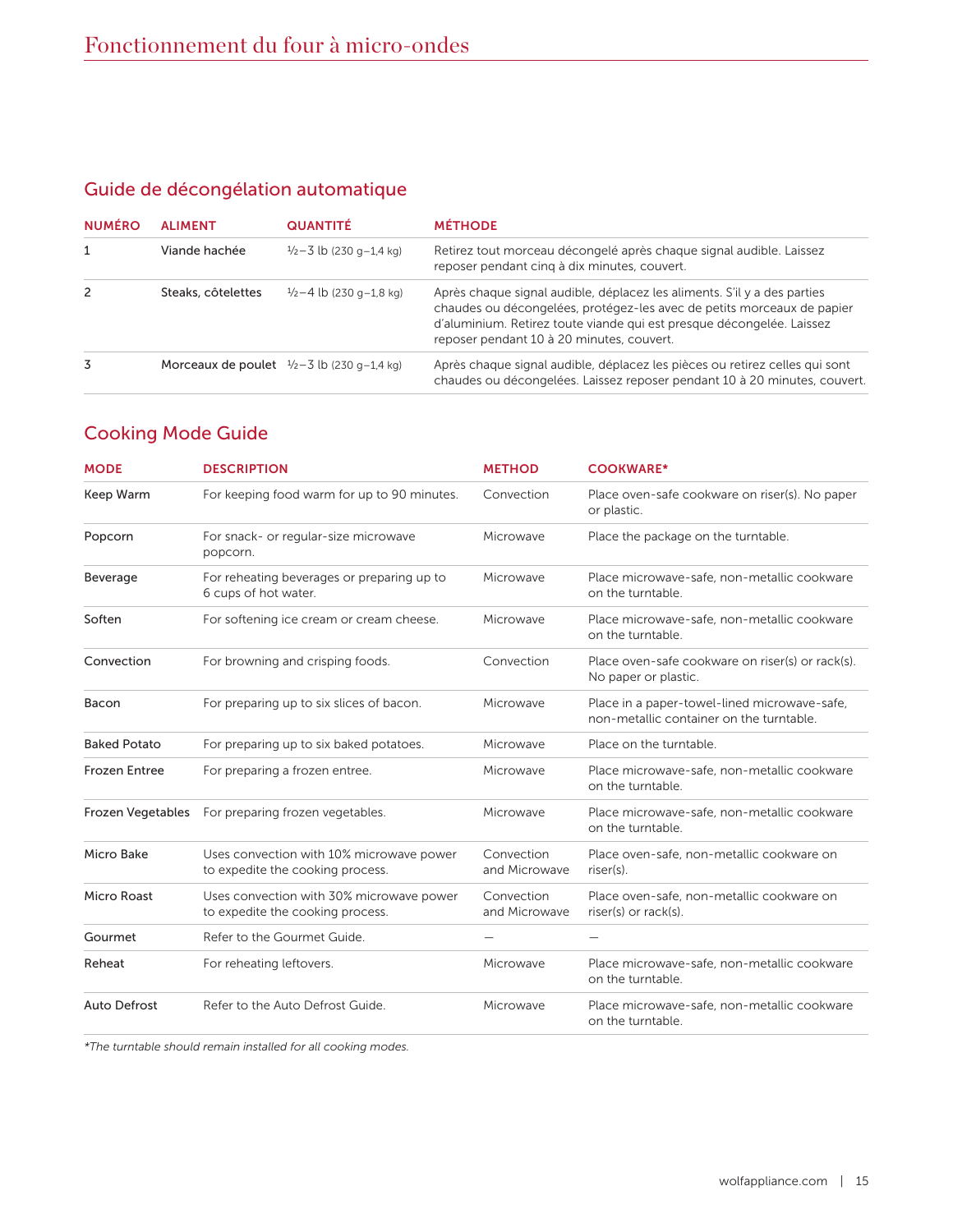# Conseils d'entretien

#### NETTOYAGE

| Acier inoxydable          | Utilisez un nettoyant non abrasif pour l'acier inoxydable et appliquez-le avec un chiffon doux non<br>pelucheux. Pour faire ressortir le lustre naturel, essuyez légèrement la surface avec un chiffon en micro-<br>fibres humecté d'eau suivi d'un chamois à polir sec. Suivez toujours le grain de l'acier inoxydable. |  |  |
|---------------------------|--------------------------------------------------------------------------------------------------------------------------------------------------------------------------------------------------------------------------------------------------------------------------------------------------------------------------|--|--|
| Devant de la porte        | Pulvérisez du nettoyant à vitre sur un chiffon propre.                                                                                                                                                                                                                                                                   |  |  |
| Panneau de commande       | Utilisez un dégraissant pulvérisé pour éliminer les empreintes de doigts et les taches de nourriture.<br>Pulvérisez sur un chiffon avant d'essuyer le panneau.                                                                                                                                                           |  |  |
|                           | <b>REMARQUE IMPORTANTE :</b> ne pulvérisez pas les produits à nettoyer directement sur le panneau de<br>commande.                                                                                                                                                                                                        |  |  |
|                           | Pour verrouiller le panneau de commande avant de le nettoyer, reportez-vous à la page 9.                                                                                                                                                                                                                                 |  |  |
| Intérieur                 | Essuyez avec un chiffon doux et humide. N'utilisez pas de nettoyants abrasifs ou puissants ou de<br>tampons à récurer. Pour la saleté plus tenace, utilisez du bicarbonate de soude ou un savon doux; rincez<br>à fond avec de l'eau chaude. N'utilisez pas de produits chimiques à nettoyer les fours.                  |  |  |
| Plateau rotatif           | Retirez pour le nettoyer. Lavez à l'eau avec un savon doux. Pour les taches rebelles, utilisez un nettoyant<br>doux et une éponge à récurer non abrasive. Le plateau rotatif peut être lavé dans le lave-vaisselle.                                                                                                      |  |  |
| Blindage du guide d'ondes | Le blindage du quide d'ondes est situé sur la partie supérieure intérieure de l'intérieur du micro-ondes.<br>Essuyez soigneusement avec un chiffon doux et humide. Ne retirez pas le blindage du quide d'ondes.                                                                                                          |  |  |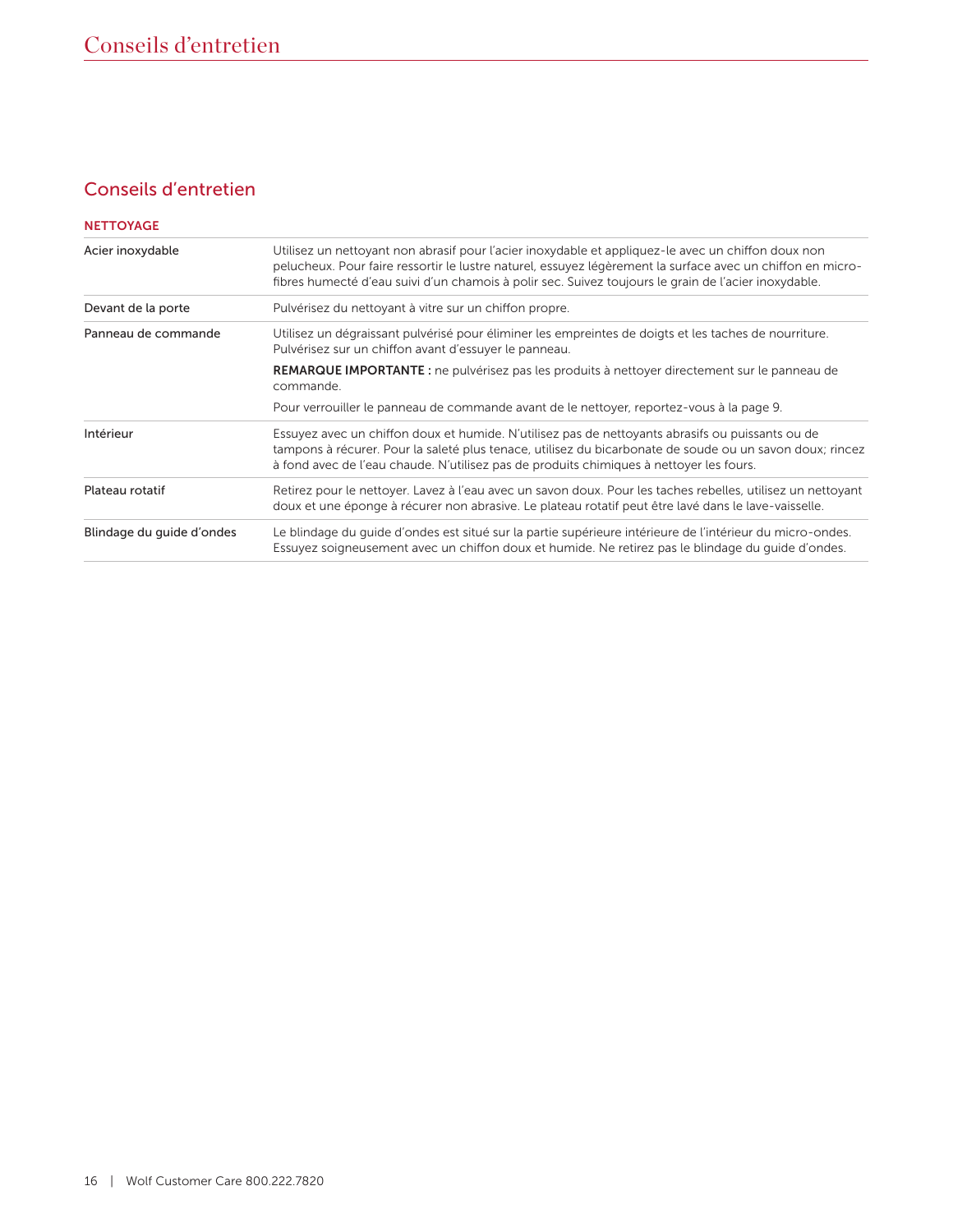# Dépannage

#### Le four à micro-ondes ne fonctionne pas.

- Assurez-vous qu'il y ait du courant.
- Vérifiez l'alimentation électrique vers l'unité et assurezvous que le disjoncteur est en marche.

#### Les aliments dans le four à micro-ondes ne chauffent pas.

• Vérifiez les commandes pour vous assurez que le bon réglage soit utilisé.

#### La lumière intérieure ne fonctionne pas.

• L'ampoule est lâche ou grillée. Communiquez avec le centre de service Wolf certifié par l'usine.

#### Les commandes tactiles ne fonctionnent pas.

• Le panneau de commande est verrouillé. Reportezvous à la page 9 pour le déverrouiller.

#### L'affichage clignote.

• Panne de courant. Touchez à Stop/Clear et réinitialisez l'horloge. Si le four à micro-ondes était utilisé, réinitialisez la fonction de cuisson.

#### Interférence radio ou télé causée par le four à microondes.

• Assurez-vous que le four à micro-ondes se trouve sur un circuit électrique différent, déplacez la radio ou le téléviseur aussi loin du four à micro-ondes que possible ou vérifiez sa position et le signal de l'antenne.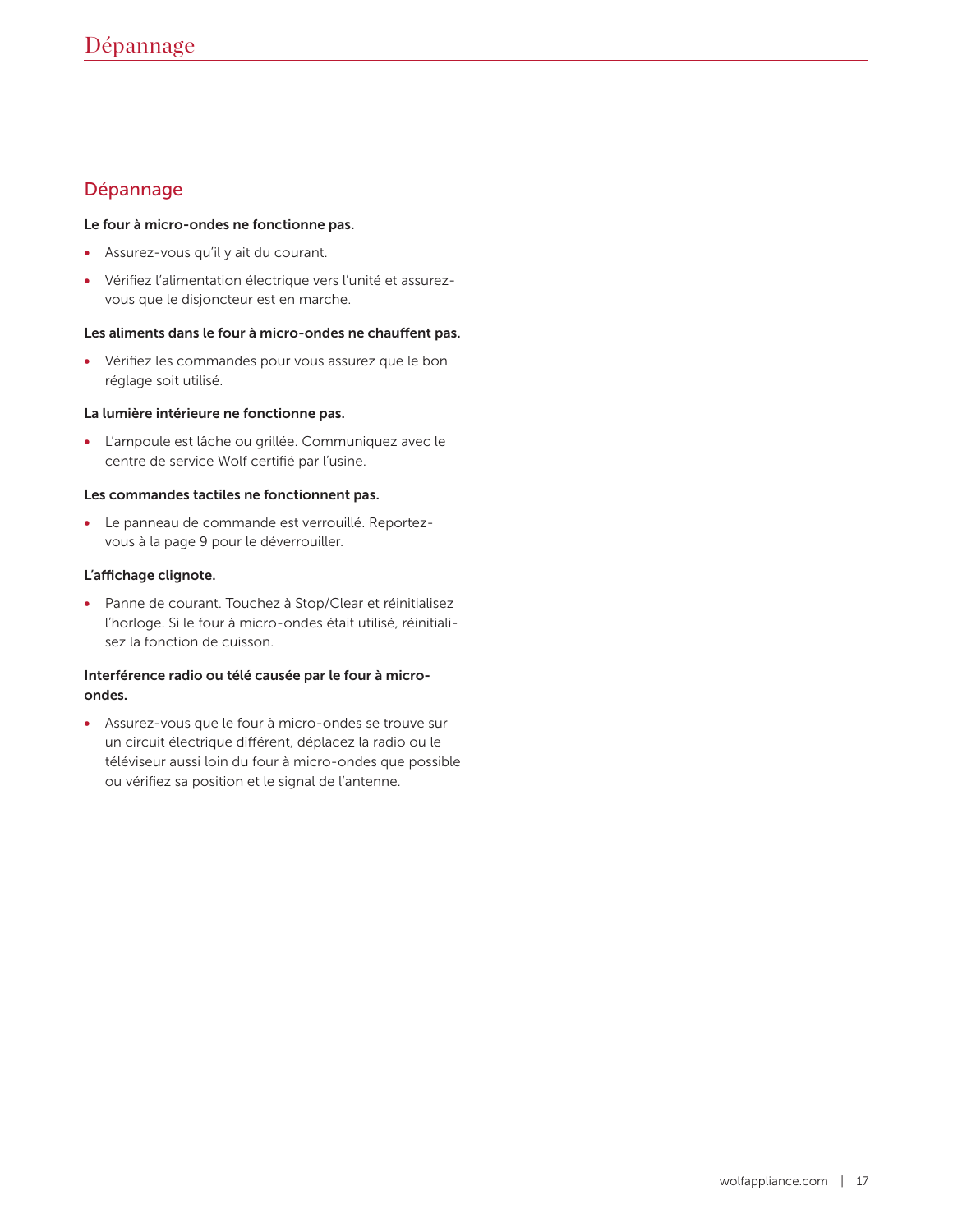# Dépannage

#### **SERVICE**

- Préservez la qualité intégrée dans votre produit en communiquant avec un service Wolf certifié par l'usine. Pour obtenir le nom du centre de service Wolf certifié par l'usine le plus près, consultez la section Support produit de notre site Web, wolfappliance.com ou appelez le service à la clientèle de Wolf au 800-222-7820.
- Avant d'appeler pour obtenir du service, ayez en main les numéros de modèle et de série de votre produit. Les deux numéros sont indiqués sur la plaque signalétique du produit. Reportez-vous à la page 7 pour connaître l'emplacement de la plaque signalétique.
- Pour les besoins de la garantie, vous devrez aussi avoir la date d'installation et le nom de votre dépositaire Wolf autorisé. Ces renseignements doivent être notés à la page 3 de ce guide.

Sub-Zero, Sub-Zero & Design, Sub-Zero & Snowflake Design, Dual Refrigeration, The Living Kitchen, Great American Kitchens The Fine Art of Kitchen Design, Wolf, Wolf & Design, Wolf Gourmet, W & Design, les boutons de couleur rouge, Cove et Cove & Design sont des marques déposées et de service de Sub-Zero Group, Inc. et ses filiales. Toutes les autres marques de commerce appartiennent à leurs propriétaires respectifs aux États-Unis et dans d'autres pays.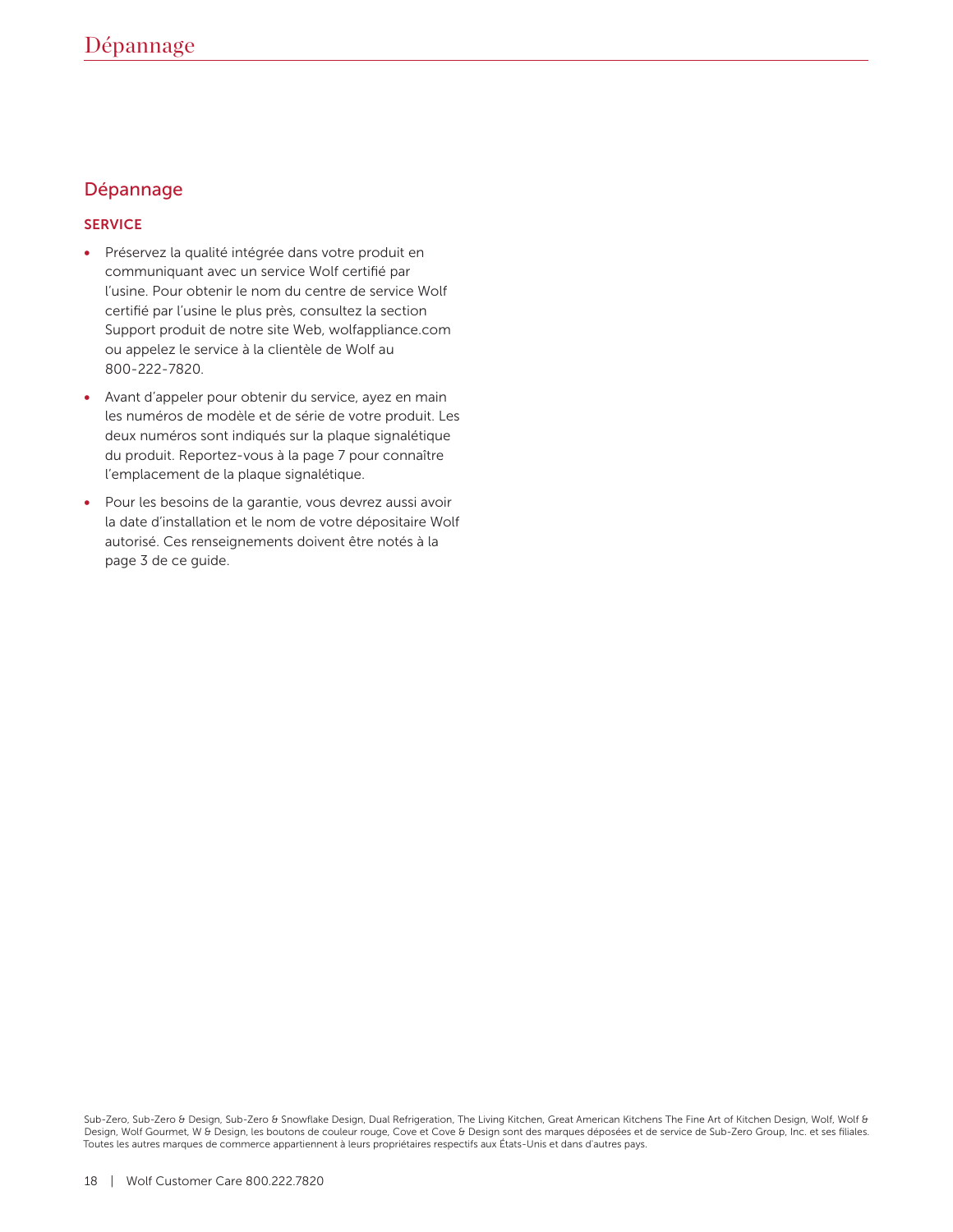# Garantie limitée résidentielle Wolf Appliance

#### POUR UTILISATION RÉSIDENTIELLE

#### GARANTIE COMPLÈTE DE DEUX ANS\*

Pendant deux ans à compter de la date d'installation originale, cette garantie de produit Wolf Appliance couvre toutes les pièces et la main d'œuvre pour réparer ou remplacer, selon un usage résidentiel normal, toute partie du produit qui s'avèrerait défectueuse en vertu des matériaux ou de la fabrication. Tout service fourni par Wolf Appliance en vertu de la garantie ci-dessus doit être effectué par un centre de service Wolf certifié par l'usine, à moins d'indication contraire de la part de Wolf Appliance, Inc. Le service sera fourni pendant les heures normales d'affaires.

#### GARANTIE LIMITÉE DE CINQ ANS

Pendant cinq ans à compter de la date originale d'installation, Wolf Appliance réparera ou remplacera les pièces suivantes qui s'avèreront défectueuses en vertu des matériaux ou de la fabrication : les brûleurs au gaz (sauf l'apparence), les éléments de chauffage électrique, les moteurs de soufflerie (hottes de ventilation), les circuits de contrôle électronique, les tubes magnétrons et les génératrices à induction. Si le propriétaire utilise le service Wolf certifié en usine, le fournisseur de service réparera ou remplacera ces pièces et le propriétaire paiera pour tous les autres frais, y compris la main d'œuvre. Si le propriétaire utilise un service non certifié, il doit communiquer avec Wolf Appliance, Inc. (avec les renseignements ci-dessous) pour obtenir des pièces réparées ou de rechange. Wolf Appliance ne remboursera pas le propriétaire pour les pièces achetées d'un service non certifié ou d'autres sources.

#### CONDITIONS S'APPLIQUANT À CHAQUE GARANTIE

La garantie s'applique uniquement aux produits installés pour un usage résidentiel normal. La garantie s'applique seulement aux produits installés dans l'un des cinquante états des États-Unis, dans le District of Columbia ou les dix provinces du Canada. Cette garantie ne couvre pas les pièces ou la main d'œuvre pour corriger tout défaut causé par de la négligence, un accident ou une utilisation, un entretien, une installation, un service ou une réparation inappropriés.

LES REMÈDES DÉCRITS CI-DESSUS POUR CHAQUE GARANTIE SONT LES SEULS QUI SONT OFFERTS PAR WOLF APPLIANCE, INC. EN VERTU DE CETTE GARANTIE OU EN VERTU DE TOUTE GARANTIE DÉCOULANT DE L'OPÉRATION DE LA LOI. WOLF APPLIANCE, INC. NE SERA PAS RESPONSABLE DES DOMMAGES INDIRECTS OU CONSÉCUTIFS DÉCOULANT DE LA VIOLATION DE CETTE GARANTIE OU DE TOUTE GARANTIE, EXPRESSE, IMPLICITE OU LÉGALE.

Certaines provinces ne permettent pas l'exclusion ou la restriction des dommages indirects ou consécutifs, par conséquent, la limite ou l'exclusion ci-dessus peut ne pas s'appliquer à votre cas. Cette garantie vous confère des droits légaux précis et vous pouvez aussi avoir d'autres droits légaux qui peuvent varier d'une province à l'autre.

Pour obtenir des pièces et/ou du service et le nom du centre de service Wolf certifié par l'usine le plus près de chez vous, communiquez avec Wolf Appliance, Inc., P.O. Box 44848, Madison, WI 53744 É.-U.; Consultez la section Support produit de notre site Web, wolfappliance.com, envoyez-nous un courriel à customerservice@subzero.com ou composez le 800-222-7820.

\*L'acier inoxydable (les portes, les panneaux, les poignées, les cadres et les surfaces intérieures) est couvert par une garantie limitée de 60 jours sur les pièces et la main d'œuvre pour toute défectuosité cosmétique.

\*Les filtres de rechange pour les trousse de recirculation de hotte ne sont pas couverts par la garantie du produit.